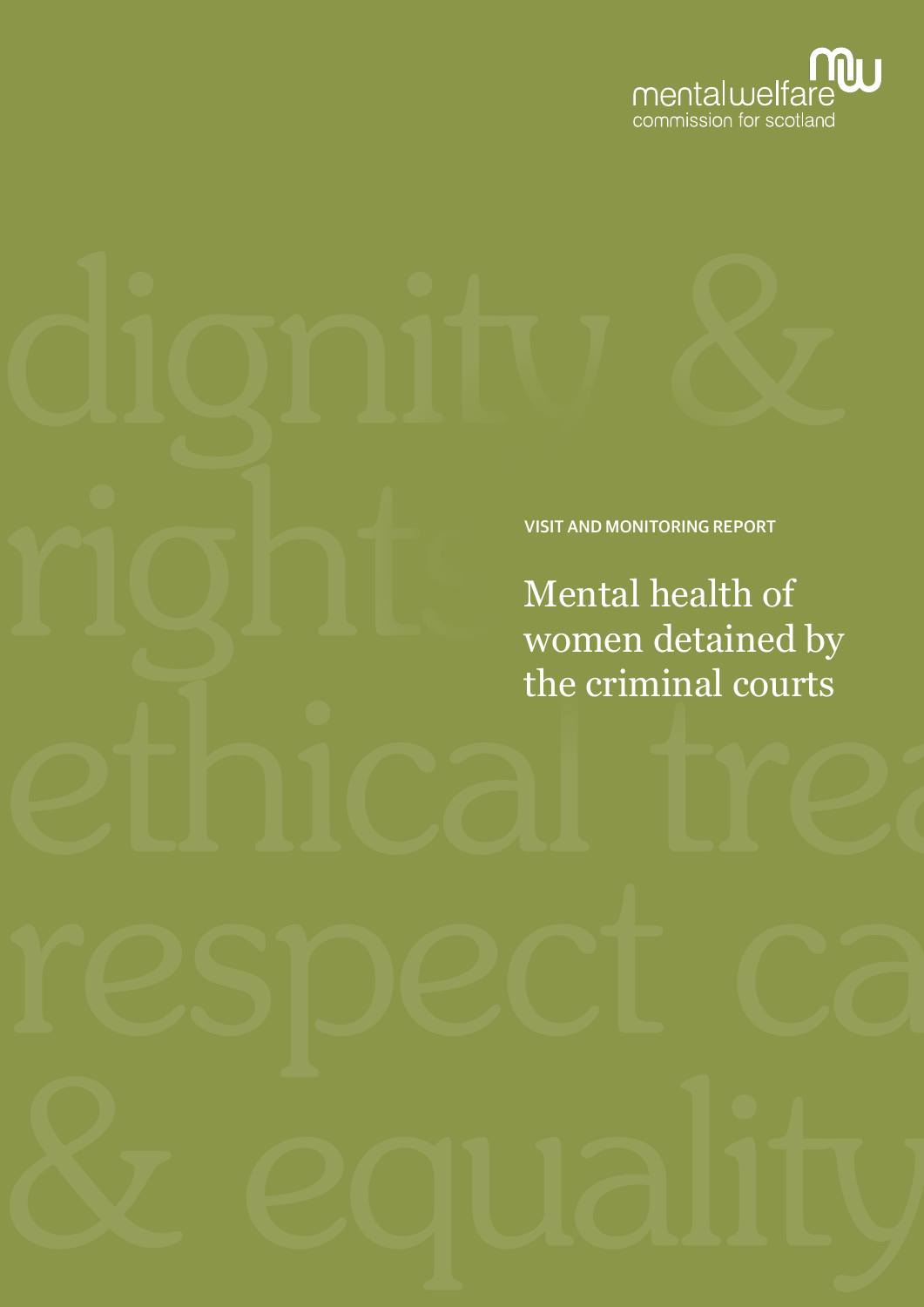# **Contents**

| MENTAL HEALTH CARE AND TREATMENT - PAST PRESENT AND FUTURE |  |
|------------------------------------------------------------|--|
|                                                            |  |
|                                                            |  |
| PRESENT MENTAL HEALTH CARE - In prison & hospital 37       |  |
|                                                            |  |
|                                                            |  |
|                                                            |  |
|                                                            |  |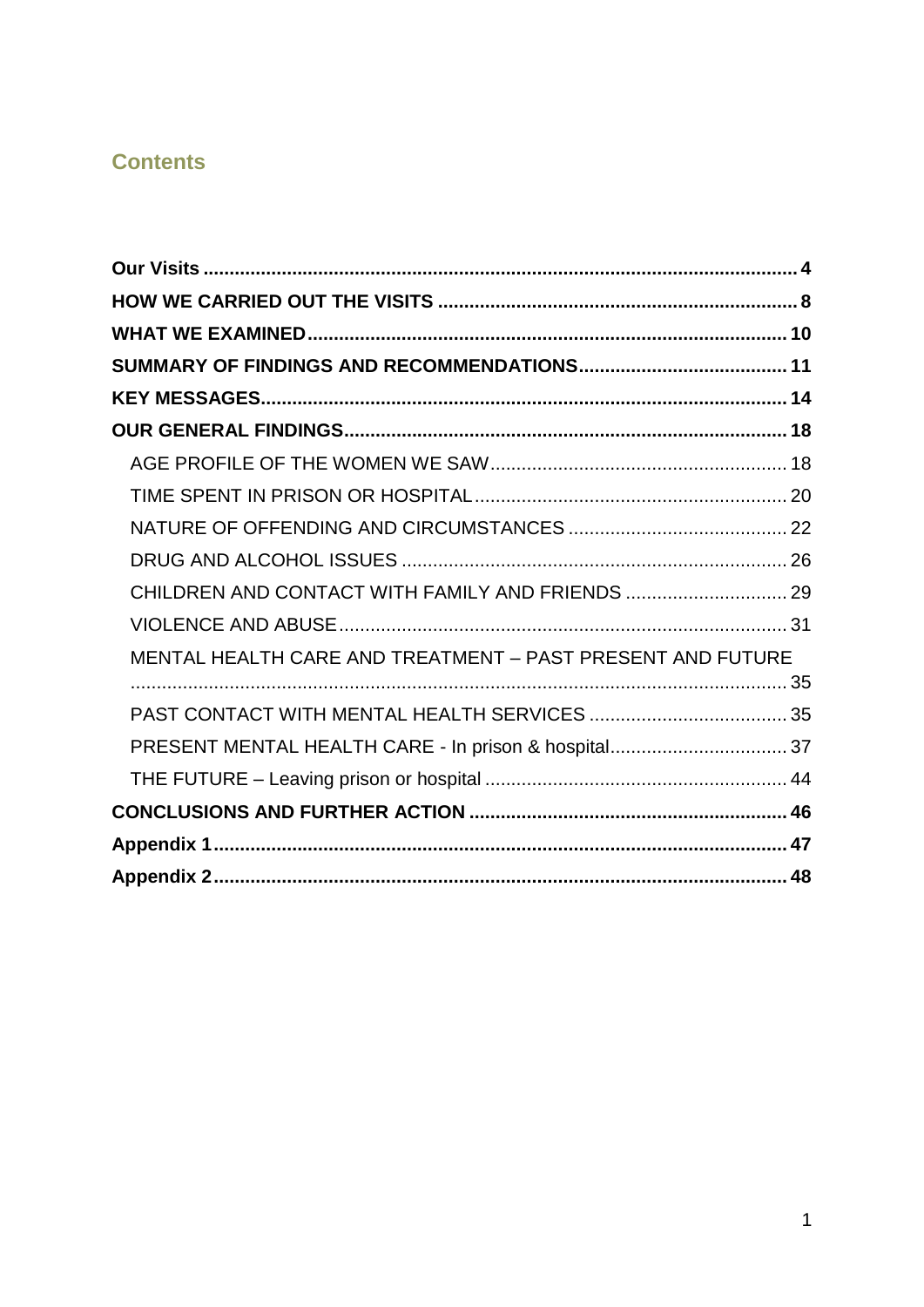### **Our aim**

We aim to ensure that care, treatment and support are lawful and respect the rights and promote the welfare of individuals with mental illness, learning disability and related conditions. We do this by empowering individuals and their carers and influencing and challenging service providers and policy makers.

### **Why we do this**

Individuals may be vulnerable because they are less able at times to safeguard their own interests. They can have restrictions placed on them in order to receive care and treatment. When this happens, we make sure it is legal and ethical.

### **Who we are**

We are an independent organisation set up by Parliament with a range of duties under mental health and incapacity law. We draw on our experience as health and social care staff, service users and carers.

### **Our values**

We believe individuals with mental illness, learning disability and related conditions should be treated with the same respect for their equality and human rights as all other citizens. They have the right to:

- be treated with dignity and respect
- ethical and lawful treatment and to live free from abuse, neglect or discrimination
- care and treatment that best suit their needs
- recovery from mental illness
- lead as fulfilling a life as possible

### **What we do**

Much of our work is at the complex interface between the individual's rights, the law and ethics and the care the person is receiving. We work across the continuum of health and social care.

- We find out whether individual care and treatment is in line with the law and good practice
- We challenge service providers to deliver best practice in mental health and learning disability care
- We follow up on individual cases where we have concerns and may investigate further
- We provide information, advice and guidance to individuals, carers and service providers
- We have a strong and influential voice in service policy and development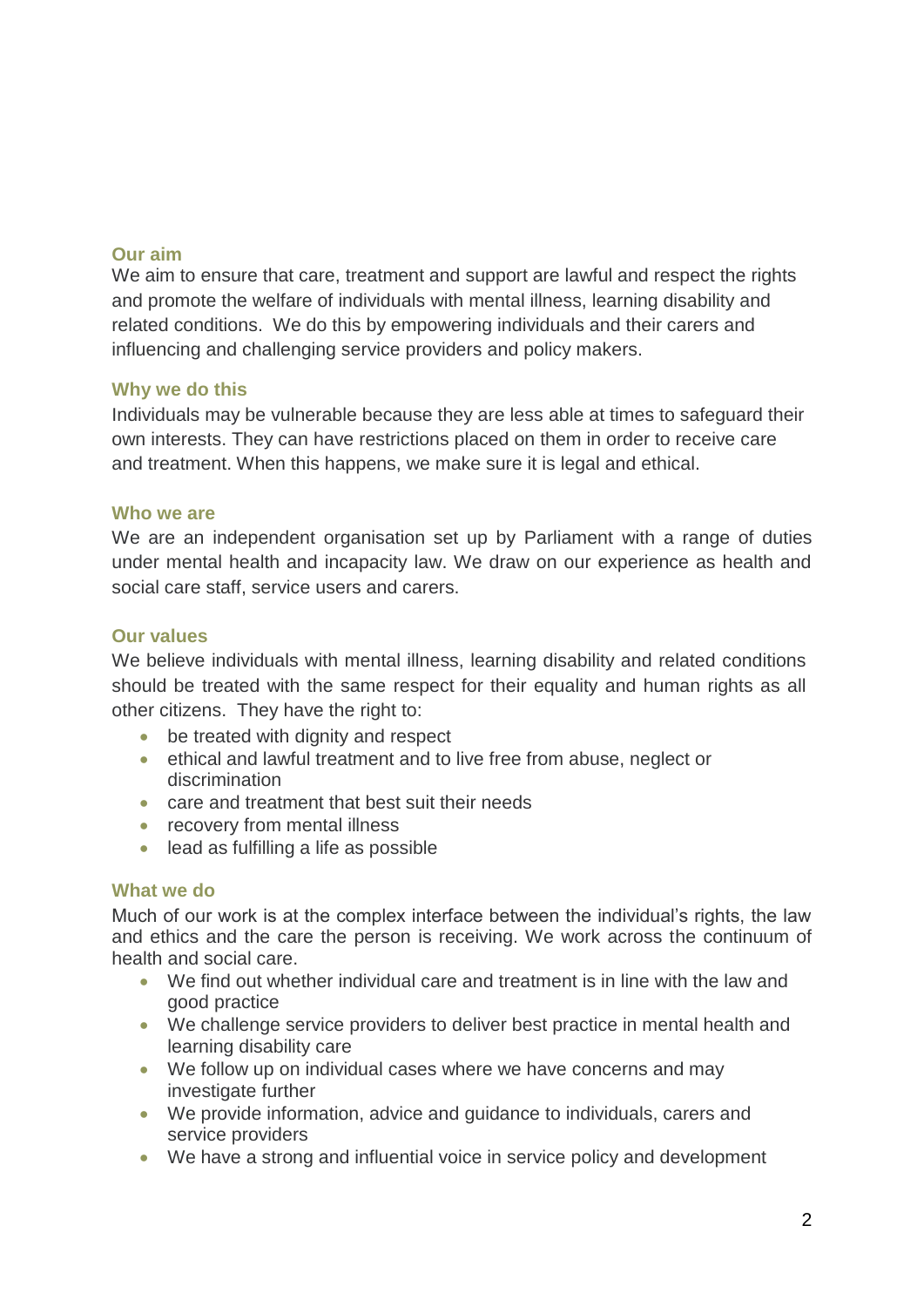We promote best practice in applying mental health and incapacity law to individuals' care and treatment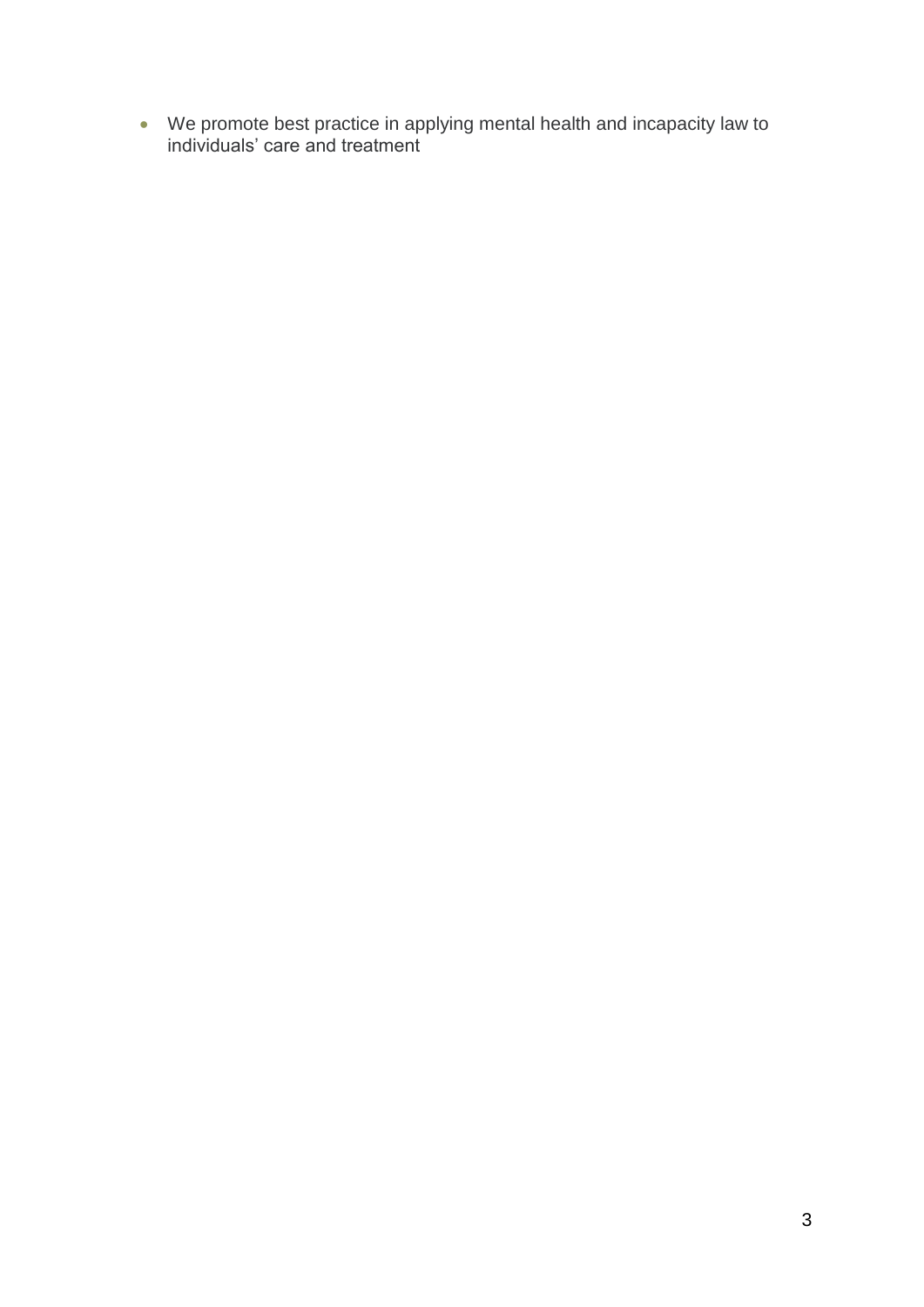### <span id="page-4-0"></span>**Our Visits**

One of the ways in which the Commission monitors individuals' care and treatment is through our visits programme. We visit individuals in a range of settings throughout Scotland: at home, in hospital or in any other setting such as prisons where care and treatment is being delivered.

Visiting helps us to look at the care and treatment individuals are getting, to see the kind of places where care and treatment is provided and to hear how individuals feel about their care and treatment.

As part of this programme we carry out a number of national themed visits each year. The aim of national themed visits is to enable us to assess and compare care and treatment for particular groups of individuals across Scotland. Our aim is to help services learn from good practice and to respond to any issues that we identify.

Through direct contact with those who use and provide services, we get a picture of whether services are being provided in line with the law, policy and best practice. We use this information to bring about immediate and longer term changes that improve the experience of those receiving care, treatment and support now and in the future.

This themed visit focused on the support and treatment that women who have difficulties regarding their mental health receive when imprisoned or detained by the criminal courts. We saw women in prison who were in contact with the mental health nurses as well as those who were patients in hospital subject to Criminal Procedure (Scotland) Act 1995 (CPSA) Orders.

This report details our findings from our visits between May and September 2013 to 51 women who met the above criteria and makes a number of recommendations in response to these findings.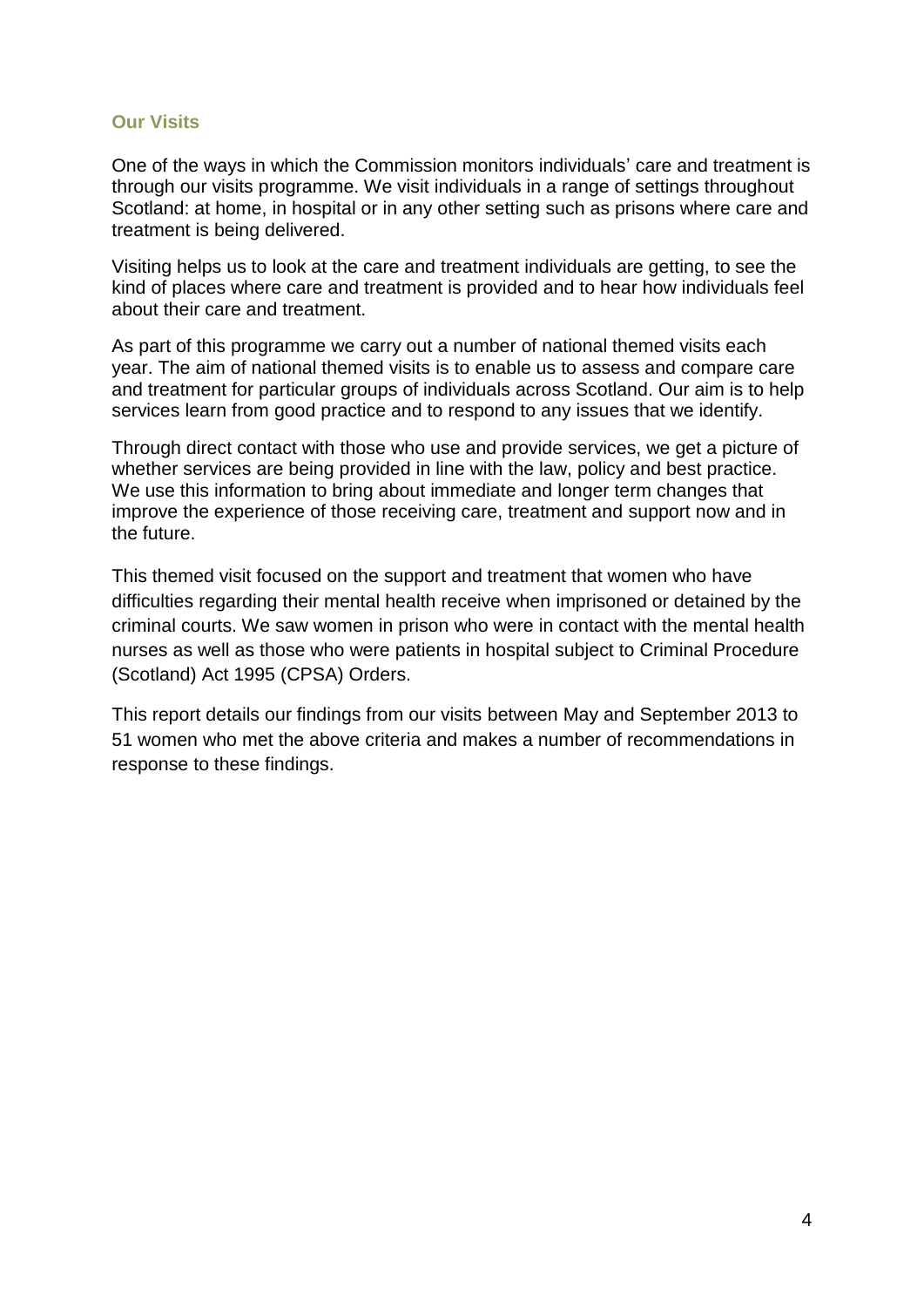## **WHY WE VISITED WOMEN IN PRISONS AND FORENSIC WARDS**

The fact that UK prisons have a higher rate of people with mental ill heath than the general population has been well documented. Many prisoners have a combination of poor mental health and other social problems. These are frequently related to the difficulties they have faced in their lives prior to offending.

In his 2008 'Out of Sight' report<sup>1</sup> the HM Chief Inspector of Prisons for Scotland reported that "a very large number of prisoners have a mental health problem with around four and a half percent experiencing severe and enduring mental health problems". This may be a conservative estimate as the Sainsbury Centre<sup>2</sup> for mental health has estimated that about eight percent of the prison population suffer from the most severe mental disorders of schizophrenia and psychosis.

The Mental Welfare Commission's<sup>3</sup> report Mental Health of Prisoners looked at mental health provision in Scottish Prisons in 2011 prior to the changes of local NHS services taking over the responsibility for prison health care. The Commission made a number of recommendations for improvements for mental health care provision in Scottish Prisons that are being addressed by the National Prisoner Healthcare Network.

There have, however, been particular concerns regarding the number of women in prison in Scotland which increased by 66% in the decade from 2002 to 2012. In 2011-12, there were 1,361 women who received a custodial sentence, 78% of whom were serving sentences of six months or less. During 2011-12, the average daily women's prison population in Scotland increased by 8%, double that for men  $(4%)^4$ .

Along with the concerns about numbers, there have been very critical reports about Scotland's women's prison Cornton Vale. The Prison Inspectorate report (June 2011)<sup>5</sup> on Cornton Vale, found that the prison was not "fit for purpose" and recommended a radical overhaul of the women's justice system in Scotland.

Following this, the Cabinet Secretary for Justice announced the establishment of an independent Commission on Women Offenders, chaired by The Right Hon Dame Elish Angiolini DBE QC, to find a more effective way of dealing with women in the criminal justice system.

1

<sup>1</sup> Out of Sight - <http://www.scotland.gov.uk/Resource/Doc/244128/0068210.pdf>

 $2$  Mental health care and the criminal justice system [http://www.centreformentalhealth.org.uk/pdfs/briefing\\_39\\_revised.pdf](http://www.centreformentalhealth.org.uk/pdfs/briefing_39_revised.pdf)

<sup>&</sup>lt;sup>3</sup> Mental Health of Prisoners-

<http://www.mwcscot.org.uk/media/53235/Mental%20health%20of%20Prisoners%202011.pdf> 4 [Prison Reform Trust > Press & Policy > News](http://www.prisonreformtrust.org.uk/PressPolicy/News/vw/1/ItemID/189)

<sup>5</sup> [HM Inspectorate of Prisons: HMP and YOI Cornton Vale Follow up Inspection: 1-4 February 2011](http://www.scotland.gov.uk/Publications/2011/06/09094746/0)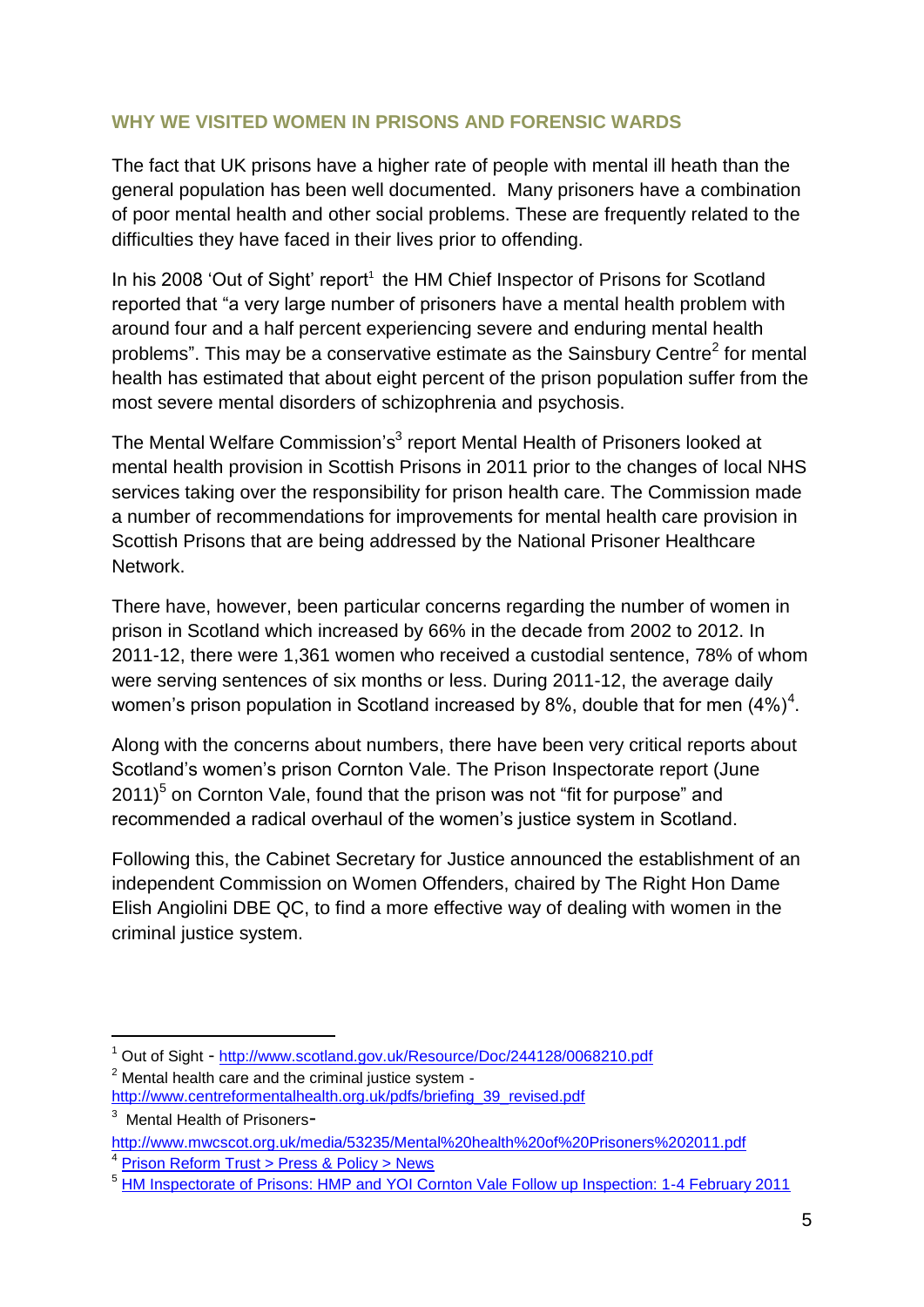The Commission on Women Offenders launched its report<sup>6</sup> in April 2012. It made comprehensive recommendations to the criminal justice system. Most of these have been accepted by Scottish Government.

The report refers to 80% of the women in Cornton Vale having mental health problems and high rates of deliberate self harm. The report also states that they heard from prisoners who felt their mental health needs were not being sufficiently met. The mental health of women in prison is a recurring theme in the report and their recommendations, in relation to service redesign, to address women's mental health needs are outlined below:

## **Commission on Women Offenders Service redesign recommendations:**

- Women offenders often require input from a range of professionals with different areas of expertise. They require effective case management to ensure services and supports are coordinated and timely.
- Taking an integrated, multi-disciplinary approach to the delivery of women offender services should help address the mental health and addiction needs of women offenders
- The Scottish Government's mental health strategy must place a greater focus on women offenders, specifically the provision of services to address trauma, self-harm and borderline personality disorder.
- Very many, if not most, women in the criminal justice system have poor mental health even though they may not require psychiatric management. Interventions, support, environment, relationships and culture can all influence mental health and wellbeing. Mental wellbeing should be addressed in all our plans and management of female offenders. The NHS has a key role in working with the justice system to promote this.
- There is well-established evidence that exercise can play an important role in physical and mental wellbeing of individuals, including those with mental health problems. Practitioners must take cognisance of this when planning services for women offenders and developing their individual offending and rehabilitation plans.
- An urgent review of the provision and resourcing of services for women with borderline personality disorder and post-traumatic stress disorder (in relation to previous abuse and neglect) should be carried out*.*

Our report provides further evidence to support these recommendations and our findings are consistent with those of the Commission on Women Offenders.

<sup>1</sup> <sup>6</sup> [Commission on Women Offenders](http://www.scotland.gov.uk/About/Review/commissiononwomenoffenders)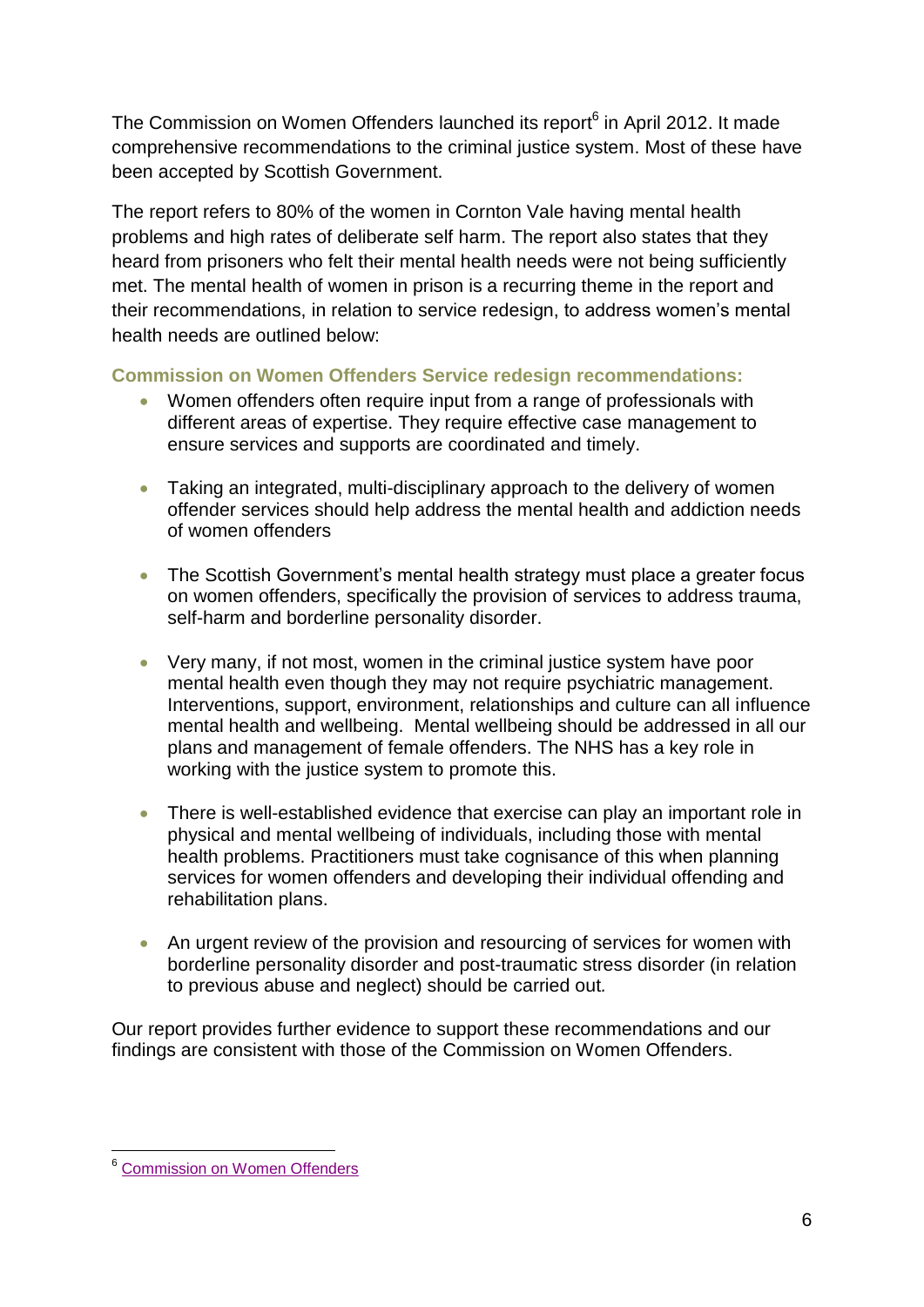The Commission on Women Offenders acknowledged that most women in the criminal justice system have poor mental health but this does not necessarily imply that they all have a diagnosed mental illness.

Where there is evidence of a serious mental illness, learning disability, personality disorder or related condition for individuals in the justice system (whether at the time of the offence or at any point in the judicial process, before or after conviction) there are provisions through the Criminal Procedure (Scotland) Act 1995 (CPSA) to enable the individual to receive the appropriate care and treatment required.

We have recently published a monitoring report called CPSA 1995 monitoring – first contact with services<sup>7</sup>. This report provides more detail on CPSA measures.

A summary of CPSA measures is provided in Appendix 2.

Given the high profile of the issue of mental health of women in prison, we decided to undertake a national themed visit to look at the mental health services being provided to women with mental illness, learning disability and related conditions detained by criminal courts, in both prisons and hospitals.

We also wanted to look at the demographics of the two groups. The focus for our visits was not about whether these women should be in prison or hospital but about the care and treatment they receive and their views on their care.

We focused our visits:

 To women in prison who were in contact with the mental health nurses and/or visiting psychiatrist;

and

1

To women in hospital subject to CPSA provisions.

We thought it was important not to see these groups of women in isolation but to look at the similarities and differences between their profiles and their experience of care and treatment.

<sup>&</sup>lt;sup>7</sup> [http://www.mwcscot.org.uk/media/138851/cpsa\\_first\\_contact.pdf](http://www.mwcscot.org.uk/media/138851/cpsa_first_contact.pdf)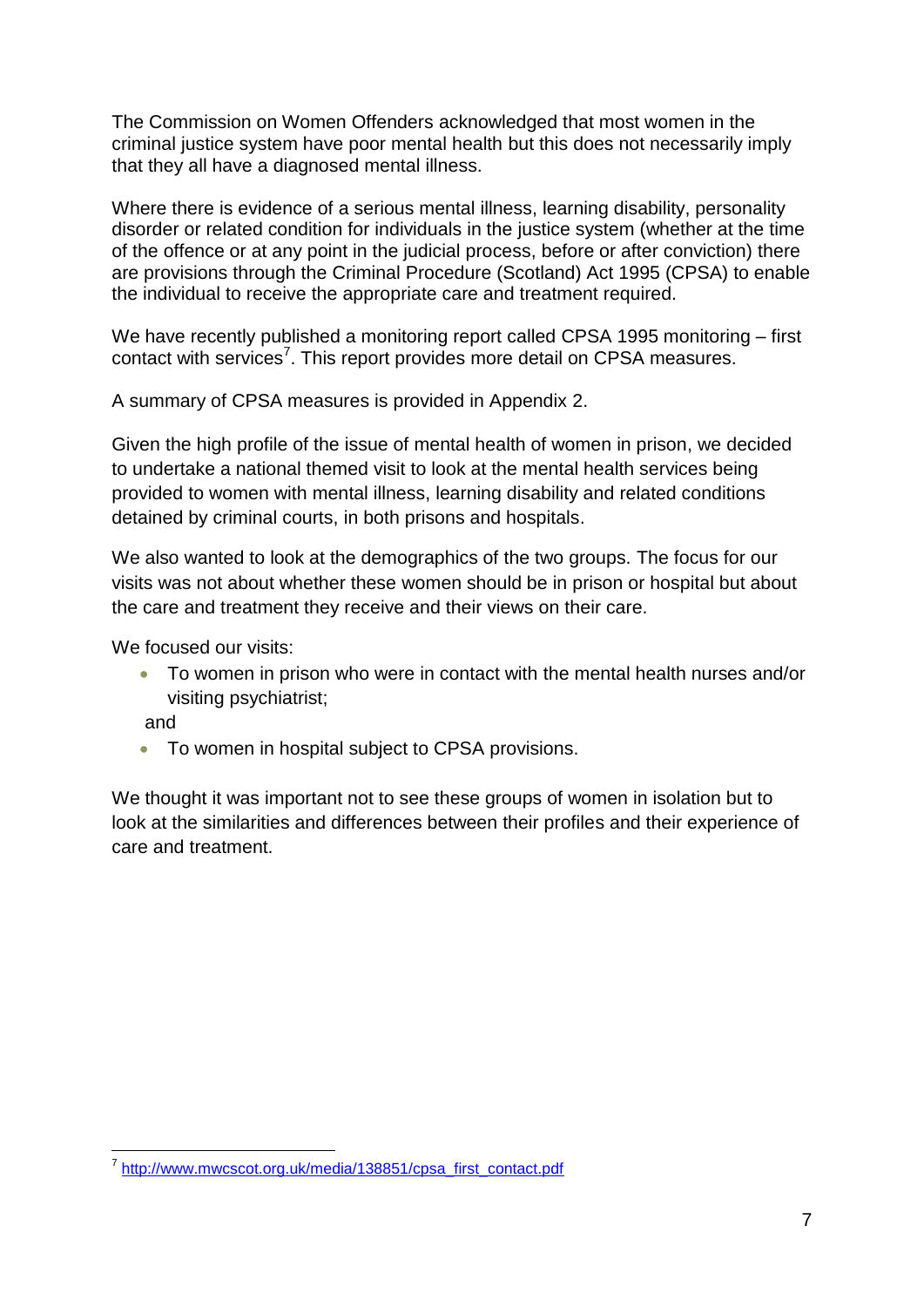## <span id="page-8-0"></span>**HOW WE CARRIED OUT THE VISITS**

Our visits took place between May and September 2013. We interviewed 30 women in prison and 21 women in hospital.

#### **In Prisons**

In April 2013, we wrote to prison governors and health centre managers of the five prisons which currently house women prisoners in Scotland. These prisons were HMP Cornton Vale, HMP Edinburgh, HMP Polmont, HMP Greenock and HMP Aberdeen. This was at a time of considerable change in relation to where women were being accommodated in the Scottish Prison Service (SPS) due to a reduction of prisoner numbers and refurbishments at Cornton Vale.

We asked to see women identified by the prison health team as having difficulties with regard to their mental health and women with a learning disability who would be willing to speak with us about their care and experiences in prison. We also had access to their prison health records.

We interviewed 30 women prisoners across all five of these prisons. The highest number was in Cornton Vale prison. We focused on the women's experiences, not the prison itself. We have not listed numbers interviewed in each prison as we do not wish to compromise the confidentiality of the women, given the small numbers of individuals involved.

### **In Hospitals**

The number of women detained in hospital subject to CPSA provisions at any one time is generally small; with women patients numbering fairly consistently at around 30. These patients are spread across Scotland, mainly in medium security units, low security units, IPCUs and a range of specialist clinics and hospital wards.

We are notified of all CPSA episodes, so we were able to identify women held in hospital on CPSA orders on 1 April 2013.

We made contact with the various hospitals by letter or telephone and managed to see 21women in eight different hospitals. These included the Orchard Clinic, Rowanbank Clinic, Surehaven Hospital, Ayr Clinic, Ailsa Hospital, Midpark Hospital, Royal Cornhill Hospital and Gartnavel Hospital. Again, we have not listed numbers interviewed in each hospital as we do not wish to compromise the confidentiality of those individuals involved.

The 21 women we saw in hospital were detained on a variety of CPSA orders (detailed later in this report).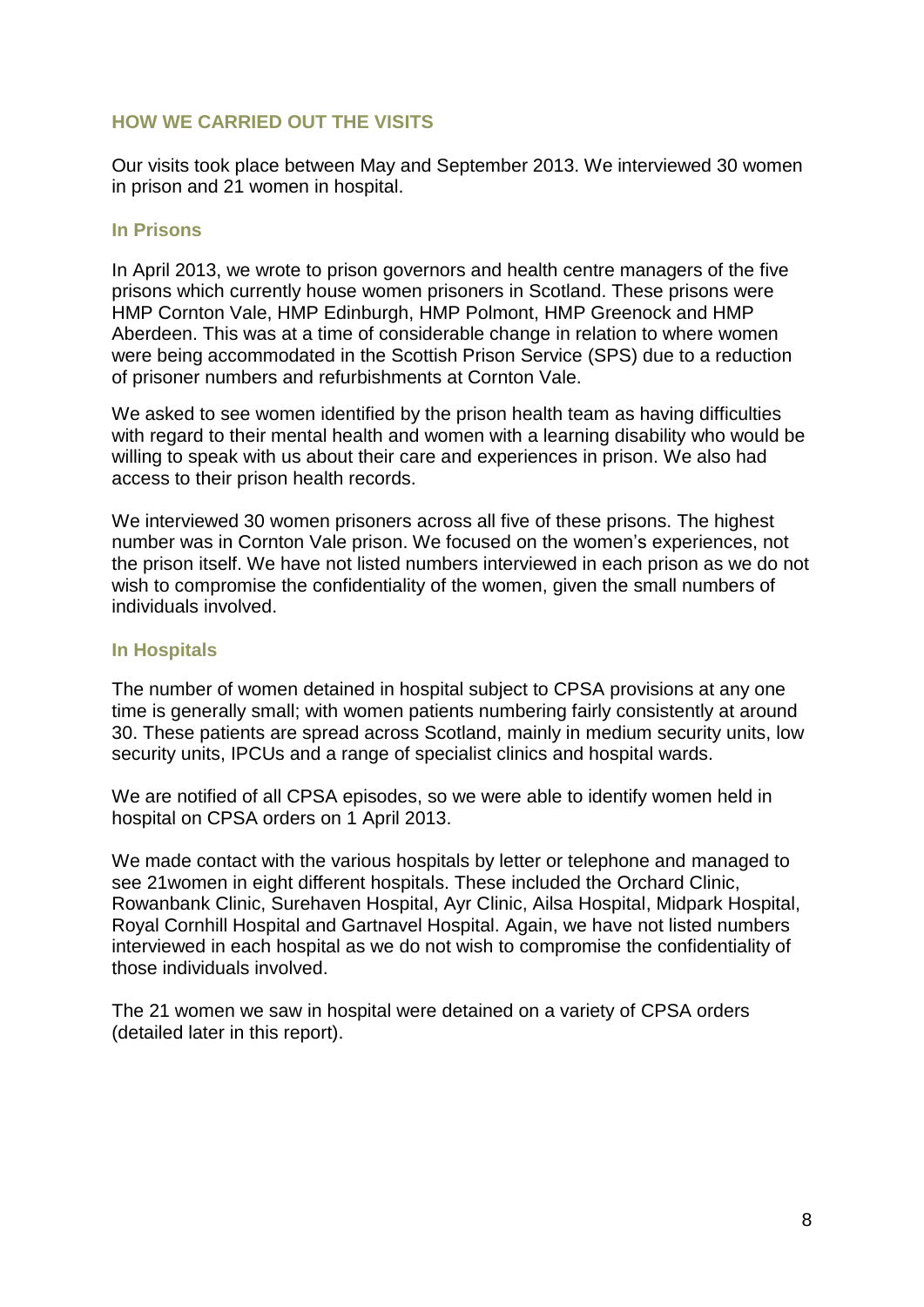#### **Our interviews**

The main purpose of this themed visit was to hear about the mental health care experiences of women either in prison or detained in hospital by the criminal courts. We used an interview schedule that was designed to ask similar questions in semistructured interview format. Not everyone we interviewed was able or wanted to answer all of our questions. Some questions were very personal in nature particularly those relating to previous violence and abuse. It was made very clear, there was no pressure to answer these questions and no detail was requested in relation to incidents of violence or abuse. We also gathered information from prison healthcare and hospital records.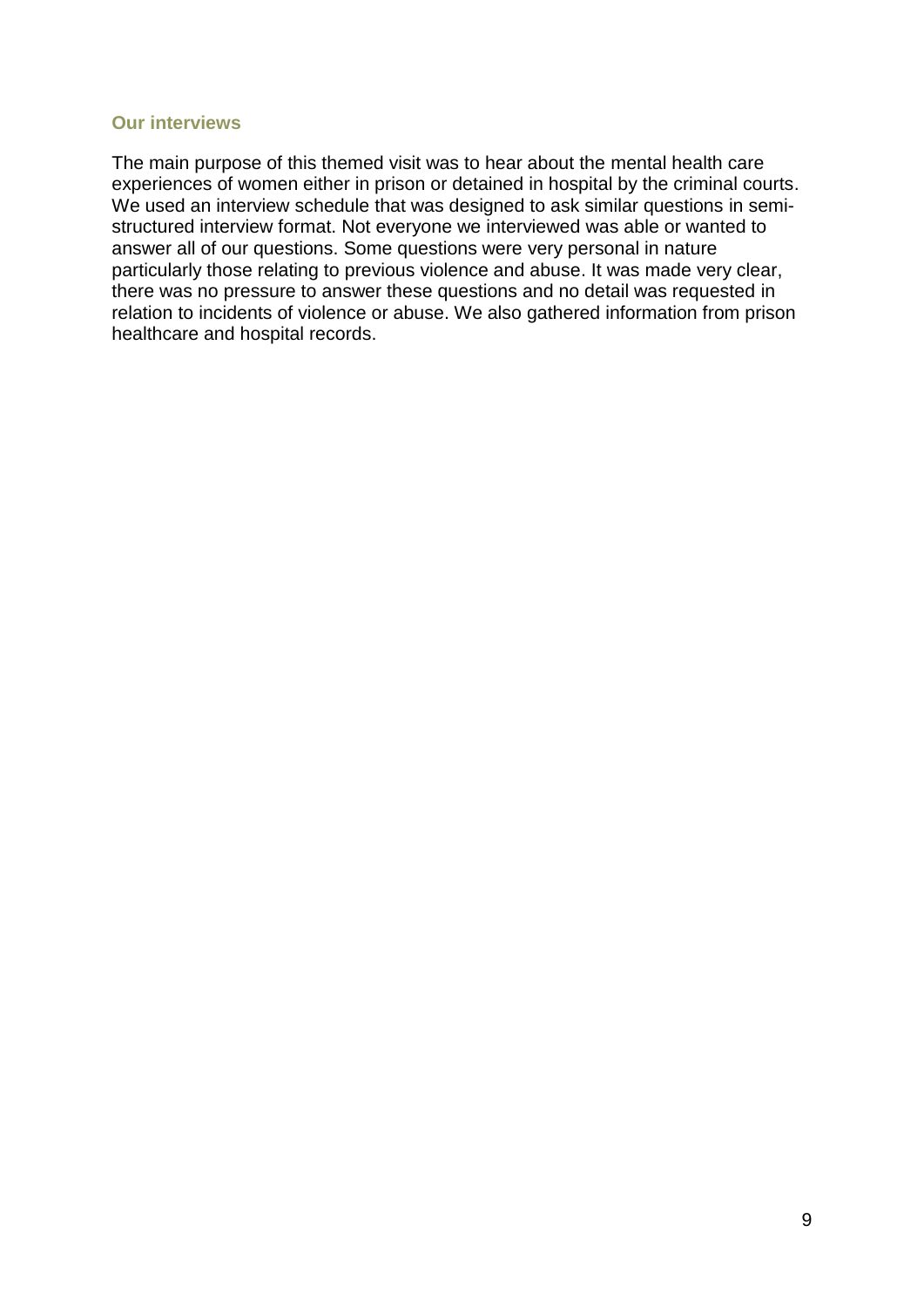### <span id="page-10-0"></span>**WHAT WE EXAMINED**

Many previous reports have emphasised the high levels of mental health problems for women in the prison population. We wanted to look more closely at these women's circumstances and their contact with the prison mental health services. In addition, we wanted to look at the circumstances of the women who had entered the hospital system via the criminal courts. We looked at the nature of the care and treatment of both groups.

#### **We looked at**

Some general factors:

- Age;
- Time spent in prison or hospital and sentencing;
- Nature of offences and circumstances.

And some more specific issues:

- Use of drugs and alcohol;
- Children and family contact:
- Domestic violence and abuse.

We also asked the women about the care and treatment they had received in the past, their current care and treatment and plans for their future care.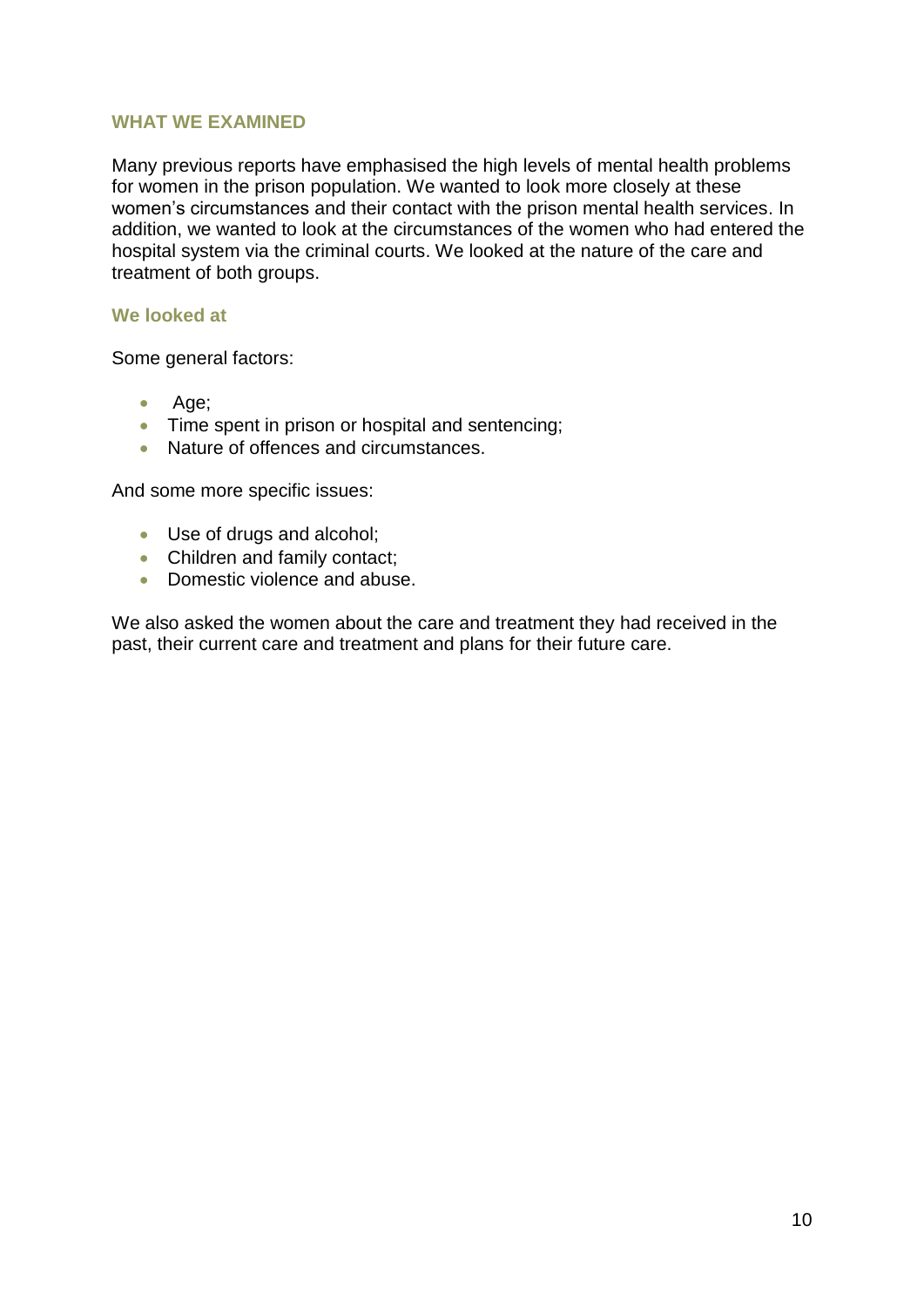## <span id="page-11-0"></span>**SUMMARY OF FINDINGS AND RECOMMENDATIONS**

The experiences of women we saw with mental health difficulties detained by the criminal courts were very variable. Many spoke favourably about their support but others had very different experiences. In general, patients in hospital were much more satisfied with the mental health support they received.

### **The women in prison:**

Profile:

- Generally, this group of women seemed to be of a younger age group than those we saw in hospital.
- These women, often, had more chaotic lives with frequent offending, numerous remands and short-term sentences. They had in many cases lost care and contact with their children.
- Most had experience of physical and sexual abuse.
- Many felt let down or unable to engage with support in the community.
- Most had current substance abuse problems.
- Most acknowledged they had previously had mental health difficulties.
- They often had a sense of hopelessness, that nothing was likely to help them.
- Many had poor self-esteem.
- These women were generally more anxious about their future.

Their experience of support received in prison:

- They had focused support and counselling in relation to drug and alcohol issues, some found this helpful and others less so.
- They had access to support in relation to abuse and trauma, many said this was helpful but others would have liked more professional support particularly from psychiatrists or psychologist and wanted 'more than just talking'.
- Many women stated that support from the mental health nurses had been very helpful, but there was often a long wait to see someone and it was very difficult to get to see a psychologist.
- They were less happy about their medications and psychiatric review than the women in hospital.

## **The women in hospital:**

Profile:

- This group was generally slightly older women who had been in hospital for longer than many of the women who had been in prison.
- Due to being more settled in hospital, their lives were currently less chaotic. However, for many women in hospital their lives had previously been very chaotic, often involving stays in prison.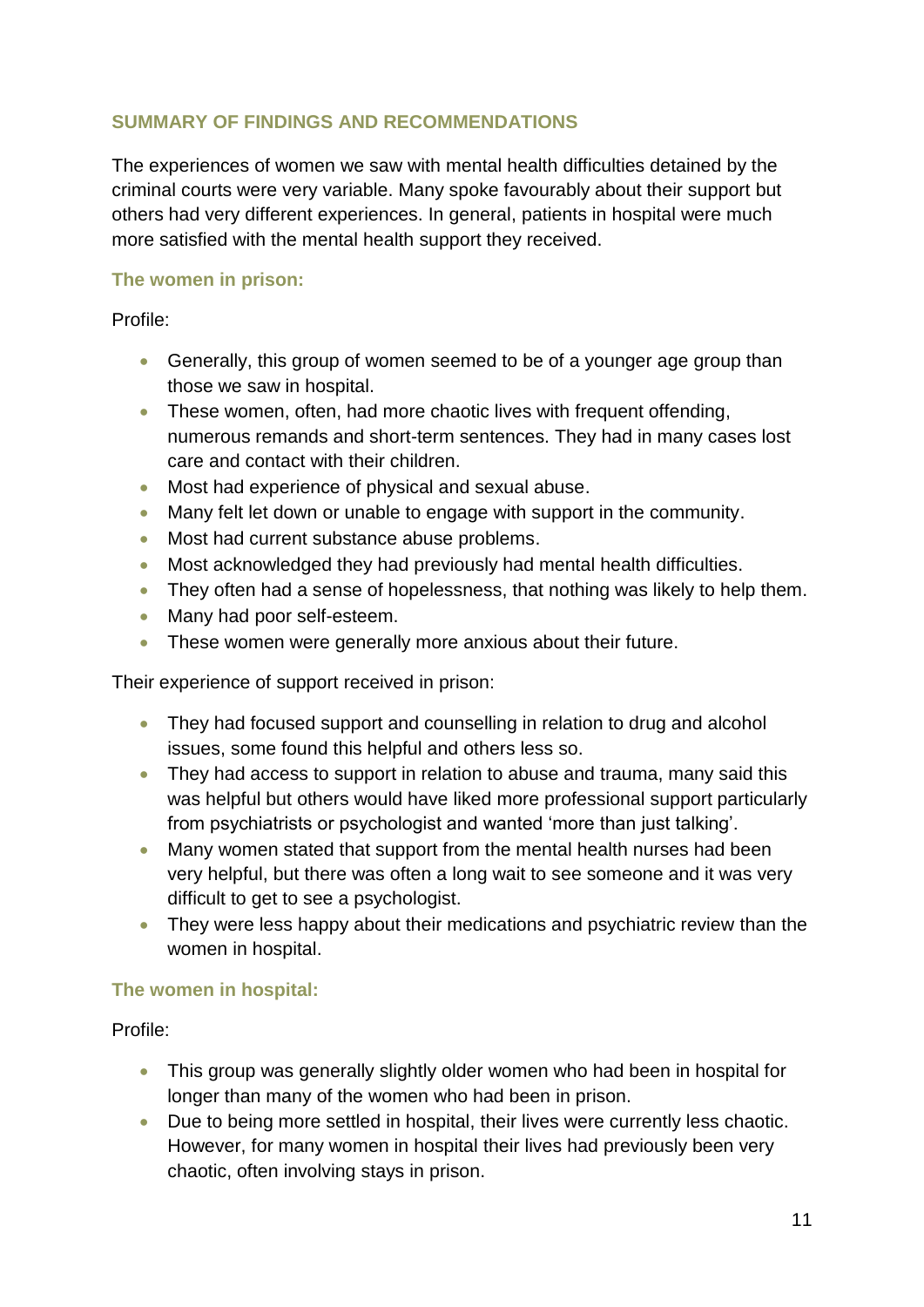- There was less evidence of current issues in relation to substance abuse.
- Most had experience of physical and sexual abuse
- Most acknowledged they had previously had mental health difficulties.

Their experience of support received in hospital:

- They preferred the more relaxed atmosphere that was more conducive to their support.
- They felt they were getting good medical support and care in hospital; these women struggled to find things to suggest that would have improved their care.
- These women had a continual access to mental health support from nurses and good access to psychiatry, psychology, and therapeutic interventions.
- Most commented that they were getting the medication and support they required.
- They generally seemed less concerned about their future but for many there was no immediate prospect of leaving hospital.

It is not surprising that the women with mental difficulties in prison have different experiences to the women in hospital; prisons and hospital are very different institutions with different functions and public expectations.

For women with mental health difficulties who have been detained by the criminal courts, these functions and expectations are more blurred, with prison health services providing care and treatment and hospital providing security and containment.

In the case of many of the women we interviewed, it is likely that their illness has contributed to their offending. In other cases the horrific things that have happened to them have affected their behaviour and the way they see themselves and the world in general.

Courts are places to dispense punishment for crime, not places, primarily, of referral for specialist services. However, some people who have committed crimes can also be very mentally unwell. It is vital courts have the information and community alternatives available to them in order to make the right decisions; decisions that will impact on the mental health of the women before the court.

This report supports the findings of the Commission on Women Offenders and repeats many of their recommendations for supporting women with mental health difficulties in prison.

We have focused on the women's experiences once detained. However, preventing the need for detention and developing inclusive community supports and interventions are the key issues. The Commission on Women Offenders has made comprehensive recommendations about the need for this.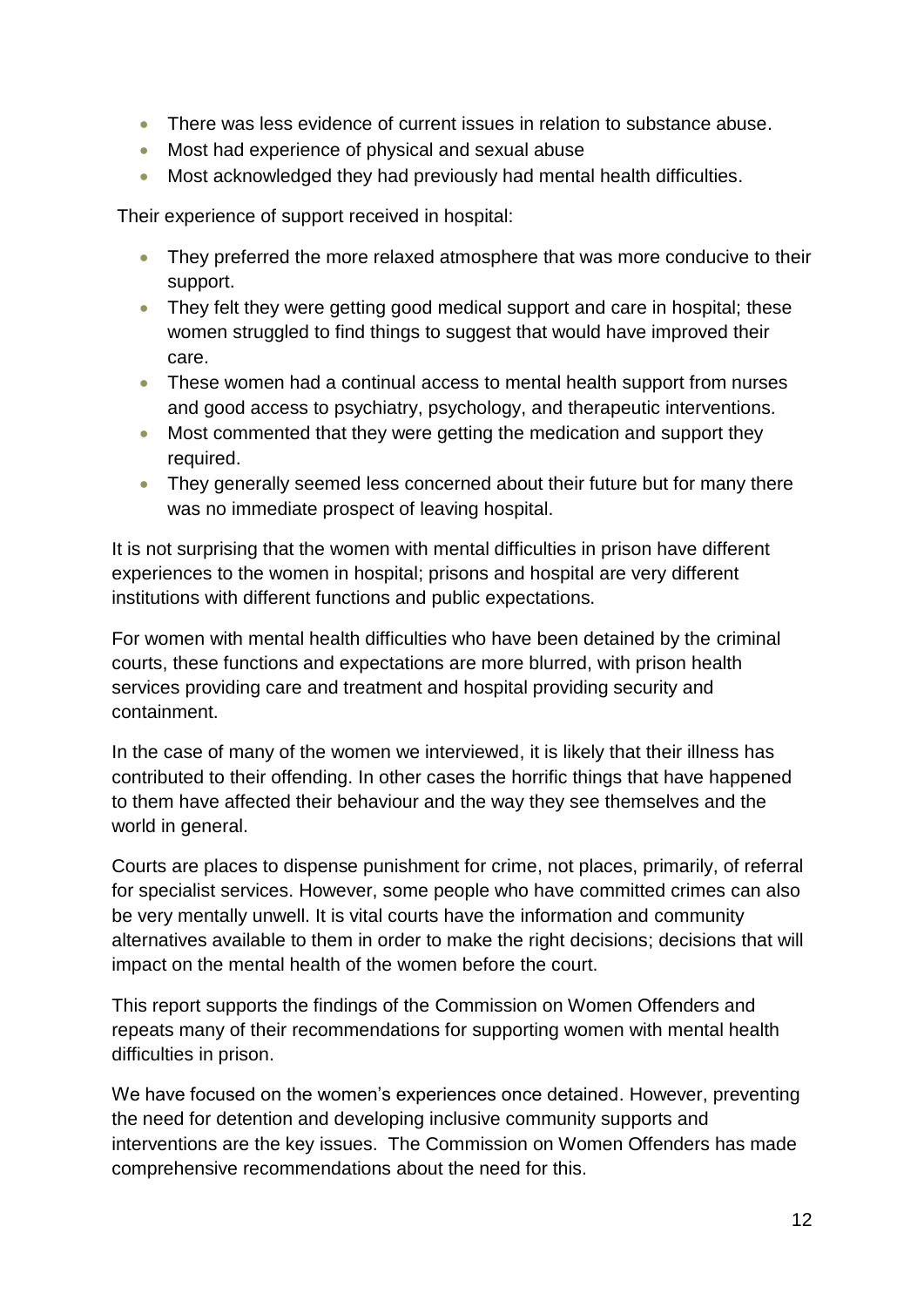Our report also highlights the different experiences that women receive once they are in the hospital system, usually having spent time on remand in prison.

It is particularly important that the mental health needs of younger women are recognised at an early stage. Chaotic lives, non-engagement with services and problems with drug and alcohol abuse may well be concealing significant mental health difficulties requiring specialist support and treatment.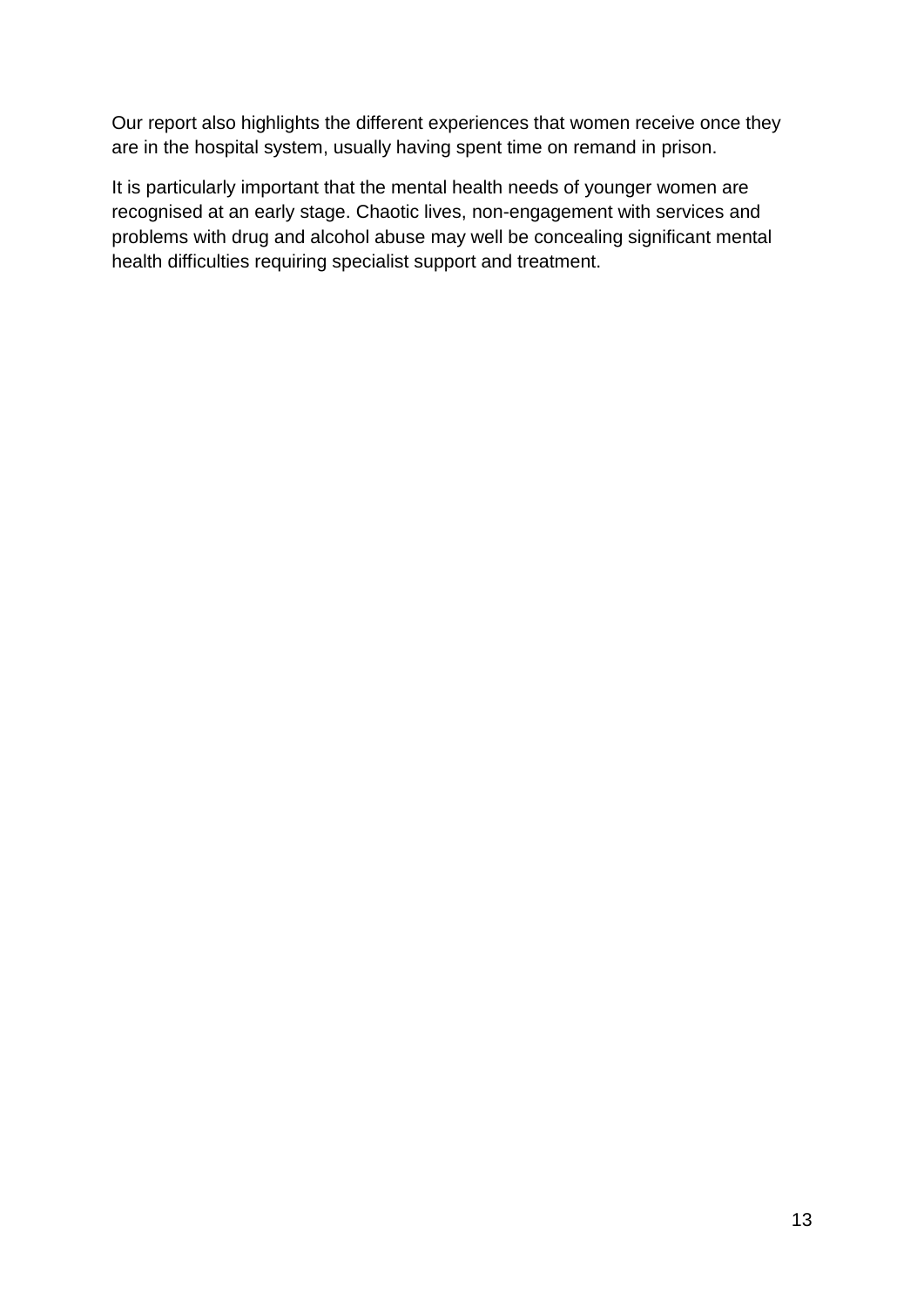# <span id="page-14-0"></span>**KEY MESSAGES**

## **Key Message 1**

Young women's chaotic behaviour, drug and alcohol use may conceal underlying mental health problems that can become more evident as they get older.

## **Recommendations:**

#### To address this –

Community Justice Authorities (CJAs), Scottish Courts Service (SCS), and local authorities should:

 Ensure Criminal Justice Social Workers (who provide reports to the courts) have mental health training and access to specialist advice from Mental Health Officers (MHOs), to understand the effect of trauma and adverse childhood experiences on young women's mental health. Courts should request specialist mental health assessments in cases where mental health difficulties are suspected.

### NHS Boards should:

 Ensure that secure mental health hospital facilities are able to cope with the more chaotic and challenging behaviour of younger women; this may require the consideration of a female only provision.

### **Key message 2**

Once in the hospital system it seems female patients are likely to be in hospital for a longer time than most of the women we saw in prison. Effective and timely shortterm interventions in the community, as well as in prison may prevent future longterm hospital admissions and future offending.

### **Recommendations:**

To address this –

The SPS and NHS Boards should:

- Audit the current provision of therapeutic and social education interventions available to women prisoners
- Ensure that early and effective short term interventions are available in prison to address the problems that the women are facing in the community that result in offending and custody.
- Ensure that links are made with local community services prior to release to help prevent future long term hospital admissions and future offending.

NHS Boards and local authorities should:

 Ensure that robust community services are available to enable patients in hospital to return to their communities as soon as possible.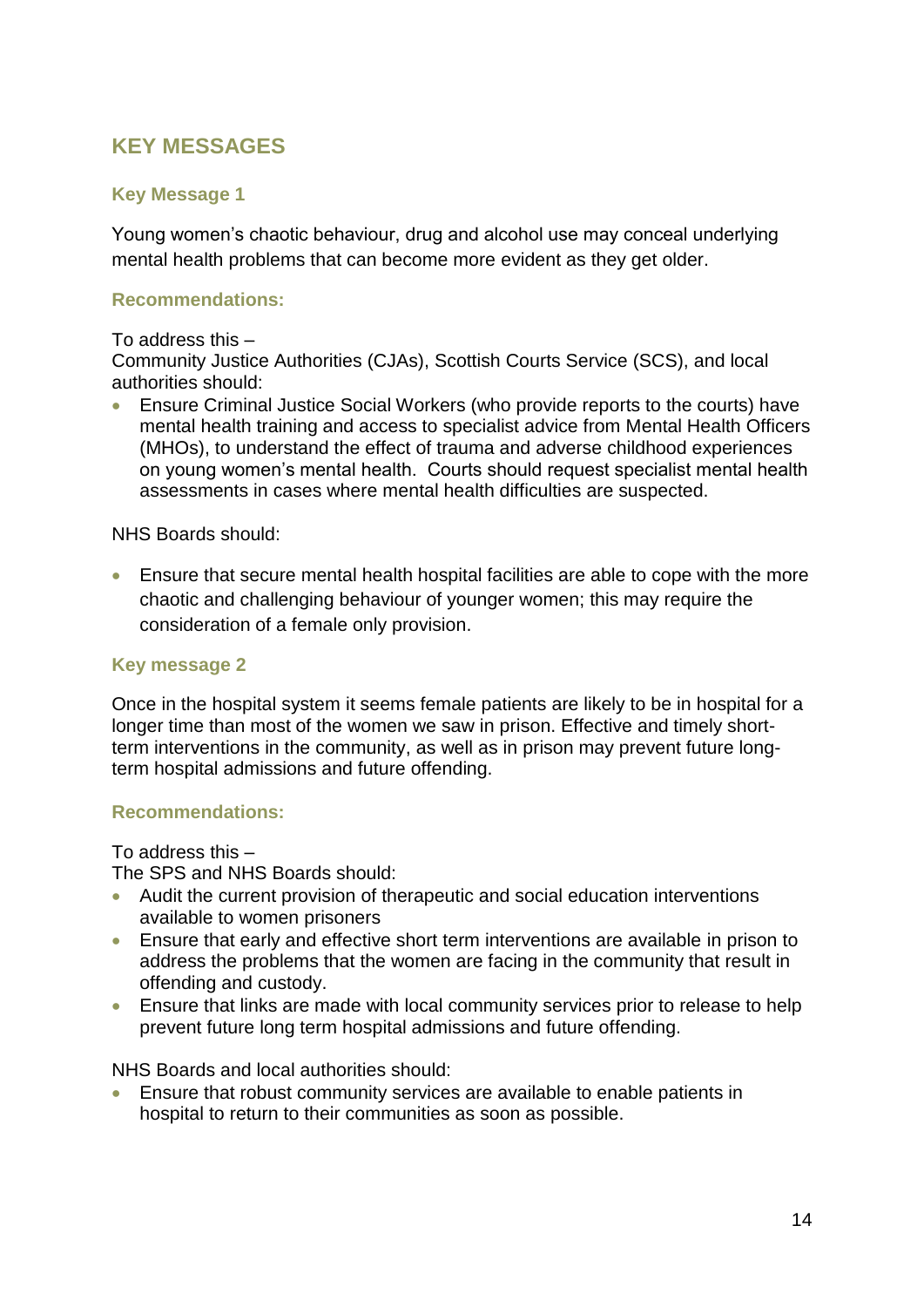### **Key message 3**

Women charged with incidents of violent and disruptive behaviour may have underlying mental health difficulties. Good assessments and appropriate alternatives to custody should be routinely available to the courts. Background information prepared for the courts should be routinely available to the prison health team for women detained in custody.

### **Recommendations:**

To address this –

Community Justice Authorities (CJAs), the Scottish Courts Service (SCS), and local authorities should:

- Ensure background reports include any mental health concerns and requirements for further assessment.
- Ensure the use of custody for women is only used when the possibility of community alternatives have been fully addressed.
- Ensure better use is made of alternatives to custody for young women (both with regard to bail initiatives and alternatives to custodial sentences) recognising the importance of offering single-gender services.

The SPS and NHS Boards should:

 Ensure that available background court reports are shared with mental health nurses to assist in their assessment and support of female prisoners.

The Scottish Government should consider:

 Commissioning further research with regard to fire-raising and effective interventions, given the high incidence of this offence in the women we interviewed.

### **Key message 4**

Drug and alcohol use may hide underlying mental health difficulties. There needs to be good coordination between addiction and mental health services. Given the prevalence of substance abuse with regard to the women we interviewed in prison, a more multi-disciplinary approach to the addiction needs of these women is required.

## **Recommendations:**

To address this -

The SPS and NHS Boards should:

- Ensure that there are programmes to address the addiction needs of women in prison that are also able to address their mental health and general support needs. This requires a more multi-disciplinary approach with good communication between the professionals involved.
- Ensure good links are developed with community addiction support services in order to improve coordinated support between prison and community.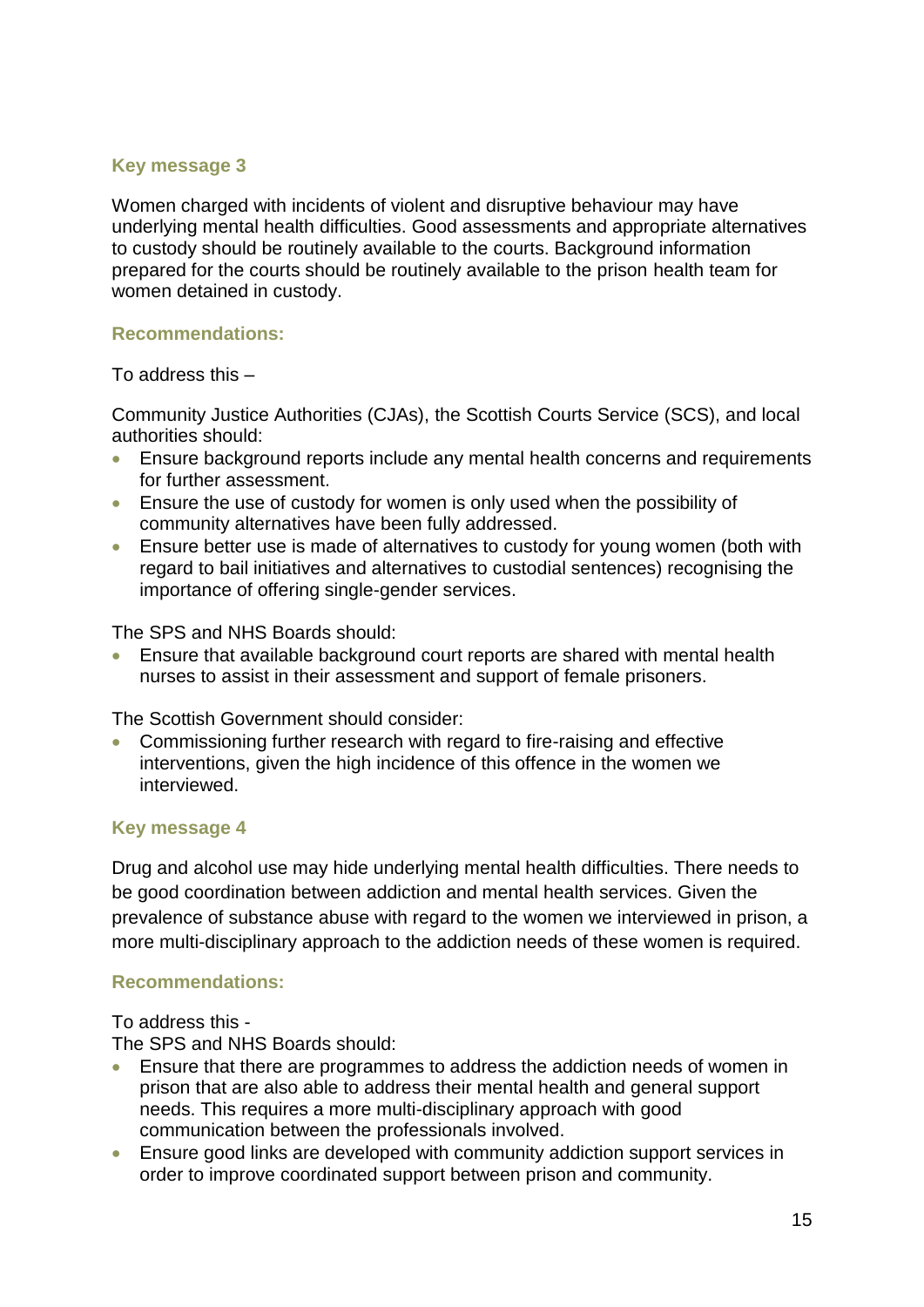NHS Boards should:

 Ensure patients held on CPSA orders in hospital have access to specialist support for their addiction needs.

### **Key message 5**

Over 80% of the women we saw in prison, with children under 16, said they had not been caring for their children when they came into prison. The impact of the chaotic lifestyle of the women in prison has a major impact on their children and families as well as the women themselves.

#### **Recommendations:**

#### To address this -

SPS NHS Boards and local authorities should:

- Investigate the possibility of developing the social work role in female prisons to enhance the multi-disciplinary component of support to women in prison. Many of the women in prison need support in relation to maintaining contact with their children and families. Support at an earlier stage in prison may prevent family breakdown.
- Ensure the availability of parenting programmes, social education programmes and mentoring.
- Investigate the possibilities for the use of technology (e.g. video links and 'Skype') to help women maintain contact with their children.
- Ensure counselling and supports are available to help women who have lost the care of their children.

#### **Key message 6**

Most of the women we saw, particularly those in prison, had been victims of violence and abuse. These traumatic experiences require multi-disciplinary specialist support.

### **Recommendations:**

To address this - NHS boards should:

- Develop focused and effective therapeutic interventions for women in prison with borderline personality disorder and post-traumatic stress disorder.
- Ensure professional support and therapies are available from psychiatrists, psychologists and appropriately qualified workers, for women who require these services in prison.

#### **Key message 7**

Most of the women acknowledged previous mental health difficulties before being detained by the courts. Many felt let down by their support in the community.

#### **Recommendations:**

To address this –

NHS Boards and local authorities should:

 Ensure that community services, such as female only projects and mentoring services, are available to promote engagement for women who find it difficult to engage with services.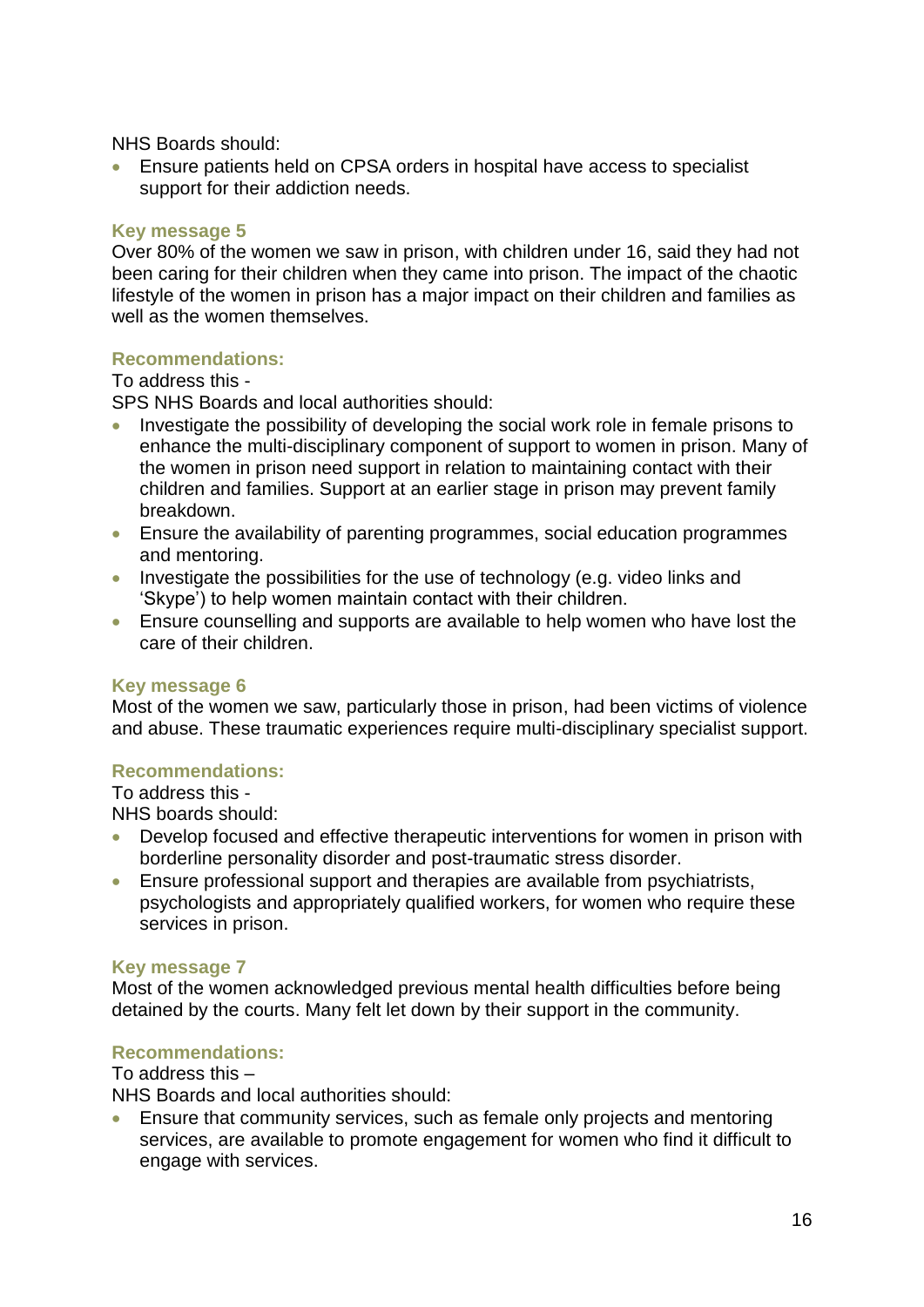NHS Boards should:

 Ensure women prisoners are appropriately assessed, at the time of being received into prison, by a mental health nurse to identify any mental health concerns. Background court reports should be available to them to assist in their assessment.

### **Key message 8**

The women we saw in hospital received more support than the women in prison – particularly from social work, psychiatry and psychology.

## **Recommendations:**

To address this –

SPS, NHS Boards and local authorities should:

- Ensure women with mental health difficulties in prison receive the support they require from a range of professionals with different areas of expertise.
- Improve case management and sharing of information among the multidisciplinary team to improve coordination of services.
- Ensure the availability of specialist assessments for women with learning disabilities in prison and improve links to local services to prevent re-admission.

NHS Boards should:

 Ensure the safety and dignity of women on CPSA orders in the hospital system giving consideration to the need for single sex provision.

Scottish Government should:

 Examine any difficulties and delays caused by the lack of high security mental health provision for women in Scotland and keep this situation under review.

### **Key message 9**

Most of the women detained by the criminal courts will return to their communities on release from prison or hospital. Pro-active contact with community services can help to support women with mental health difficulties and, potentially, help reduce the risk of reoffending.

### **Recommendations:**

To address this –

The SPS, NHS boards and local authorities should:

- Ensure protocols are in place for the exchange of information on patients and prisoners to enable good communication and liaison between prisons, hospitals and community services.
- Ensure information is available to women leaving prison about support available to them on release. This should include information about how to get help with benefits, employment support, housing and other difficulties that they may be facing.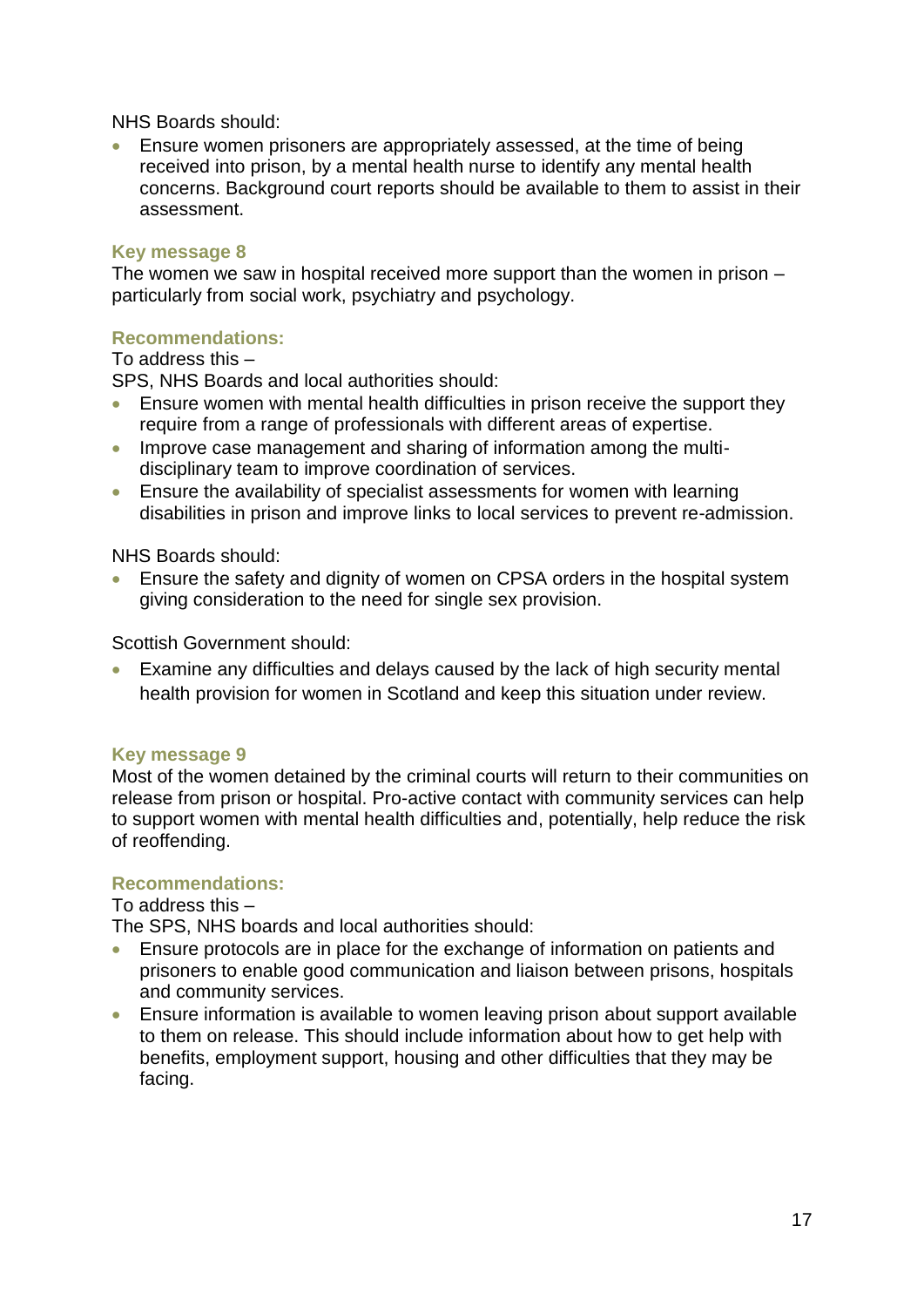### <span id="page-18-0"></span>**OUR GENERAL FINDINGS**

### <span id="page-18-1"></span>**AGE PROFILE OF THE WOMEN WE SAW**

#### **Key Message 1**

Young women's chaotic behaviour, drug and alcohol use may conceal underlying mental health problems that can become more evident as they get older.

We noted the ages of the 30 women we saw in prison and the 21 women we saw in hospital. The figures are shown as a percentage so a comparison can be made. We did not select who we saw on the basis of age and we had no reason to expect any particular differences. However, we found a very clear difference in the age profile of the two groups of women we saw.

The women we interviewed in prison who were in contact with mental health services were generally much younger than those in hospital. Nearly a quarter of those using mental health services in prison were under the age of 25. There were no women that we saw in the hospital system in the same age group. In fact, 80% of the women we saw in prison were under the age of 40 compared to only 38% of the women we saw in hospital being under the age of 40. This could have been due to chance in the group of women we interviewed but the situation merits further investigation.

We are aware that over half (11 of the 21) women we saw in hospital said they had previously spent some time in prison when they were younger; this was generally for short sentences. It may be that the chaotic behaviour of younger women is driven by underlying trauma.



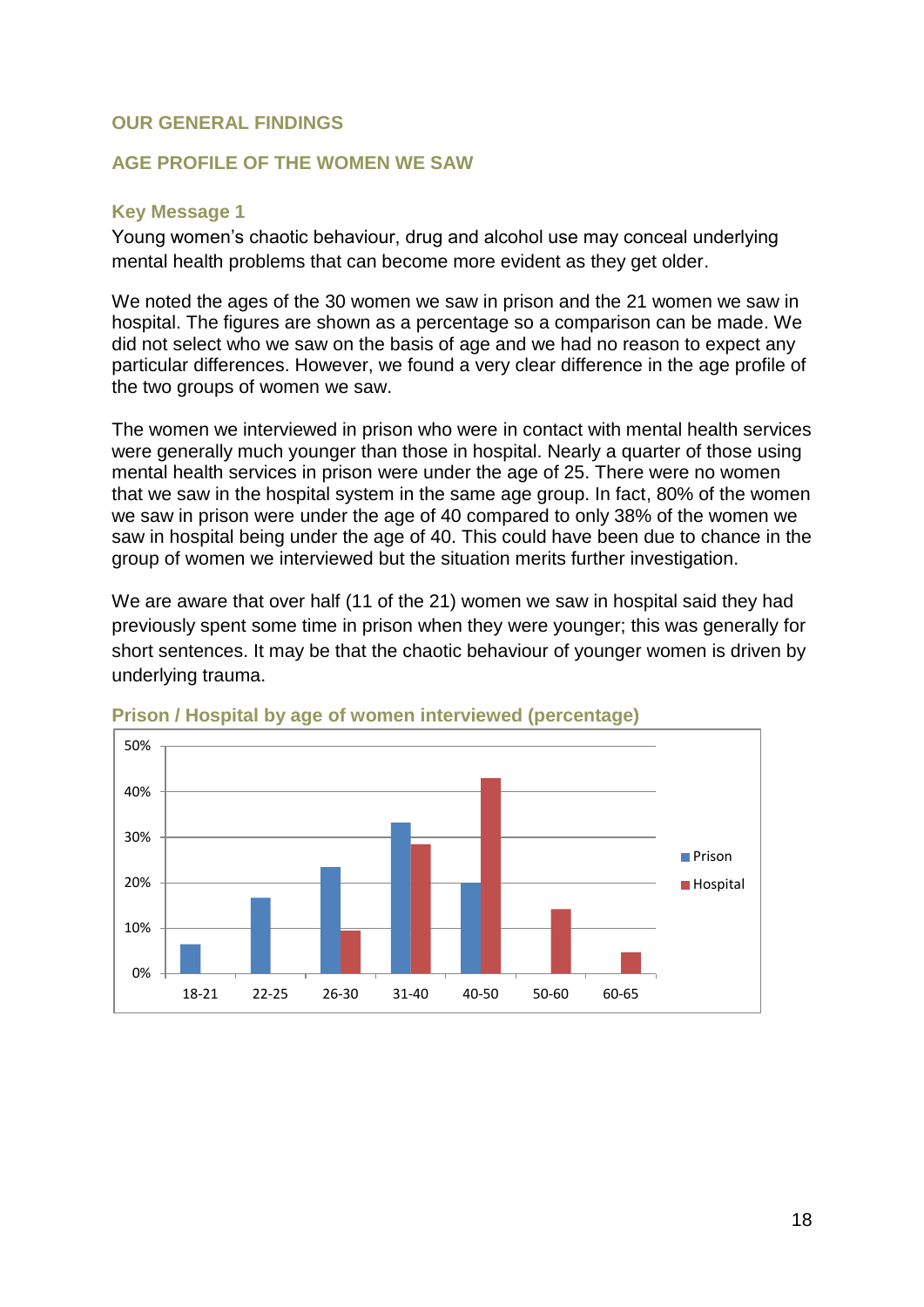## **Recommendations:**

Community Justice Authorities (CJAs), Scottish Courts Service (SCS), and local authorities should:

 Ensure Criminal Justice Social Workers (who provide reports to the courts) have mental health training and access to specialist advice from Mental Health Officers (MHOs), to understand the effect of trauma and adverse childhood experiences on young women's mental health. Courts should request specialist mental health assessments in cases where mental health difficulties are suspected.

NHS Boards should:

 Ensure that secure mental health hospital facilities are able to cope with the more chaotic and challenging behaviour of younger women; this may require the consideration of a female only provision.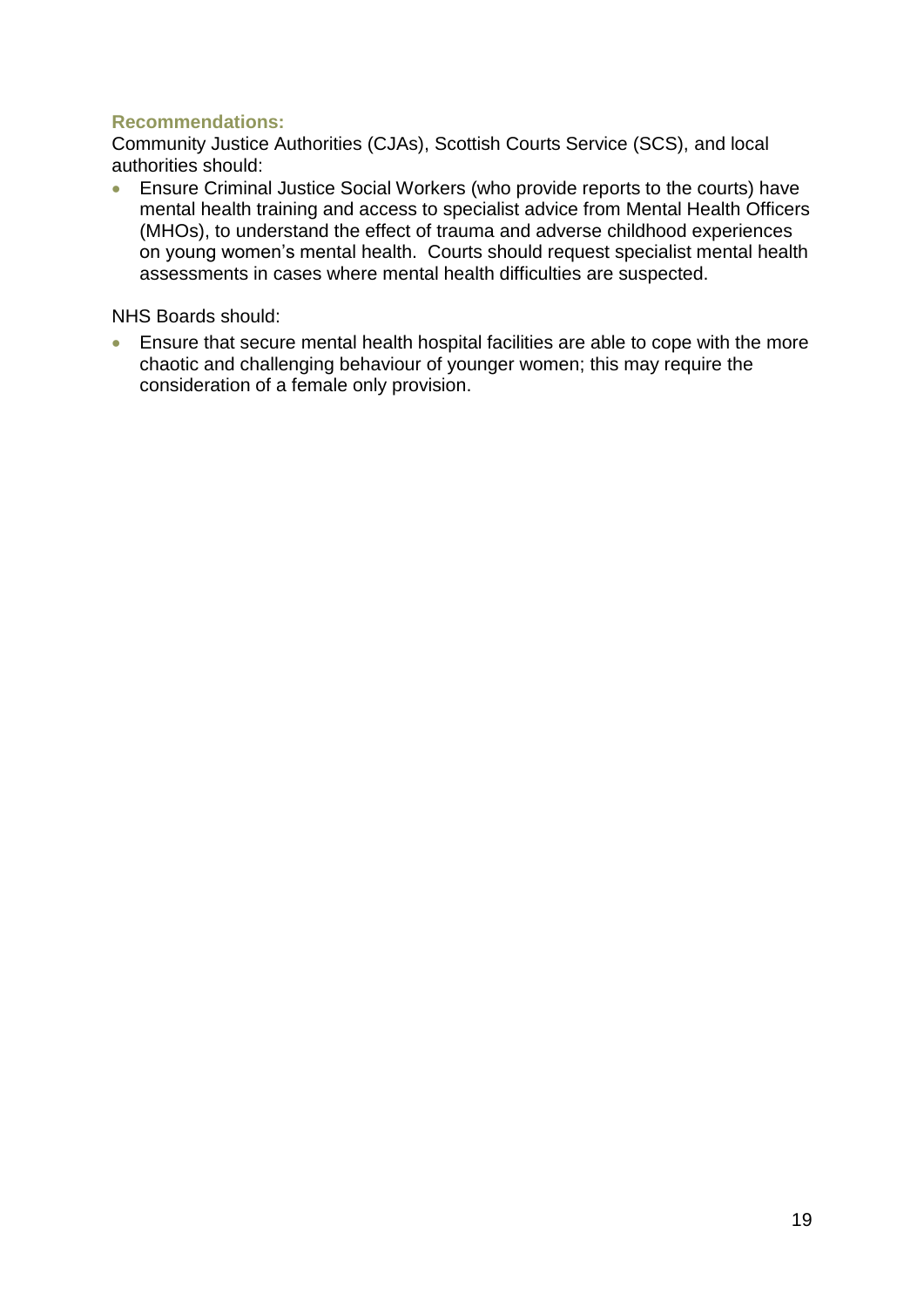### <span id="page-20-0"></span>**TIME SPENT IN PRISON OR HOSPITAL**

#### **Key message 2**

Once in the hospital system, it seems female patients are likely to be in hospital for a longer time than most of the women we saw in prison. Effective and timely shortterm interventions in the community as well as in prison may prevent future longterm hospital admissions and future offending.

We looked at how long the two groups of women had been in either hospital or prison, prior to our visit, in relation to this current episode of custody or detention.

We found that 47% of women we saw in prison had been in custody less than six months whereas only 19% of the women we saw in hospital had been there less than six months.

Just over 80% of the women we saw in hospital had been there over six months and over half of these women had been in hospital for more than a year.



#### **Time spent in prison or hospital when interviewed:**

### **Sentencing**

A major difference in relation to the two groups of women, once sentenced, is that those in prison generally know when they are due for release. Whereas, those given CPSA orders in hospital have no certainty as to how long they will be there. Their discharge will very much be at the discretion of their RMO, government ministers (for restricted patients) and the decision of a mental health tribunal.

### **Prison Group**

Of the 30 women we saw:

- Five women were on remand
- Fourteen women had sentences of less than 4 years (short-term prisoners)
- Eleven women had sentences of over 4 years (long-term prisoners).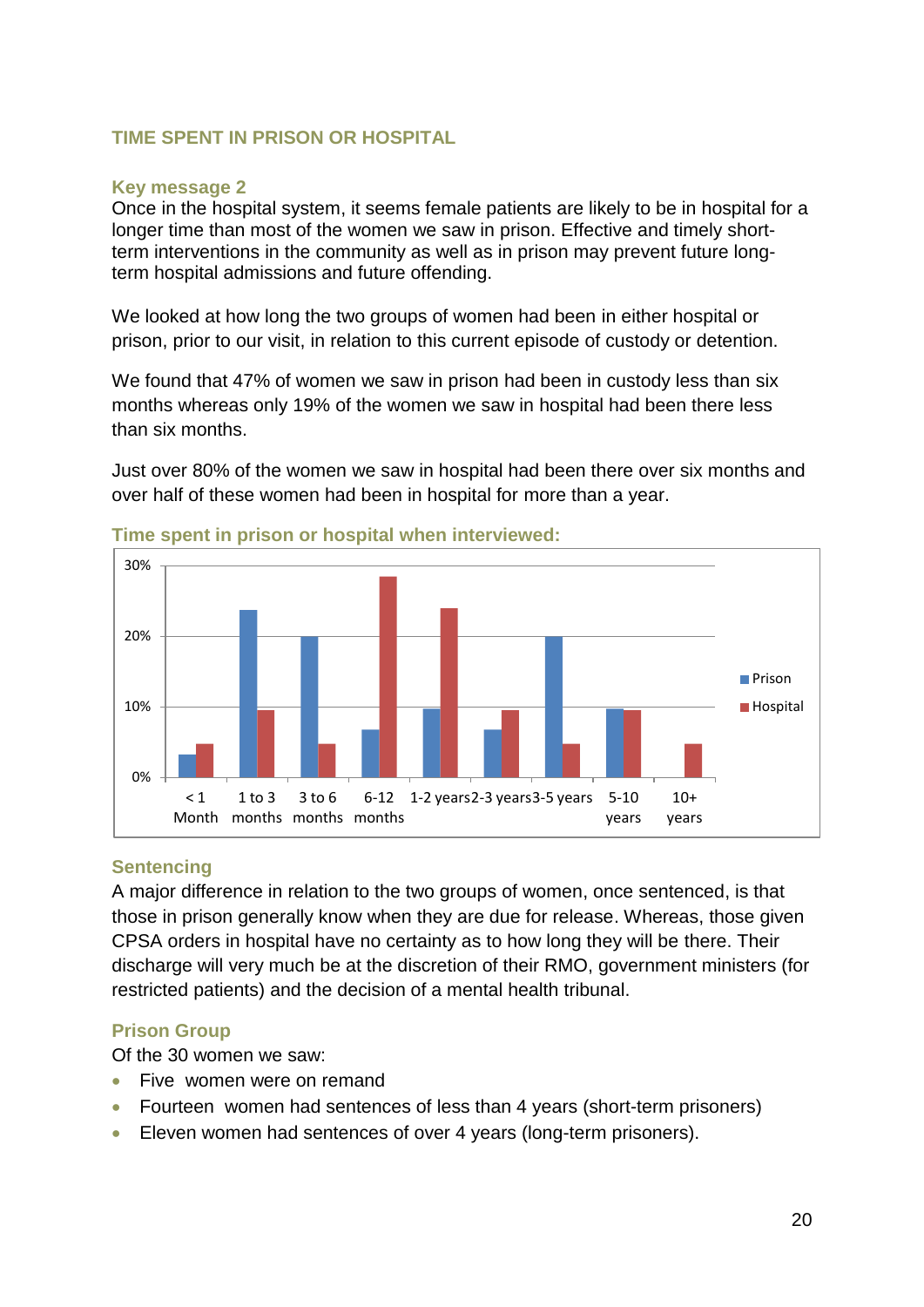We managed to see a cross section of women who were in contact with the mental health services in prison, from those on remand to those serving long sentences. The situation however was not always straight forward. Some women had outstanding charges for offences that could result in further custody and others had only been released for days (sometimes hours), before being returned to prison.

### **Hospital Group**

The 21 women we saw in hospital were detained on a variety of CPSA orders at the time of our interviews:

- Four were detained on assessment orders (AO)
- Two were detained on treatment orders (TO)
- Five were detained on compulsion orders with restriction orders (CORO)
- **Eight were detained on compulsion orders (CO)**
- Two were in hospital from prison on transfer for treatment directions (TTD). - These women were transferred to hospital from prison due to being mentally ill while in prison; one had a 2½ year sentence and the other 4½ years

Initially, it seems all of these women had been remanded to Cornton Vale prison before being returned to court in the early days or weeks of their remand. Some women were remanded to prison, while a hospital place was arranged and others were identified as being mentally unwell in prison. Most had psychotic symptoms.

All but two (the TTDs) of the 21 women in this group had initially come to hospital on assessment orders and were transferred during their remand, prior to their sentence.

On checking our records on 1<sup>st</sup> October 2013, all of these women, once in the mental health system, went on to receive hospital disposals (compulsion orders and compulsion orders with restriction) rather than criminal justice disposals from the courts. One of the women in this group who had come into hospital on a TTD had been place on a CTO at the end of her sentence.

Several patients in hospital spoke of wanting to move on from hospital and the uncertainty of when this might be, in contrast to the definite sentence in prison. It would seem that the women we saw in hospital were generally having their freedom curtailed for longer than the women we saw in prison, despite the severity of offending being broadly similar in the two groups.

### **Recommendations:**

The SPS and NHS Boards should:

- Audit the current provision of therapeutic and social education interventions available to women prisoners
- Ensure that early and effective short-term interventions are available in prison to address the problems that the women are facing in the community that result in offending and custody.
- Ensure that links are made with local community services prior to release to help prevent future long term hospital admissions and future offending.

NHS Boards and local authorities should:

 Ensure that robust community services are available to enable patients in hospital to return to their communities as soon as possible.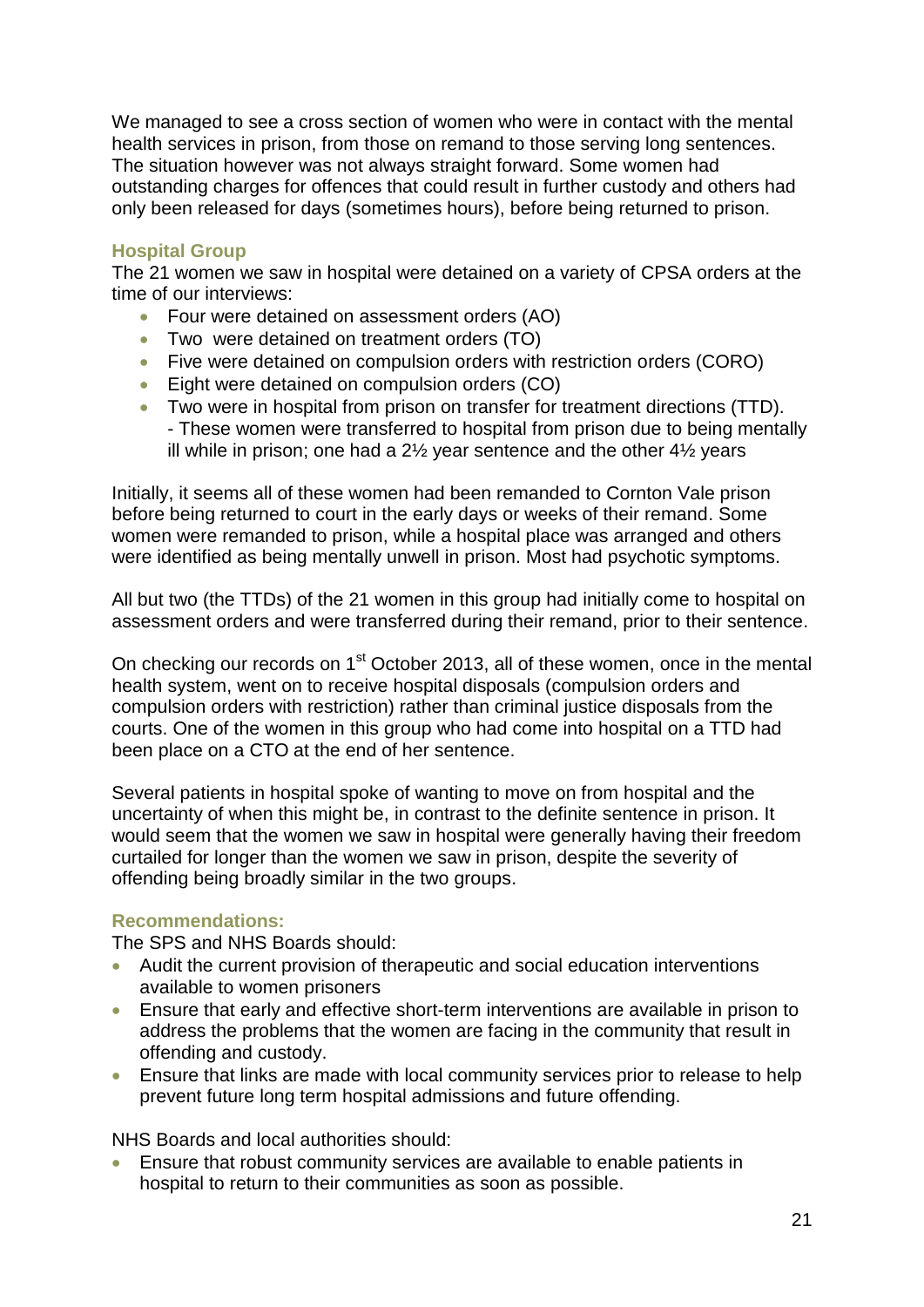## <span id="page-22-0"></span>**NATURE OF OFFENDING AND CIRCUMSTANCES Key message 3**

Women charged with incidents of violent and disruptive behaviour may have underlying mental health difficulties. Good assessments and appropriate alternatives to custody should be routinely available to the courts. Background information prepared for the courts should be routinely available to the prison health team for women detained in custody.

### **Offences**

We looked at the types of offences with which the two groups of women had been charged or convicted, in order to see if there were any particular differences between the groups. We then categorised the nature of the offences that resulted in their current detention.



#### **Nature of Offences**

In both groups we saw women who had been convicted or charged with very serious offences resulting in death or serious injury. This was nearly half of the prison group, fourteen women, and a third of the hospital group, seven women. When added to the offences of more minor assaults and general disturbance, two thirds of both groups fall into this nature of violent and disruptive behaviour. There was a particularly large number of wilful fire raising offences (six) in the hospital group. We noted this was often related to suicide attempts and use of alcohol.

Though drugs and/or alcohol were a factor for most of these women, only a minority of offences related to actual drug offences (possession / supplying of drugs). Offences relating to dishonesty and breaching of community orders and licences were only found in the prison group.

### **Circumstances**

## **The Prison Group**

All the offences were very individual in nature and frequently involved difficult and violent family situations. Many offences particularly in the prison group clearly involved drugs and alcohol. When we asked these women about the situations that had resulted in them being in prison, drugs and / or alcohol seemed to be a factor in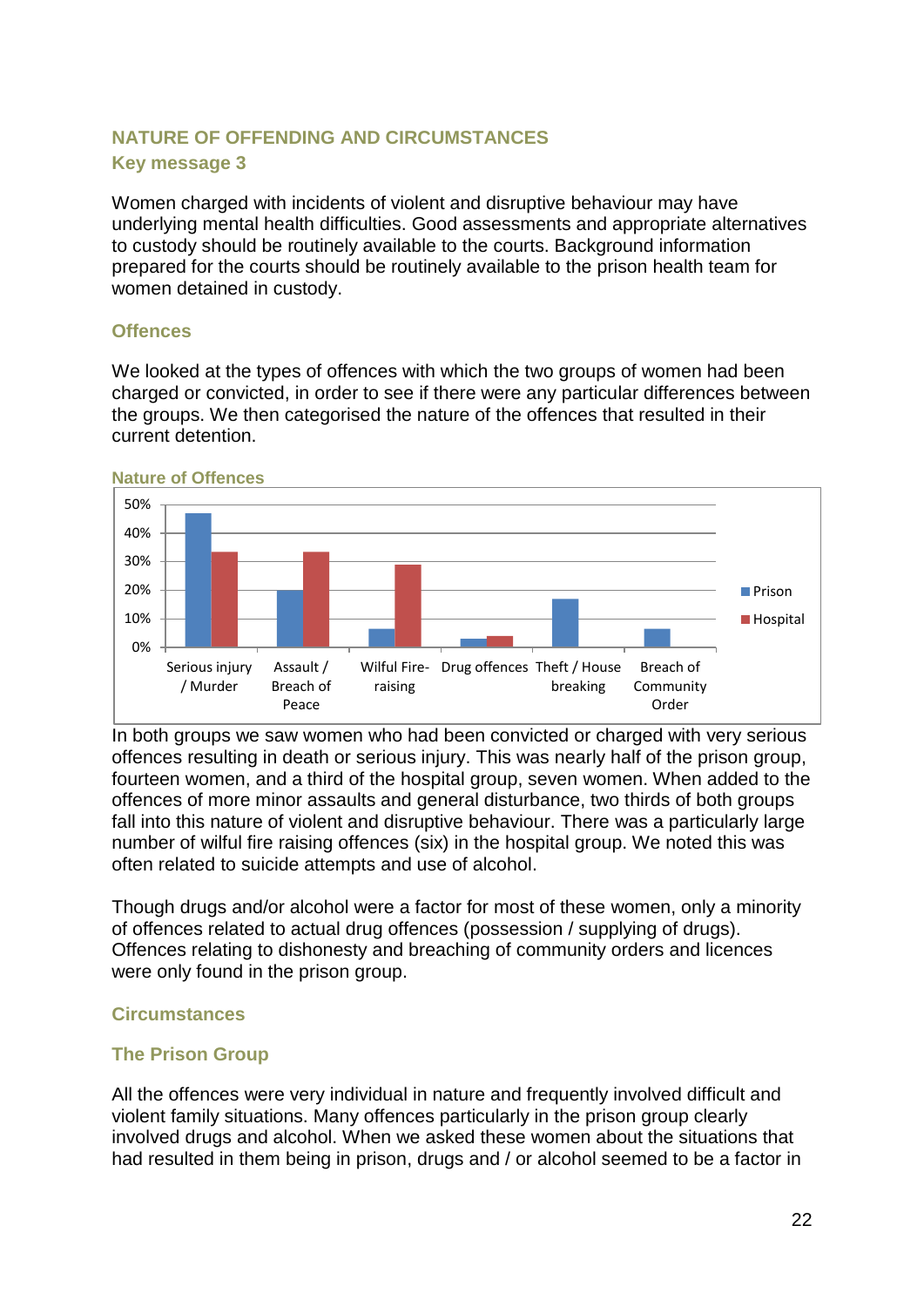nearly every case. This is consistent with the fact that 96% of the prison group reported or were known to have had significant problems with drugs and or alcohol.

Of the prison group, however, at least seven of the women we saw described a situation which would indicate that they were also struggling to cope with mental health difficulties at the time of their offences.

### **We heard comments such as:**

"I had been taunted by hearing voices the night before" (breach of peace)

"I had stopped taking medication and was self medicating on other drugs" (assault) "I was depressed and wanted to kill myself" (set house on fire)

"I was not coping" – [had just lost baby to adoption] (assault severe disfigurement)

"I had been drinking and was very depressed" (set flat on fire)

"I was trying to get money for drugs to cope with psychotic symptoms" (shoplifting)

### **Previous offending**

The women we saw in prison generally had a very significant record of previous offences; mainly shoplifting, breach of the peace, minor assaults and theft. Twenty three of the 30 women in prison were regarded as having a significant number of previous offences and prison sentences. Most of this offending seemed to be associated with drug and alcohol use. It was difficult to obtain accurate information from interview and prison health records but most of the women we saw in prison had at least ten previous offences and many in excess of 30 previous offences.

For at least half of the women we spoke to in prison there seem to have been previous attempts to provide community sentencing but most had breached their orders or were reluctant to engage with services. For many in this group their chaotic lives and substance abuse made keeping to the conditions of any order difficult, leading to multiple short prison sentences and remands.

### **Prisoner Comments:**

"I went to a bail hostel and got a Drug Treatment Order but did not manage the strict regime"

"My previous probation and community service didn't work out"

- "I was tagged but stole a bottle of vodka while I was tagged."
- "I breached my licence"
- "I had probation and community service orders but I breached both".
- "I tried probation but was breached I get on better in prison"

## **The hospital group**

Again, in this group of patients, all the offences were very individual in nature and frequently involved difficult and violent family situations. This group of women was almost evenly distributed between those involved in serious violent offences (mainly involving partners or family members), situations of assault on police or medical staff, and a significant number of fire-raising incidents.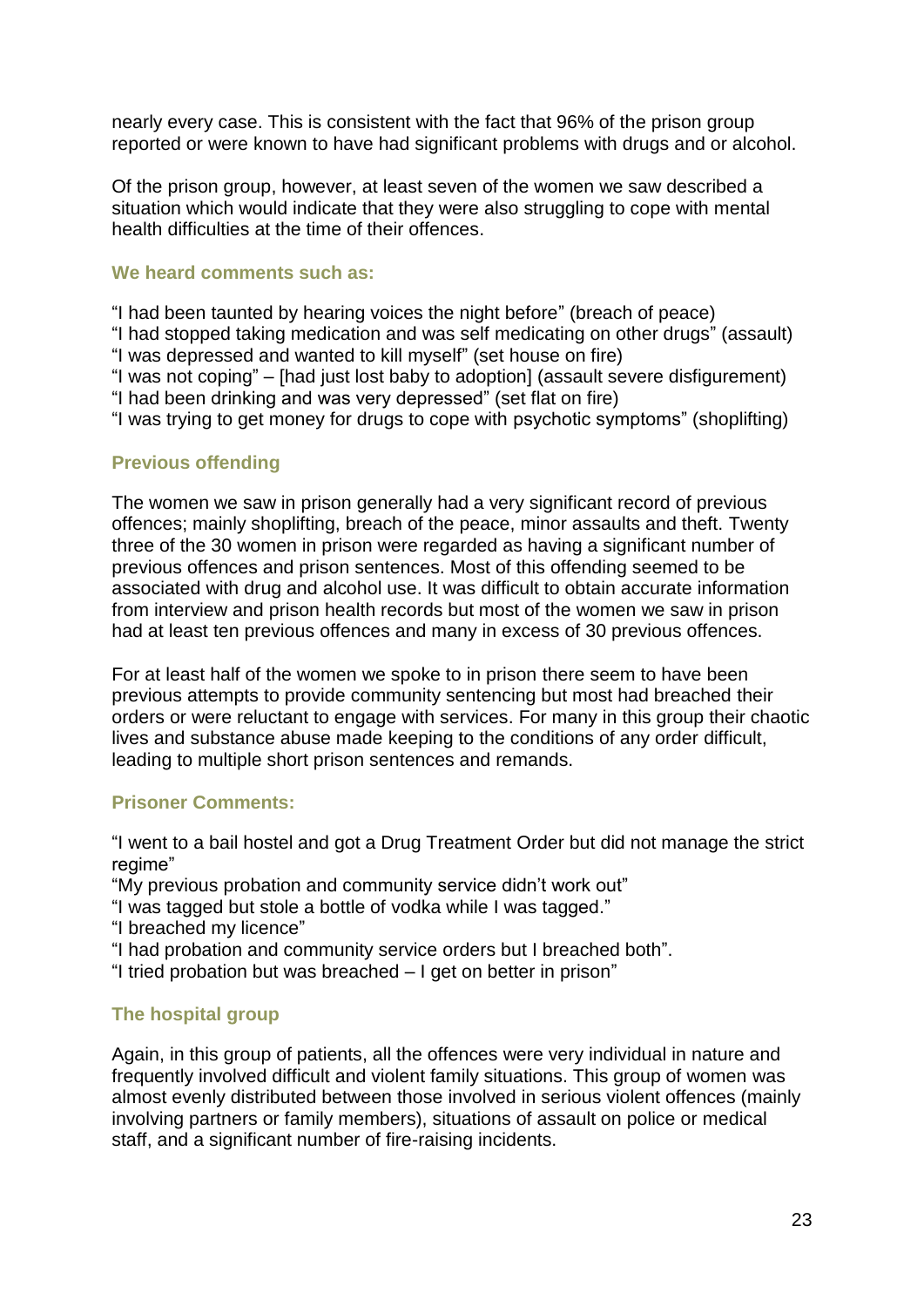## **Patient Comments:**

"I spent about three weeks in Cornton Vale which was very distressing – I was hearing voices – I kept pressing the buzzer but no one came"

"My situation has been much better since being in hospital - I spent two months on remand at Cornton Vale"

"Staff tried to help me in prison but the environment makes it much harder to help. I have received much more support in hospital"

"I don't want to be in hospital; I should have got more help in the community when I was unwell and stressed"

## **Previous offending**

Eleven of the 21 women we saw in hospital said they had spent some time in prison. These periods of time in prison were generally for short sentences. Several women had spent time in custody for fire raising charges and others for non payment of fines. There is no doubt that the charge of fire-raising creates specific and obvious safety concerns in the community and can easily result in a remand in prison for women who are often mentally unwell.

#### **Fire-raising**

We noted that the incidence of offences involving fire-raising was particularly high in the group of women we interviewed, both in prison and in hospital. Many of these cases related to situations of suicide attempts, particularly associated with the use of alcohol. Fire-raising raises particularly serious community safety concerns and additional problems in obtaining bail accommodation. This is an area that would benefit from further consideration and investigation.

Generally, the women we saw in hospital seemed to have a history of less prolific offending than those we saw in prison; only 1 of the women in this group seemed to have been subject to probation, which she breached. There were fewer issues with recent drug and alcohol addiction and fewer past offences in the hospital group. In fact, for over half of this group, this was their first or first serious offence. For many it was the severity of their offence (murder – attempted murder – culpable homicide) that had resulted in their detention.

### **Recommendations:**

Community Justice Authorities (CJAs), Scottish Courts Service (SCS), and local authorities should:

- Ensure background reports include any mental health concerns and requirements for further assessment.
- Ensure the use of custody for women is only used when the possibility of community alternatives have been fully addressed.
- Ensure better use is made of alternatives to custody for young women (both with regard to bail initiatives and alternatives to custodial sentences) recognising the importance of offering single-gender services.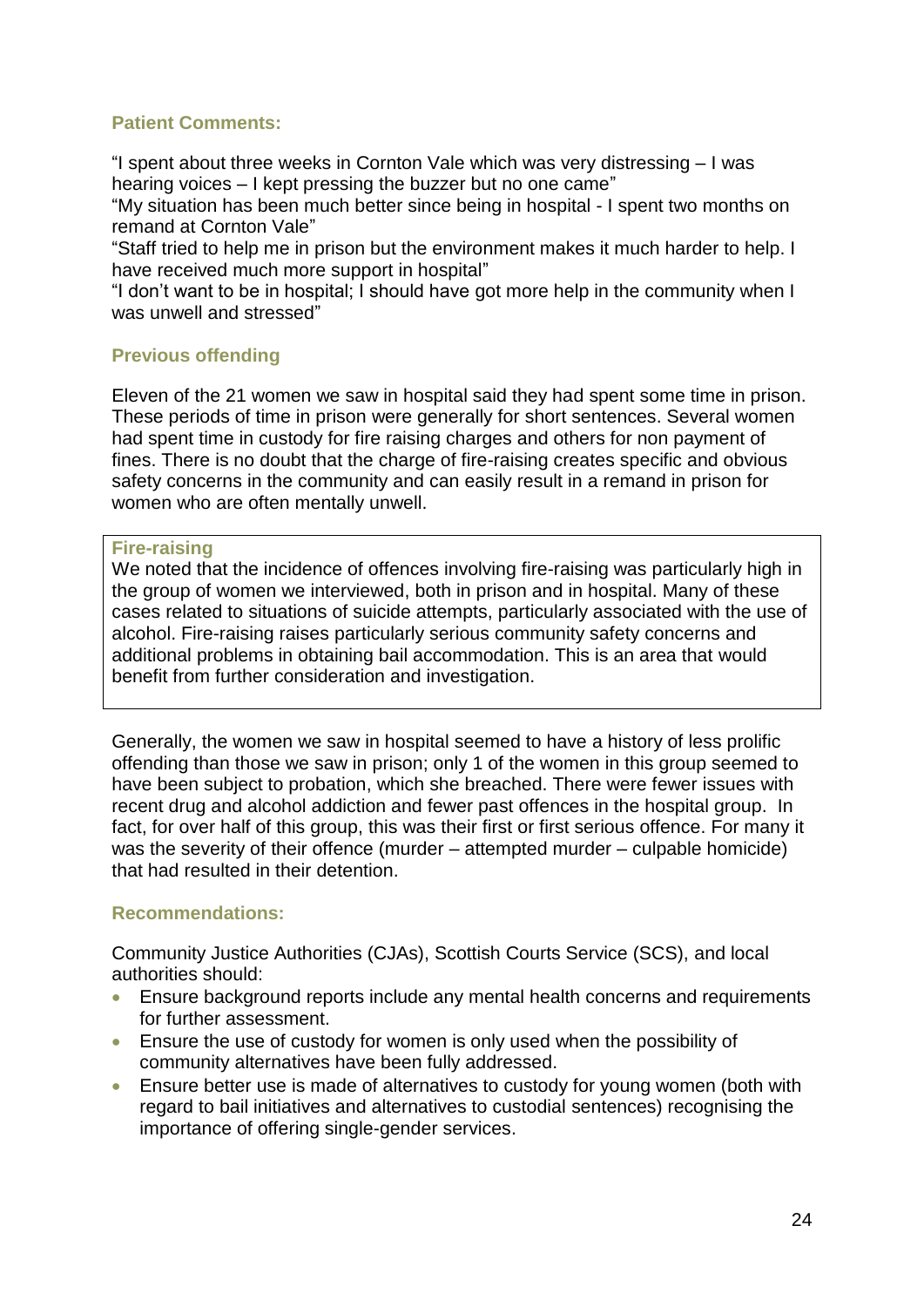SPS and NHS Boards should:

 Ensure that available background court reports are shared with mental health nurses to assist in their assessment and support of female prisoners.

Scottish Government should consider:

 Commissioning further research with regard to fire-raising and effective interventions, given the high incidence of this offence in the women we interviewed.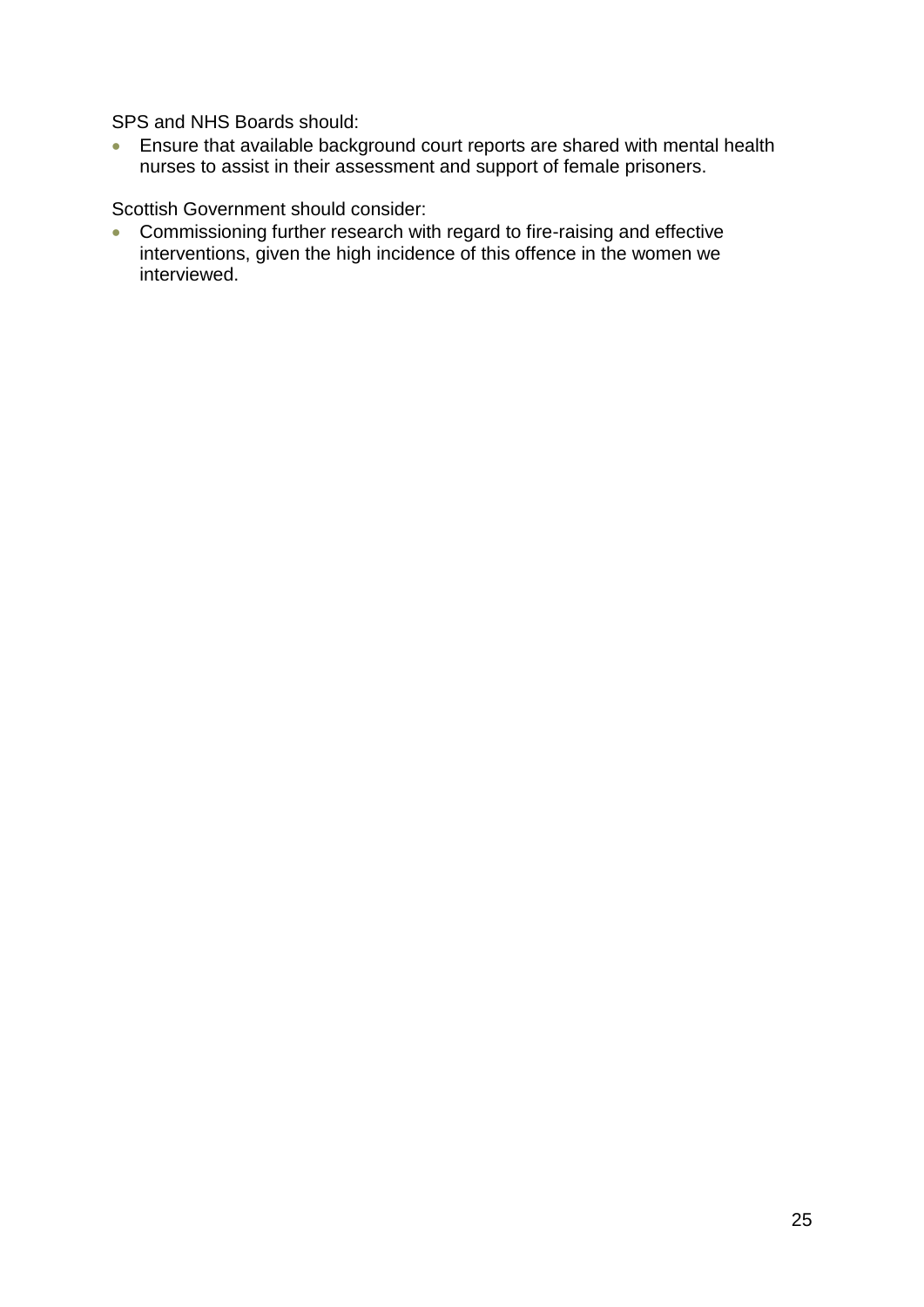## <span id="page-26-0"></span>**DRUG AND ALCOHOL ISSUES Key message 4**

Drug and alcohol use may hide underlying mental health difficulties. There needs to be good co-ordination between addiction and mental health services. Given the prevalence of substance abuse with regard to the women we interviewed in prison, a more multidisciplinary approach to the addiction needs of these women is required.

We asked the two groups of women about their use of drugs and alcohol and also about any support they had received or were receiving. We also reviewed available health records.

There is well established evidence to link offending and the use of alcohol and drugs. There is also considerable evidence of mental illness leading to an increased likelihood of abuse of drugs and alcohol. The Commission's good practice guide Drug-induced psychosis and the law<sup>8</sup> goes into more detail on these issues.

- Research shows that the interactions between mental illness and substance misuse are complex<sup>9</sup>.
- **Bipolar disorder has the greatest risk for coexistence of an alcohol or drug** disorder. There is an earlier onset and worse course of illness in those with bipolar disorder and a drug or alcohol disorder than those with bipolar disorder alone.
- People with schizophrenia are three times more likely than those without to abuse alcohol and six times more likely to abuse drugs. Some studies have suggested that as many as 47% of people with a diagnosis of schizophrenia have used drugs at some point.
- Research findings vary depending on where the studies are carried out. A lot depends on local drug availability and culture.
- Those who use cannabis have a significantly higher rate of readmission to hospital and poorer psychosocial functioning than those who do not.
- Also, most people with 'cannabis-induced psychosis' are later diagnosed as having schizophrenia. See the NICE guidance for more details on research findings.

The result of this situation is that many people with mental illness may well end up in criminal courts due to offending relating to drug and alcohol abuse. The women we interviewed had all been detained either in prison or a psychiatric hospital via the criminal court.

1

<sup>8</sup> [http://www.mwcscot.org.uk/media/125271/drug\\_induced\\_psychosis\\_web\\_version.pdf-](http://www.mwcscot.org.uk/media/125271/drug_induced_psychosis_web_version.pdf)

<sup>9</sup> <http://www.nice.org.uk/nicemedia/live/13414/53691/53691.pdf>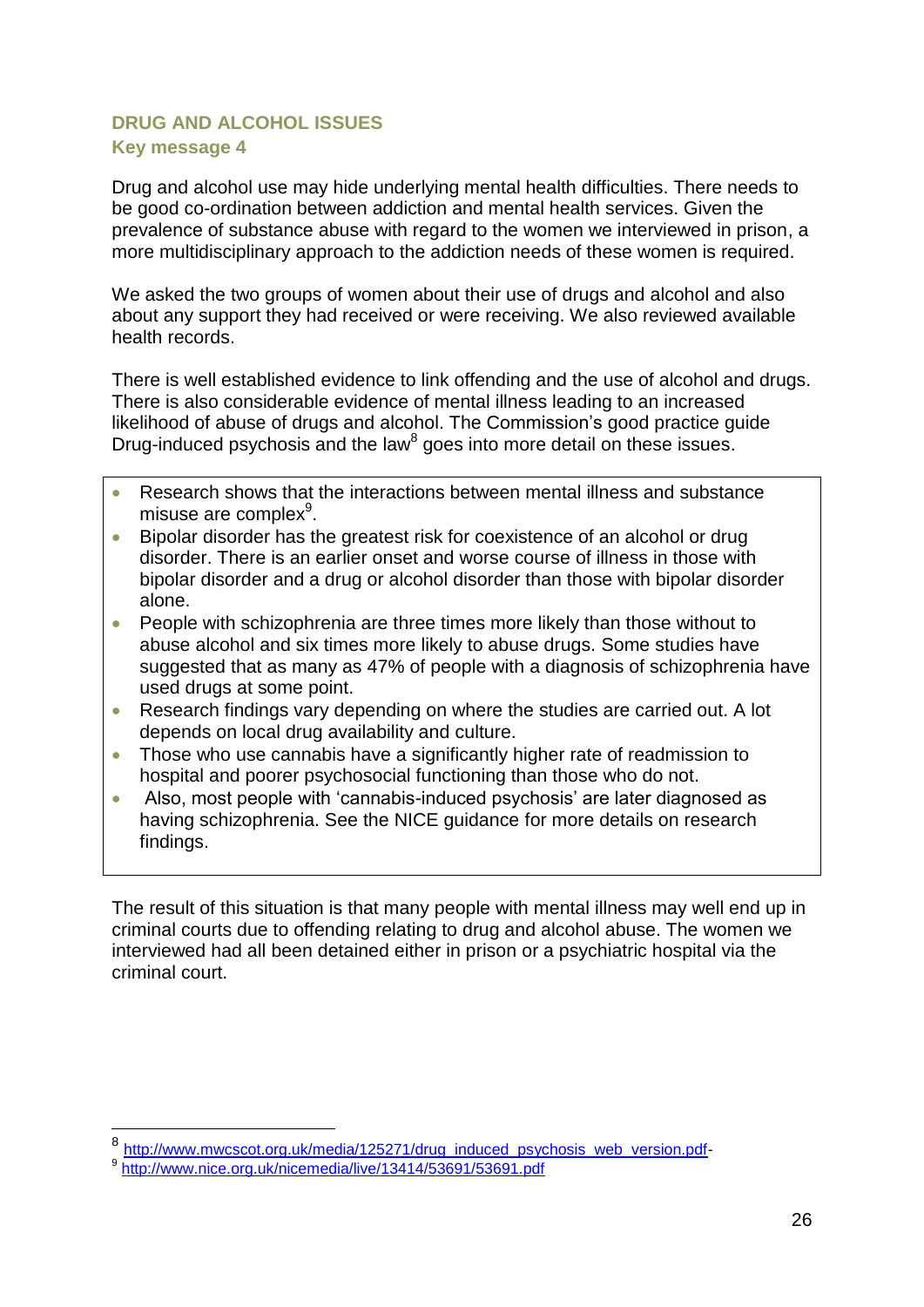### **What we found**

In the female prisoners group just over 96% reported or were known to have had significant problems with drugs and or alcohol. In the female patient group 60% reported or were known to have had significant problems with drugs and or alcohol.



**Drug and alcohol use for women in prison and hospital**

For the prison group the issue the use of drugs and alcohol was generally a much more current and recent issue with issues relating to drug use mainly heroin, being the most recurring and long term problem.

### **Support**

### **Prison Group**

Nearly half of the women we interviewed in prison said they were receiving drug and/or alcohol support (mainly from Phoenix Futures). Most were positive about the support they were receiving in prison; others less so.

Twenty two of the women we saw in prison seemed to have recent or current difficulties with drugs and / or alcohol and about 75% of these women were engaged in contact with addition workers in prison.

The SPS run prisons have workers from Phoenix Futures delivering an Enhanced Addiction Casework service. These workers provide group work and recovery focused therapeutic interventions to prisoners.

Prisoner Comments:

- "I see a worker from Phoenix and it is very helpful".
- "I find Phoenix and Narcotics Anonymous very helpful. My support will continue after I am released".
- "I speak to Phoenix Futures every week but do not attend any groups. When I am in jail I cannot drink and accept this".
- "I have seen the addictions worker but we just keep going over the same things".
- "I am not getting the medication or the support I need in prison".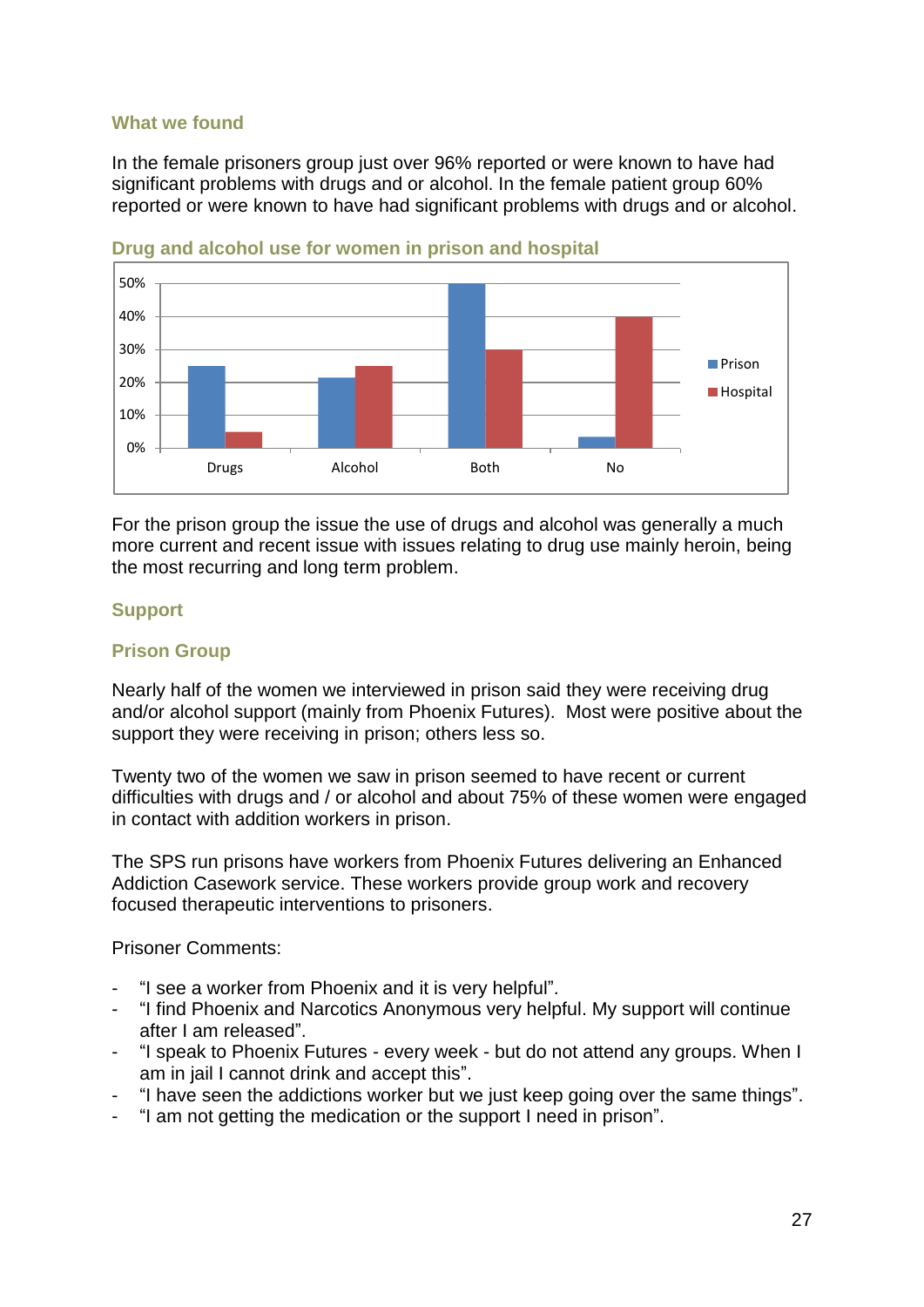### **Hospital Group**

The specific issue of drug and / or alcohol use seemed much less current in this group.

Of the 21 patients we saw, support in relation to drug use was mentioned for only one patient (who was on a methadone programme) and an additional three patients made reference to support in relation to their use of alcohol. It would seem that the support in hospital was more general with access to a range of health professional as opposed to the more specific addiction services in prison.

- One patient commented having been transferred from prison to hospital 'that she was quite surprised that there's no services" for substance abuse in hospital'.

Only 35% of this group had a history of serious drug problems and it would seem that for most of these women their drug problems were more historical. We found issues in relation to alcohol use were generally more prevalent than drug issues for this group of women. Substance abuse problems, however, should not be ignored as they could recur on discharge.

### **Recommendations:**

SPS and NHS Boards should:

- Ensure that there are programmes to address the addiction needs of women in prison that are also able to address their mental health and general support needs. This requires a more multidisciplinary approach with good communication between the professionals involved.
- Ensure good links are developed with community addiction support services in order to improve coordinated support between prison and community.

NHS Boards should:

 Ensure patients held on CPSA orders in hospital have access to specialist support for their addiction needs.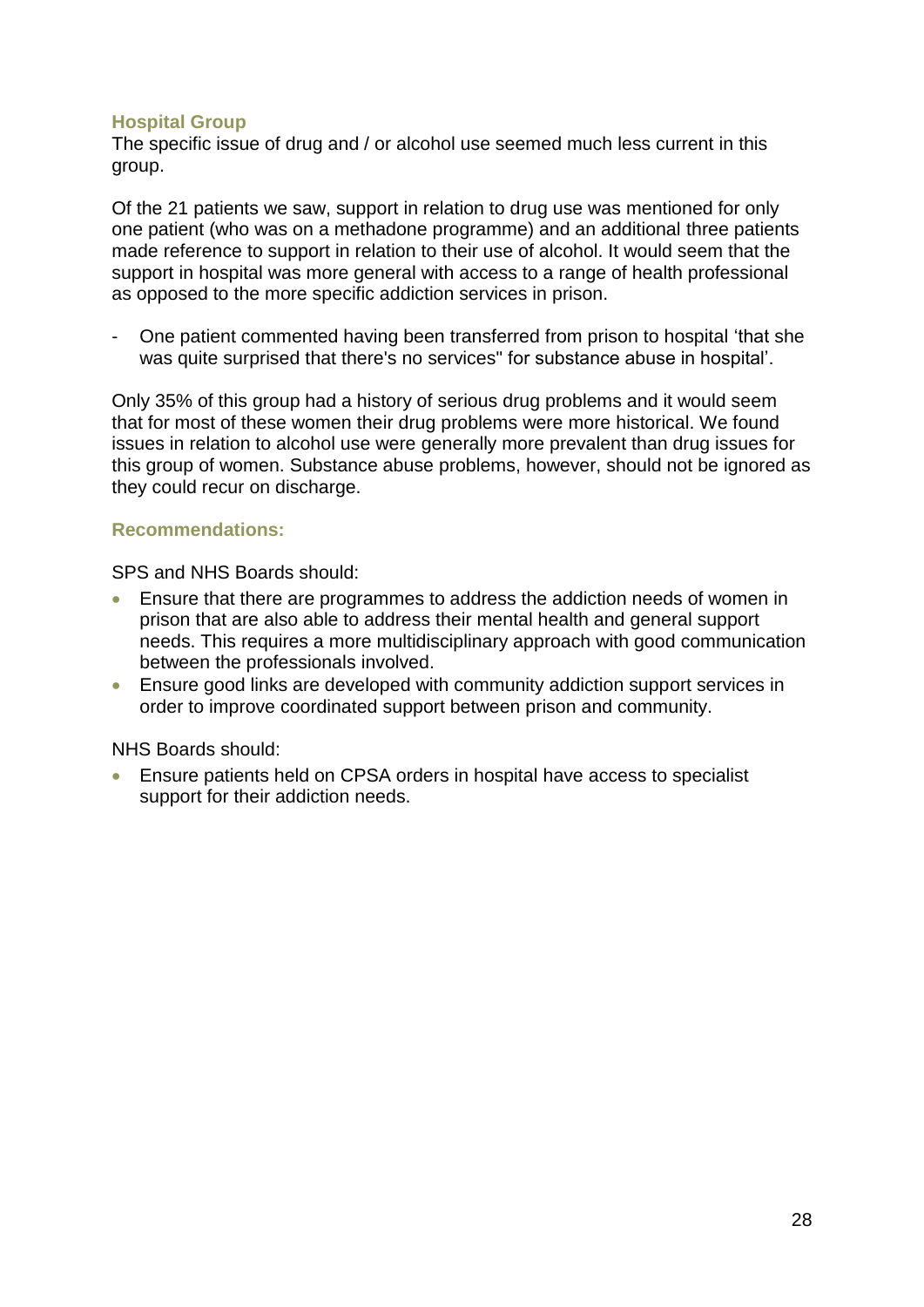### <span id="page-29-0"></span>**CHILDREN AND CONTACT WITH FAMILY AND FRIENDS**

#### **Key message 5**

Over 80% of the women we saw in prison with children under 16 said they had not been caring for their children when they came into prison. The impact of the chaotic lifestyle of the women in prison has a major impact on their children and families as well as the women themselves.

Given the fact that women are generally the primary carers for children and many of the women we were interviewing, due to their ages, were likely to have young children, we wanted to ask about the impact that being detained was having on the women and their families. We expected to find that this would be an important issue for both groups of women and that the issue of maintaining contact would be a major concern.

### **What we found**

### **Prison Group**

We asked the women we saw in prison if they had children and about their level of contact with them.

Eighteen of the 30 women we saw in prison did have children and 17 or these had children under 16. It was of interest to find that only three of the women in this group had actually been living with their children at the time they were placed in custody. Due mainly to their drug and alcohol misuse and frequent prison sentences most of their children were either living with extended family or had, in fact, been or were in the process of being adopted. A third (six) of these women had children placed for adoption; a further nine women stated that their children were living with relatives (full time), mainly with mothers or sisters, and two children were cared for by their fathers.

There was in fact generally very little contact between the women in prison and their children. Only three were getting regular visits with their children (under 16 years), usually monthly, and all these were with children living with extended family. There were some situations where distance from home made visits more difficult but in most situations contact with their children had simply broken down prior to this custody.

### **Hospital Group**

In this group nine of the 21 women we saw had children and seven of these women had children under 16. Only two were caring for their children at the time of their custody or detention. Of these two women, one was unable to have further contact due to her offence but the other reported regular visits and phone calls to her children.

In general, this group (as they were older) had more adult children; seven of the nine women with children had had children adopted or were in local authority care. The remaining two women had their children living with extended family. Again, it would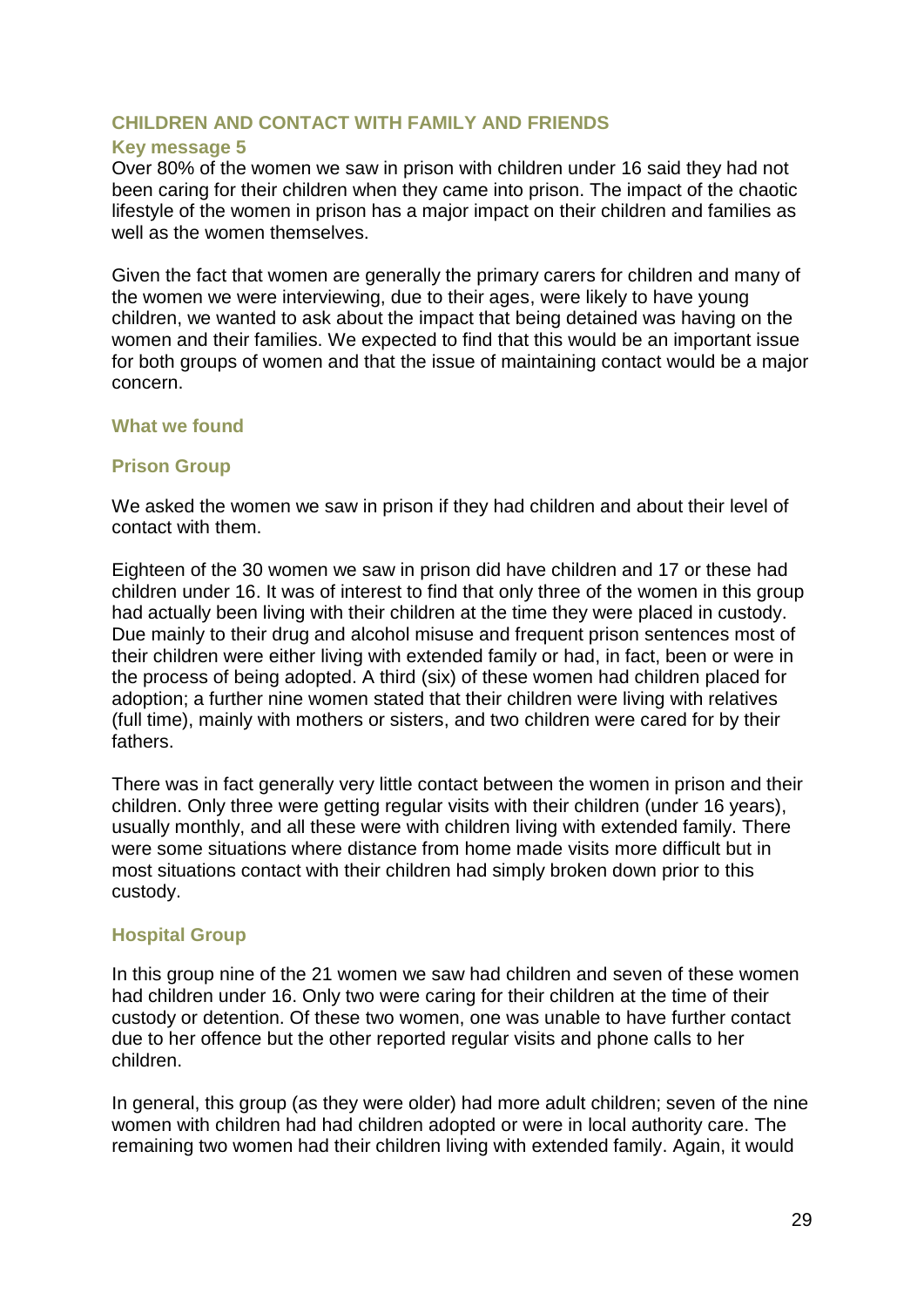seem that due to difficult life circumstances these women had lost their relationships with their children prior to their time in hospital.

## **Family contact**

With regard to family contact in general, in the prison group, 76% (23) of the 30 women reported having contact with family, partners or friends while in prison but few had regular visitors. Nine reported having visits from family but most relied more on phone contacts and letters.

In the hospital group, 85% (18) of the 21 women in hospital had contact with family or friends. It did appear that the women in hospital were able to arrange more flexible visiting and easier phone contact with family and friends than those in prison. It also seemed that staff in hospital were more able to encourage these women to engage family support as part of their care planning. Half of the women in hospital had visits, compared to only a third in the prison group.

The Mental Welfare Commission report 'When Parents are Detained'<sup>10</sup> provides additional information to help support parental relationships for women who have been detained.

## **Recommendations:**

The SPS NHS Boards and local authorities should:

- Investigate the possibility of developing the social work role in female prisons to enhance the multi-disciplinary component of support to women in prison. Many of the women in prison need support in relation to maintaining contact with their children and families. Support at an earlier stage in prison may prevent family breakdown.
- Ensure the availability of parenting programmes, social education programmes and mentoring.
- Investigate the possibilities for the use of technology (e.g. video links and 'Skype') to help women maintain contact with their children.
- Ensure counselling and supports are available to help women who have lost the care of their children.

<sup>1</sup> <sup>10</sup> [http://www.mwcscot.org.uk/media/123938/when\\_parents\\_are\\_detained.pdf](http://www.mwcscot.org.uk/media/123938/when_parents_are_detained.pdf)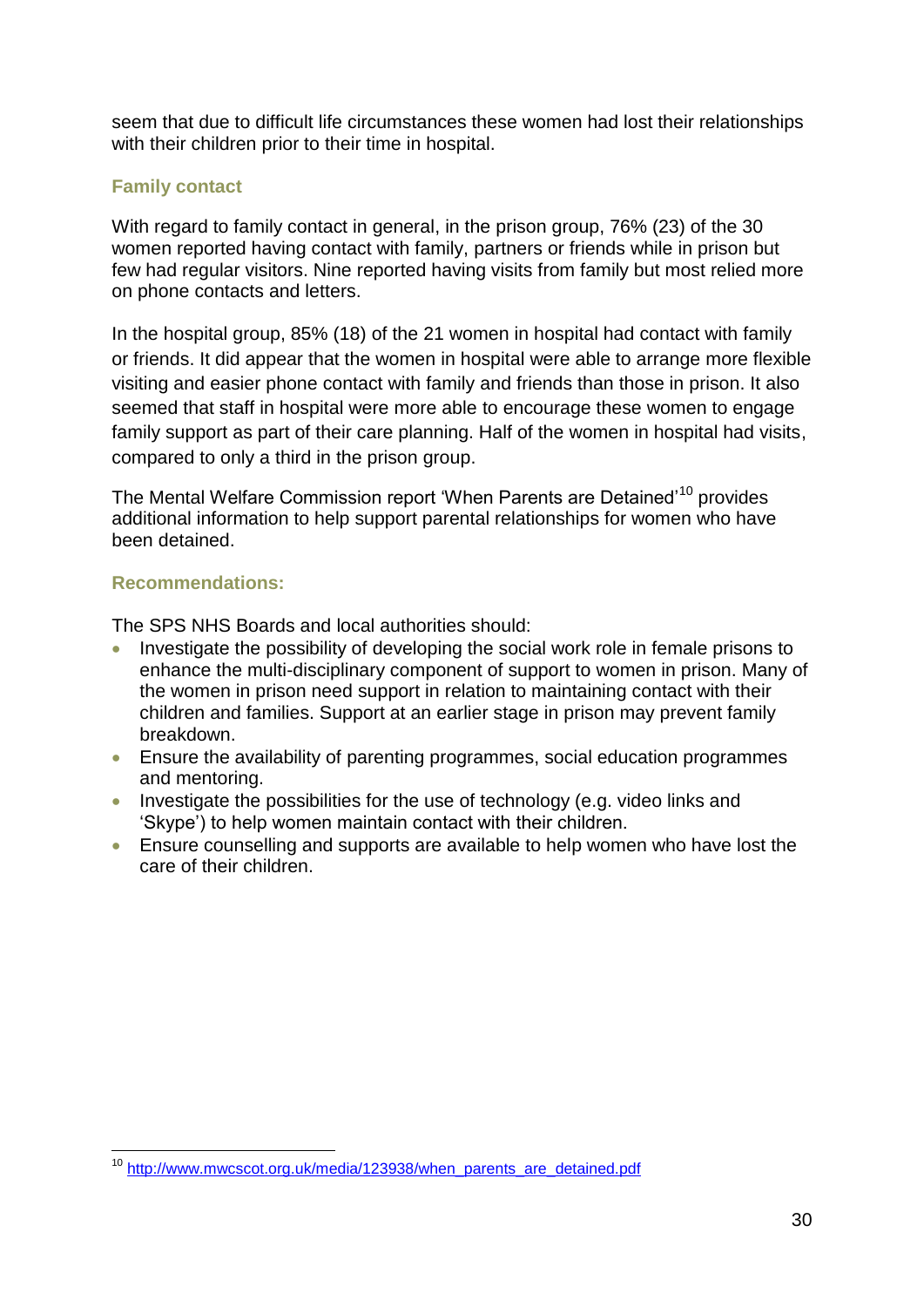#### <span id="page-31-0"></span>**VIOLENCE AND ABUSE**

#### **Key message 6**

Most of the women we saw, particularly those in prison had been victims of violence and abuse. These traumatic experiences require multidisciplinary specialist support.

We know that many women who commit crime have themselves been the victims of serious crime, including domestic violence, sexual abuse and rape. Such traumatic experiences can have a very significant impact on their mental health and we wanted to know if this was a factor in the groups of women we saw and about the support they were being offered.

#### **What we found**

### **Prison Group**

We asked the women we interviewed about the abuse they had encountered in their lives; the majority (all but two women) were willing to answer our questions.

### **We asked about their experience of physical abuse:**

Half of the women in the prisoner group stated they had experienced abusive and violent relationships. Many women we spoke to had experienced violence both as children and adults.

- *"I was beaten up by mum's boyfriend - all through my childhood – my partner recently assaulted me by punching me in the face. He broke my jaw, and I had needed eight stitches in my head".*
- *"I experienced violence from my mother and then also from my partner".*
- *"My previous partner was violent towards me".*
- *"I was beaten up while homeless and also I have had several violent relationships"*
- *"I experienced violence from several partners".*

### **We asked if they had experienced sexual abuse:**

73% (22) of the women stated that they had experienced sexual abuse and 18 of these spoke specifically of having been abused as children.

Among the comments we received:

- *"I was abused by stepfather when mum was out"*
- *"I was abused by father's friend for drug debt"*
- *"I was abused sexually by stepfather from the age 12 – 18"*
- *"I was sexually abused as a child at age 14"*
- *"I was abused sexually from about age of 10"*
- *"I experienced sexual abuse from my older brother"*
- *"I was abused as a child by my uncle and nothing was done about it"*
- *"I was raped by my brother and other men"*
- *"I was raped at 16 by a boy I knew"*

We also asked the women about emotional abuse and 18 of the women felt they had been abused emotionally. In most situations this was part of the physical and sexual abuse they had encountered but two women specifically told us of emotional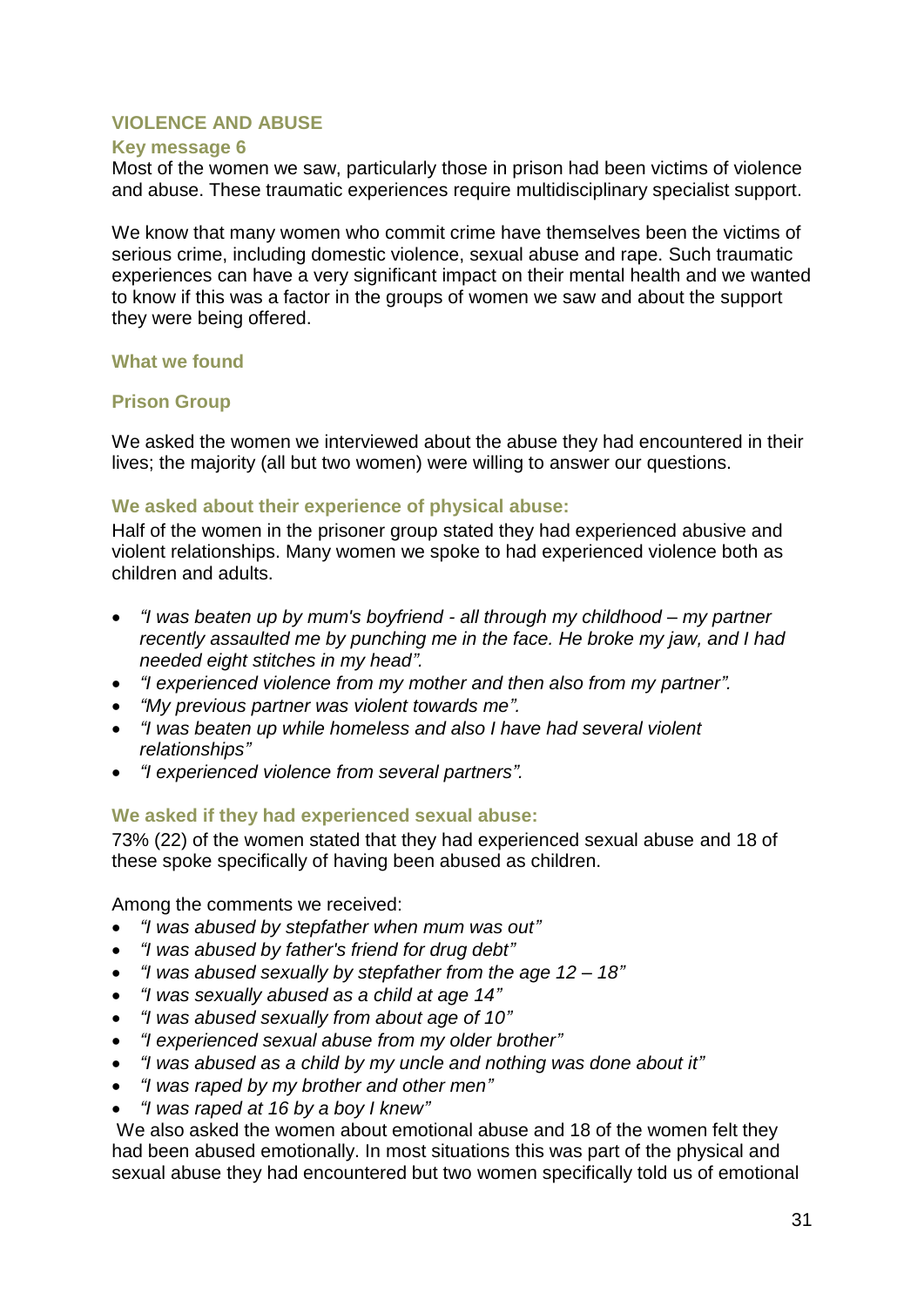abuse in their childhoods, in isolation from other abuse that they felt had affected them in adult life.

The level of violence and sexual abuse experienced by nearly three quarters of the women we saw using mental health services in prison is alarming.

### **Support**

We asked the women we saw in prison if they had received any support or counselling in relation to their abuse. Twenty of the women said they had received some support; six women said they had received support in prison and in the community; nine said they received in prison only and five said they received support only in the community.

Of the women who reported receiving no support; some said they had spoken previously about their abuse but no help was offered and others said no one had asked them about wishing to receive help.

There was also a view from some women that they did not want support

- *"I would rather just forget about it"*
- *"I am of an age to be able to cope with it"*
- *"I do not want to talk about it or feel that I need to deal with it"*

Some women said they were just not ready-

- *"Not at the moment".*
- *"I found the questions and discussions difficult - maybe at later stage"*
- *"I rather forget about it"*
- *"I don't feel ready"*

The main source of support mentioned by most prisoners was counselling support from a community based organisation that supports individuals impacted by childhood abuse and trauma. This was valued, but many of the women felt they needed 'more than just talking'. They wanted specialist and focused support from psychologists or psychiatrists.

*Prisoner comments:*

- *"I had some counselling support while in prison but did not really find talking about things very helpful – I was expecting support to be more than just talking"*
- *"I feel I need more specialist support"*
- *"I see a support worker about fortnightly but I need more support from the psychiatrist"*
- *"I saw a counselling support worker but did not find this very helpful. I now see a psychologist who is helpful but it has taken two years to get this support. psychologist support should be more readily available"*
- *"I have been attending support sessions in the prison. I don't think that this will continue when I am liberated. I don't know what will happen then"*

Of the 11 women who said they had received support in the community, CPNs were the most frequently cited as providing support.

*"I used to speak to a CPN about a lot of things"*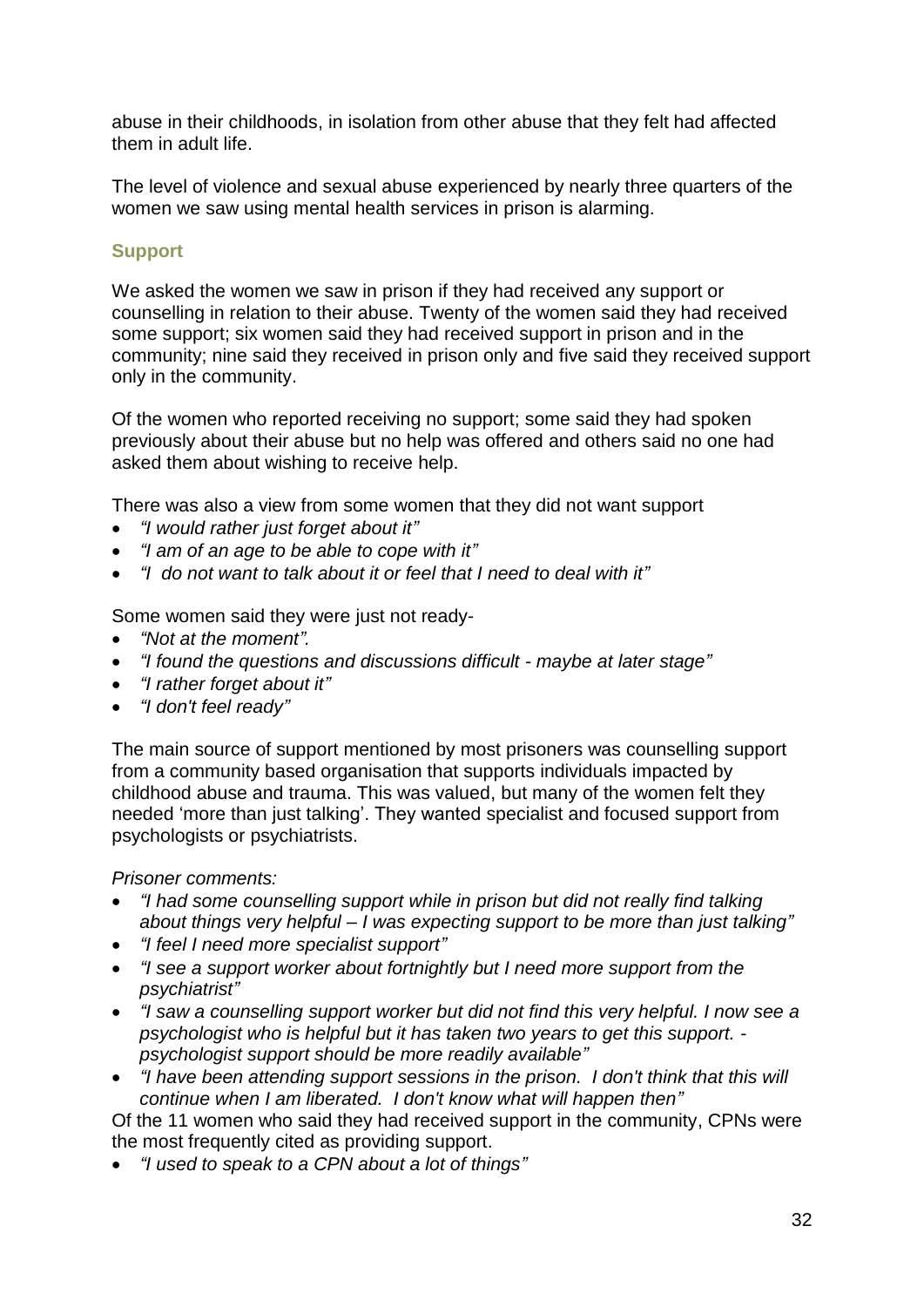- *"I had support from a CPN in the Community"*
- *"I had some support from my psychiatrist which was helpful"*
- *"I saw a psychologist when I was a child"*

Several prisoners mentioned, Open Secret, Women's Aid, the 'Say Women' organisation and the 218 Project in Glasgow as being supportive and helpful; others also mentioned helpful support from the prison mental health nurses.

### **Borderline personality disorder**

Many reports including the Commission on Women Offenders have referred to the high incidence of Borderline Personality Disorder (BPD) among women prisoners.

BPD may be associated with genetic factors but is frequently linked to experiences of distress or fear during childhood, such as neglect or abuse. These a factors frequently cited by the women we saw.

BPD can cause a range of distressing symptoms and patterns of abnormal behaviour including among other things, overwhelming feelings of distress, anxiety, worthlessness or anger. Incidents of self-harm, abusing drugs and alcohol or taking overdoses are common.

Treatment may involve a range of individual and group psychological therapies; Dialectical behaviour therapy (DBT) and Mentalisation-based therapy (MBT) are currently evidenced as being the most effective treatments.

## **Hospital Group**

We also asked the women in hospital about the abuse they had encountered in their lives. Several of the women in this group were more obviously unwell and less able to engage in our questions. Most of the women were able to speak with us but some information came from records.

## **We asked about their experience of physical abuse:**

Nine (43%) of the women we saw in this group of women spoke of physical abuse and violent relationships. Again, this is nearly half the group of women. We were aware from records that the number who had experienced domestic and adult abuse was in fact considerably higher. There was generally more background information available for hospital patients than for those in prison. Their experiences of physical abuse and violent relationship were generally similar to the women in prison.

- *"My mum and dad used to hit me with a belt also my partner used to hit me regularly"*
- *"I was in a dominating relationship with my eldest daughter's father – he regularly raped me"*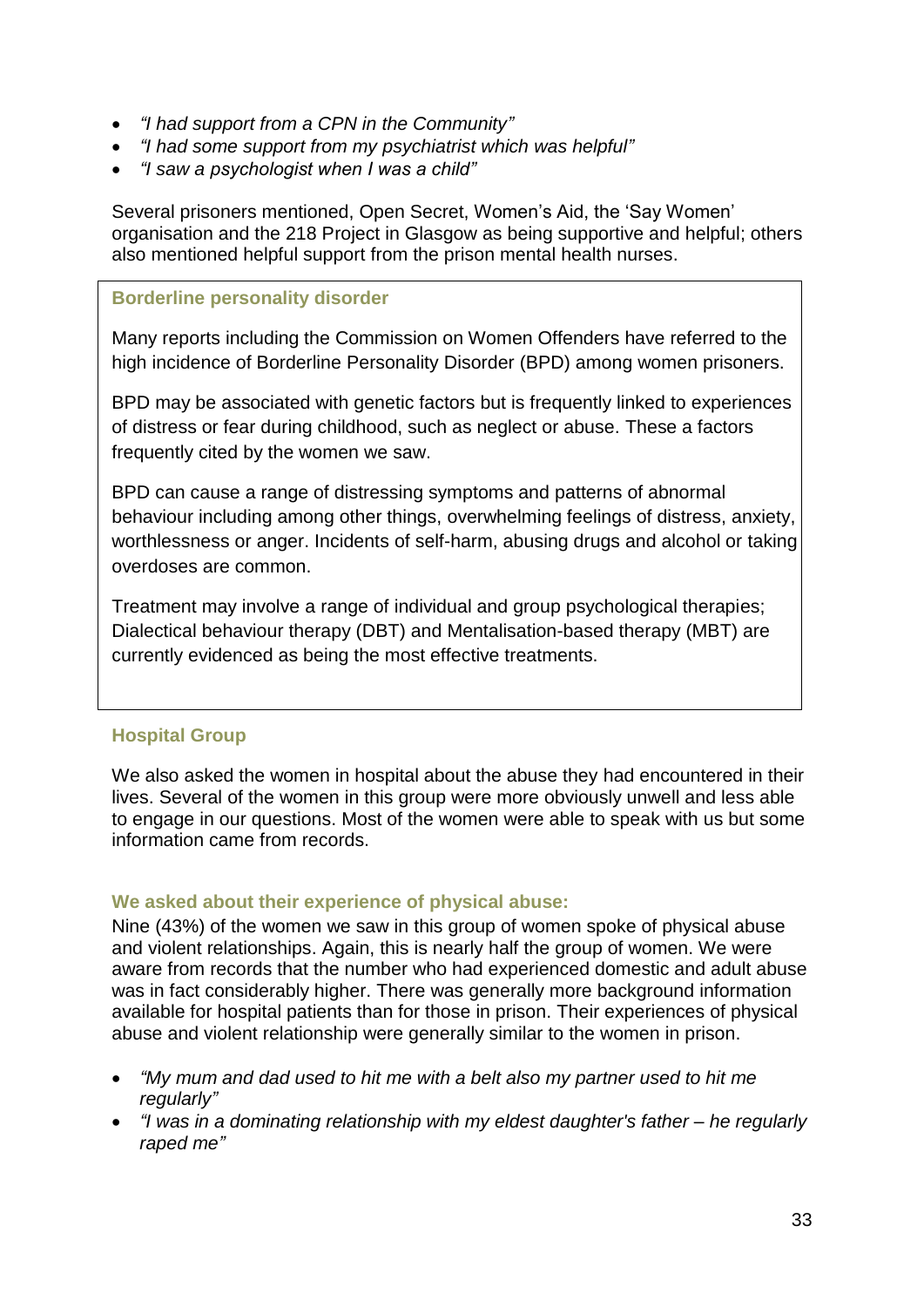- *"My partner was physically abusive when drinking and I was physically assaulted when I was eight months pregnant"*
- *"I have experienced abusive adult relationships"*

## **We asked if they had experienced sexual abuse:**

We were aware that at least 12 (57%) of the 21 women in hospital had experienced sexual abuse, most being abused as children. For many of the women in hospital, as they were generally older, the events were more in their past and they were less forthcoming than the women in prison to discuss the issue.

We had comments such as:

- *"It's in my past and I don't want to talk about it"*
- *"I just wouldn't want to talk about it"*

In other cases as the women were obviously unwell it was not felt appropriate to ask about their experiences.

In general in this group, as with the women in prison, childhood abuse occurred within the family environment in amongst chaotic parental relationships.

## **Support in Hospital**

Only five of the women in hospital said they had received any specific support in relation to their abuse. These women indicated support from a psychologist.

Generally for these women their support was more directly focused on their illness than past history. It was evident, however, that many were receiving comprehensive ongoing medical input from psychiatrists, as well as support from psychologists and nurses. Group interventions also featured as part of their general support for recovery.

*'One woman said she was never well enough to engage with psychologists in the past – she was hoping the court would allow her to stay in hospital so she can get the help she needs.'*

Several of the women's records indicated past difficulties in engaging with counselling or therapy.

### **Recommendations:**

NHS boards should:

- Develop focused and effective therapeutic interventions for women in prison with borderline personality disorder and post-traumatic stress disorder.
- Ensure professional support and therapies are available from psychiatrists, psychologist and appropriately qualified workers, for women who require these services in prison.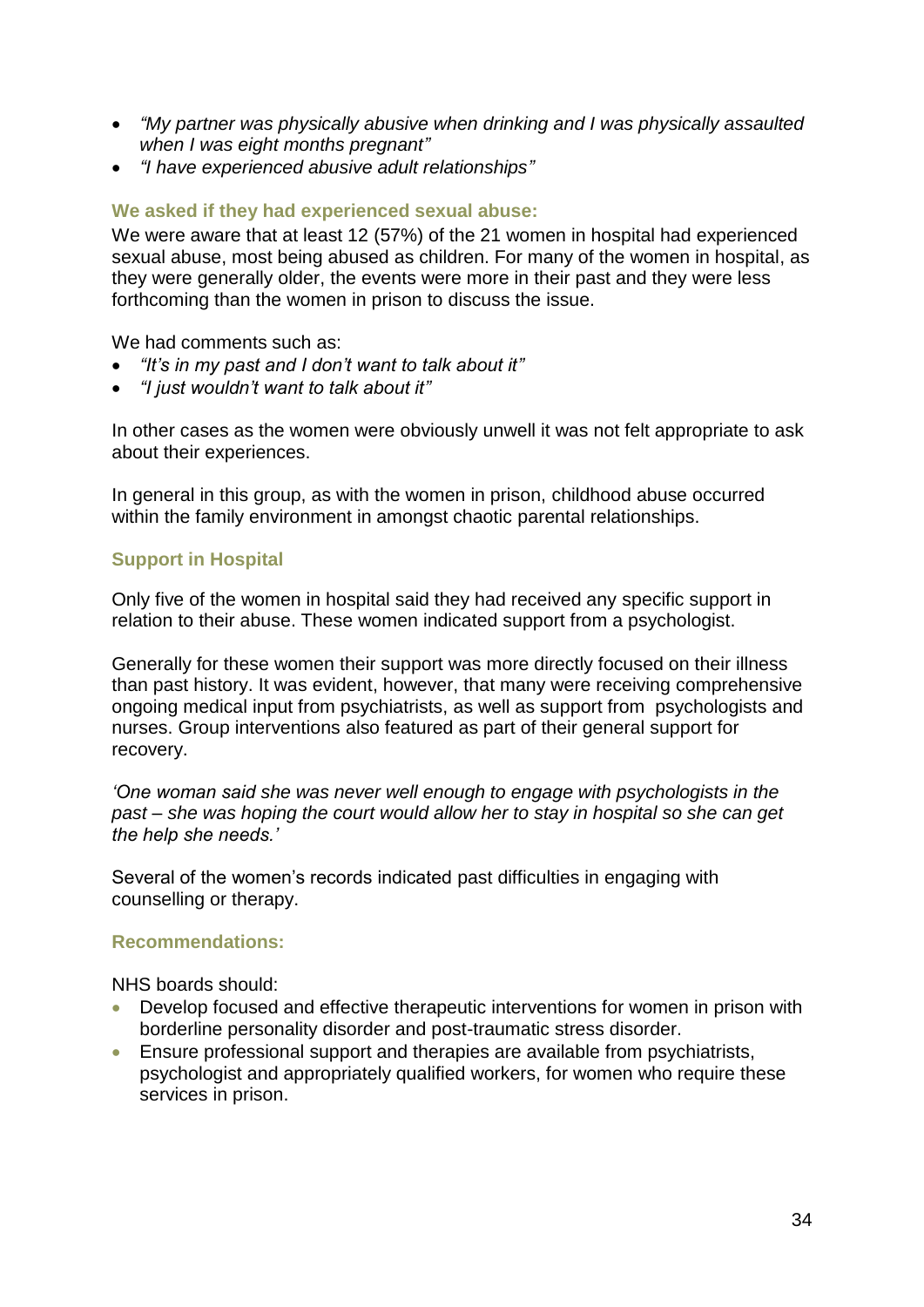### <span id="page-35-0"></span>**MENTAL HEALTH CARE AND TREATMENT – PAST PRESENT AND FUTURE**

Our primary interest in relation to this themed visit was to establish how the mental health needs of the women we saw in prison and hospital were being met.

We asked the women about their mental health care and treatment:

- Before they were detained in prison or hospital
- At present and
- What their future care and treatment might comprise

### <span id="page-35-1"></span>**PAST CONTACT WITH MENTAL HEALTH SERVICES**

#### **Key message 7**

Most of the women acknowledged previous mental health difficulties before being detained by the courts – many felt let down by their support in the community.

#### **What we expect to find**

We expected that the women we saw in hospital would have had more contact with mental health services and more past episodes of detention for psychiatric treatment than the women we saw in prison. We also expected that the patients in hospital were more likely to have diagnosis of a psychotic illness.

#### **What we found**

Most of the women we saw in both prison and hospital acknowledged that they had previously had mental health difficulties. There was very little difference between the two groups, 67% of women in prison said they had had mental health difficulties compared to 71% of the women in hospital.

Of the women we saw in prison, 46% reported previous admissions to a psychiatric hospital. This compared to 71% of the women we saw in hospital. There was generally less information available from health records for the women in prison than those in hospital but it was evident that generally the women we saw in prison had had fewer admissions and less contact with mental health services than those we saw in hospital.

We asked both groups of women about their contact with health care professionals prior to their custody or detention. For most of the women in the prison group their main contact had been with their GP. The women in hospital reported having more contact with a psychiatrist - 57% of the women compared to 43% of the women in prison.

Over a third of the women in hospital had previously worked with a psychologist but only a very small number of the female prisoners (7%) had had contact with psychology.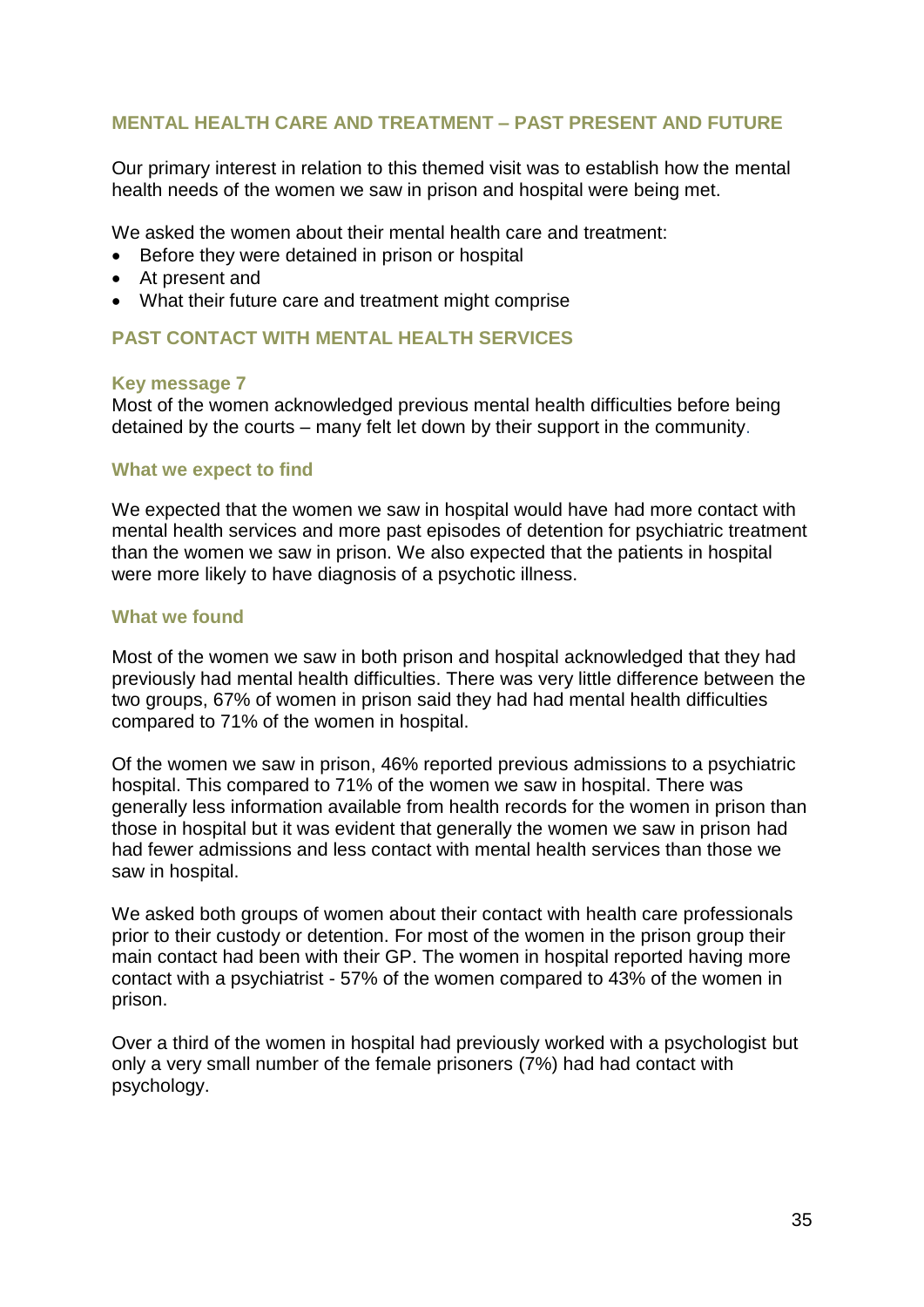Some of the women in prison who shared their experiences, told us that their problems with substances played a part in them either not getting help or being offered limited help.

- One woman told us that she felt she used drugs *"to blot out past experiences"*, while another told us that she knew she was *"out of control but the services put this down to my drink and drug use"*.
- Others told us that being in prison meant that they got more support;
- Several of the women said that they felt *"well looked after and supported"*.
- Some women criticised their treatment when out in the community, telling us that when they attended healthcare services seeking help they were only offered brief interventions such as GP or out-patient appointments or a monthly visit from a CPN.

The women in hospital gave us different accounts of their care prior to their detention. They generally confirmed that many of these women had ongoing contact with psychiatric services but a recurring theme was that the contact had either not been enough, or was not helpful for them.

- One woman told us that the healthcare professionals had missed that she was seriously unwell and that "they were using all sorts to try and control me";
- Another told us that she "I should have been 'sectioned' a long time ago then I wouldn't have been in this predicament".

### **Recommendations:**

NHS Boards and local authorities should:

 Ensure that community services are available to promote the engagement of women who are difficult to engage with services – such as female only projects and mentoring services.

NHS Boards should:

 Ensure women prisoners are appropriately assessed (at the time of being received into prison) by a mental health nurse to identify any mental health concerns; background court reports should be available to them to assist in their assessment.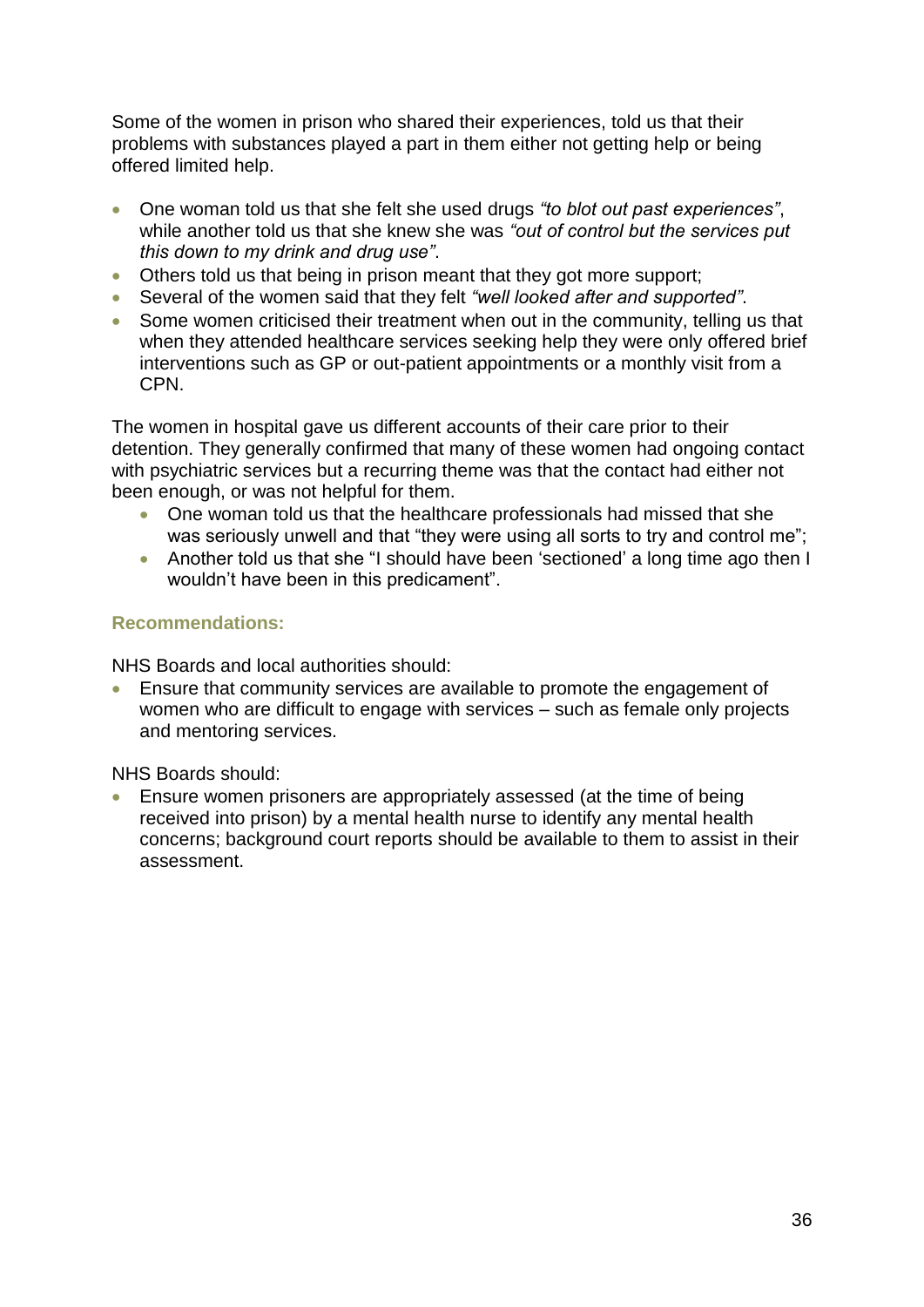### <span id="page-37-0"></span>**PRESENT MENTAL HEALTH CARE - In prison & hospital**

#### **Key message 8**

The women we saw in hospital received more support than the women in prison – particularly from social work, psychiatry and psychology.

#### **What we expected to find**

Due to the obvious differences between prisons and psychiatric hospitals we expected to find differences between how the women prisoners and patients received their support and treatment for mental ill health.

Prisons are designed to contain prisoners for their time in custody but should have the mental health resources to support the mental health needs of their female prisoners. There are small teams of mental health nurses in the prison health centre that should provide individualised mental health care appropriate to the women's needs whilst in prison. We would expect that any women who become significantly mentally unwell would be transferred to hospital for treatment and care.

Psychiatric hospitals are there to provide mental health care and treatment for people with mental illness. This is their primary role and function and this is where we would expect that any women with major mental illness would be transferred for their treatment and care.

#### **What we found**

We asked the women about the help and care that they were getting in both prison and hospital. We wanted to know who was providing their care and support and the nature of the interventions they were receiving, including professional input, therapeutic support and the use of medication.

We also asked the women to give us further information about what had helped most and what they thought might have improved their care.

### **Professional contacts**

We found that a third of the women in prison had ongoing contact with a GP which was generally their main source of medical support in prison. Only a fifth of women in hospital reported GP input while in hospital. This is very much due to differing arrangements for monitoring and treating the physical health needs of individuals in psychiatric hospitals. We have found no evidence of physical health needs not being attended to.

We found, however, that for every other contact with a professional member of staff, the women in hospital had more support. The graph gives the percentage of this contact for women in both services. What can be seen is that presently, women in hospital have significantly more input from social work, psychiatry and psychology.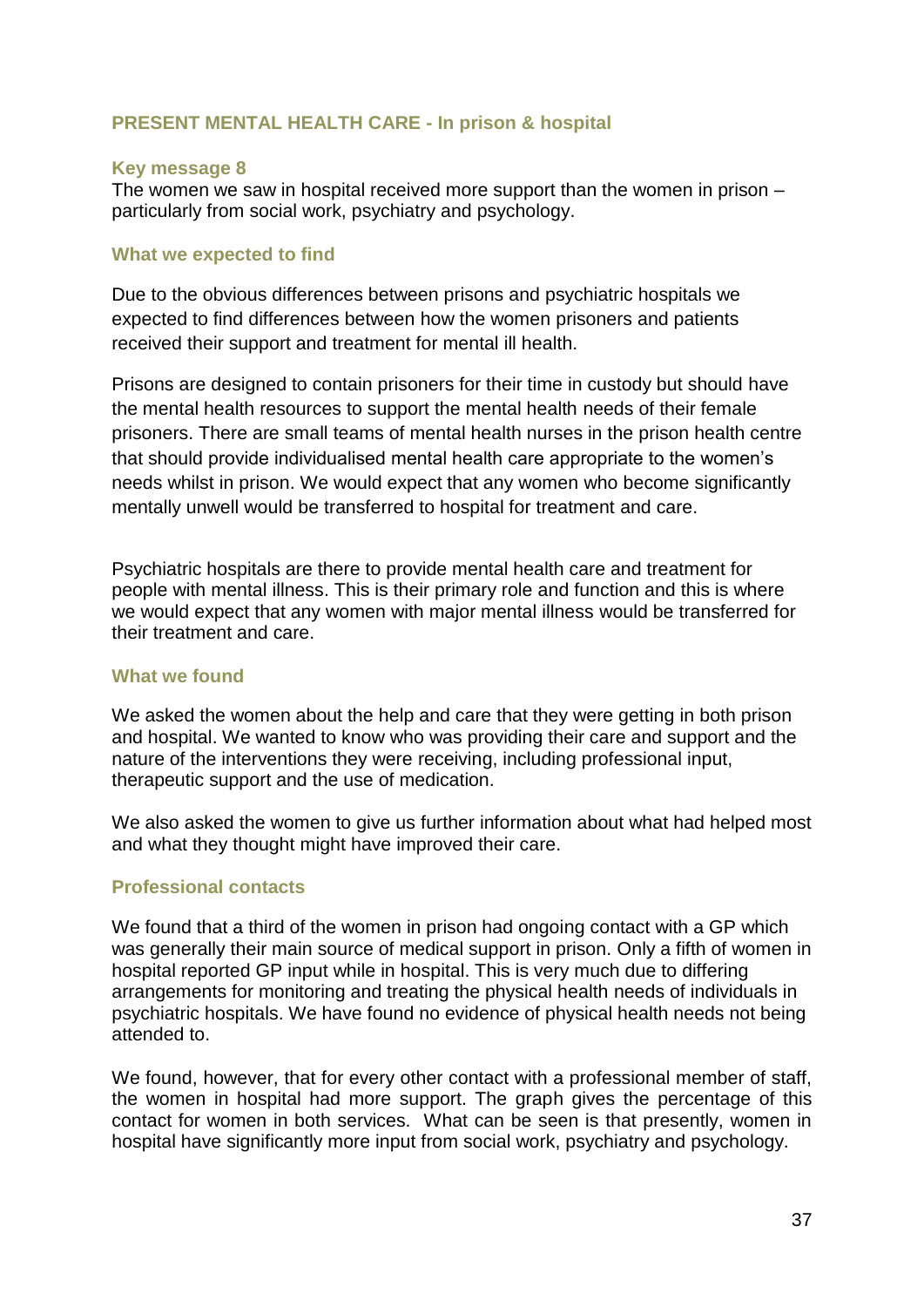### **Professional contacts:**



### **Therapeutic interventions**

We asked both groups of women about their involvement with therapies and other support. Over half of the women (60%) we spoke to in prison said they were engaged in a therapy or other support. In hospital over three quarters (76%) of the women said that benefitted from this type of care.

The types and frequency of interventions, however, varied considerably between prisons and hospitals.

## **Prison interventions**

Prisons generally had more social education and employment focused provisions. Some of the activities that were mentioned by the women we saw were going to the gym, working in the "pantry", education, computing, hairdressing and beauty therapy classes.

There was a more focused approached to counselling in relation to substance misuse and many of the women in prison were involved in with Phoenix Futures in relation to addressing their substance abuse issues.

Several women prisoners told us that they had regular sessions with the mental health nurses working in their prison, and one woman was receiving EMDR therapy (Eye movement desensitization and reprocessing) from one of the mental health nurses. Generally, however, there was little in the way of structured therapeutic interventions. Some of the women said they attended sessions with a counselling support agency or attended 'survive and thrive' groups. We saw no evidence as to formal liaison between voluntary services and the mental health services.

We would expect to see ongoing developments for women who have offended, in terms of mental health and therapeutic engagement, as has been recommended in the report by the Commission for Women Offenders (Scottish Government, 2012).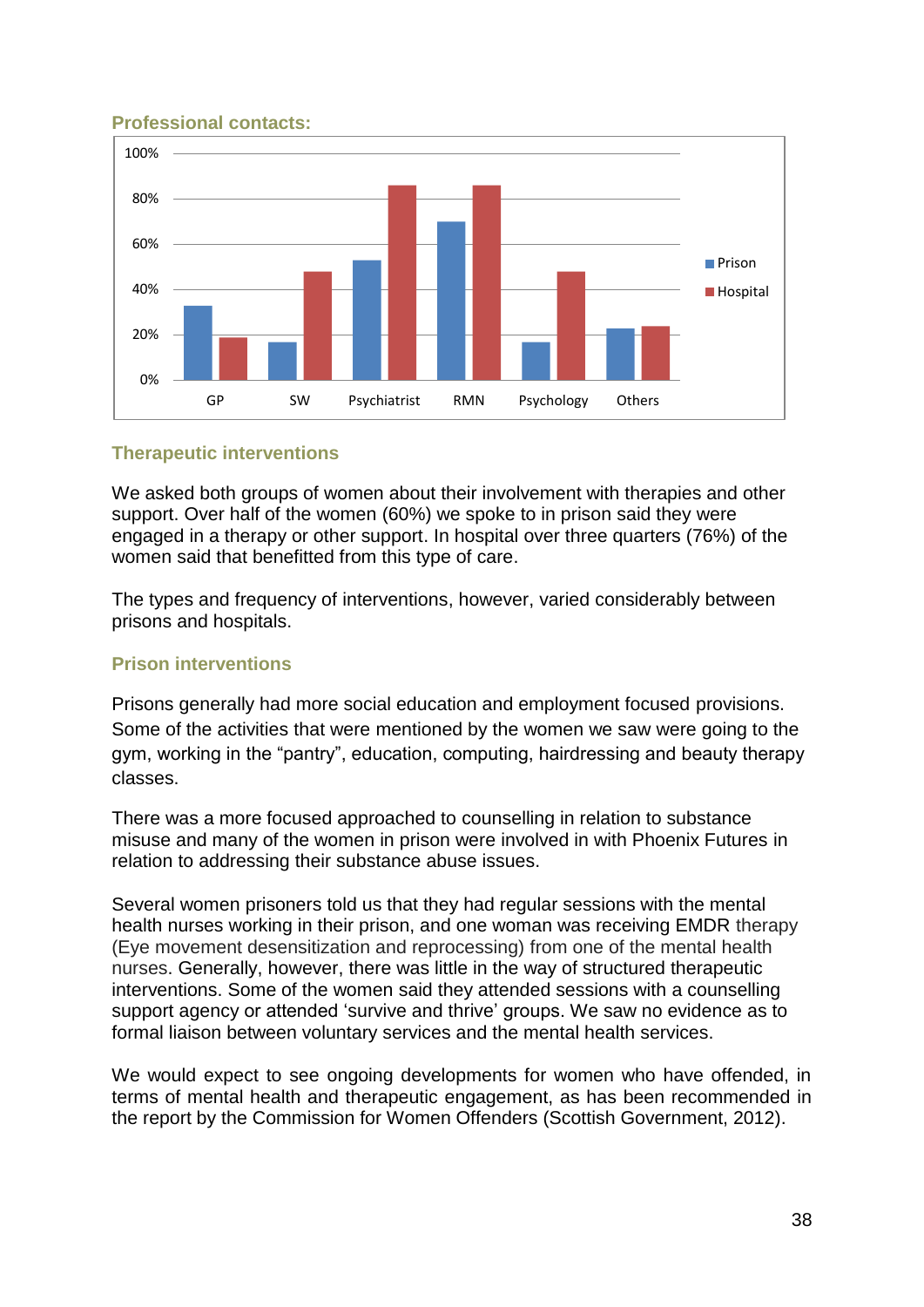### **What helps?**

When we asked the women in prison about what they thought had helped most, over half of them explained that it was talking, specifically to the mental health nurses, but the women also mentioned the prison officers, psychiatrists, psychologist and other women prisoners.

*What helps? – Prisoner comments:*

- *'having people who are willing to listen to me'*
- '*the nurses have helped me a lot – I don't know where I'd be without them'*

Other comments indicated that activities available in the prison such as group work, addiction workers, the community integration unit and getting some qualifications were helpful. One woman commented that the stability of prison was helpful and a few of the women told us that *"nothing much has helped".*

### **What would improve care in prison?**

When we asked the women in prison 'what would have improved their care', we received a variety of responses.

Some of the women had difficulty answering this question as they did not know what it would take to improve things for them. There was often a degree of hopelessness in their situation that made them feel things were unable to improve.

Several women talked about the referral processes to get help for their mental health – one woman commented *"I've had a long wait for a referral to see the mental health team"*; another woman told us that she had waited 14 months in the prison that she was in, and still was not seen by the time she was transferred, and one woman explained that she felt that her care could have improved if she had *"been able to see a psychologist sooner"*.

The remaining women mostly asked for additional input and support, mainly from healthcare staff such as RMN's, Psychiatrists for reviews of medication and Psychology. This is summarised by a woman's comment where she said that she *"wants to see mental health nurses more regularly to build up a relationship".*

We noted that there was generally only fairly basic and very limited background information available with regard to these women in the prison mental health team records. This is despite the fact that most of these women will have had detailed social work background reports prepared for the courts. We were surprised to find that such important information was not generally available to the mental health team.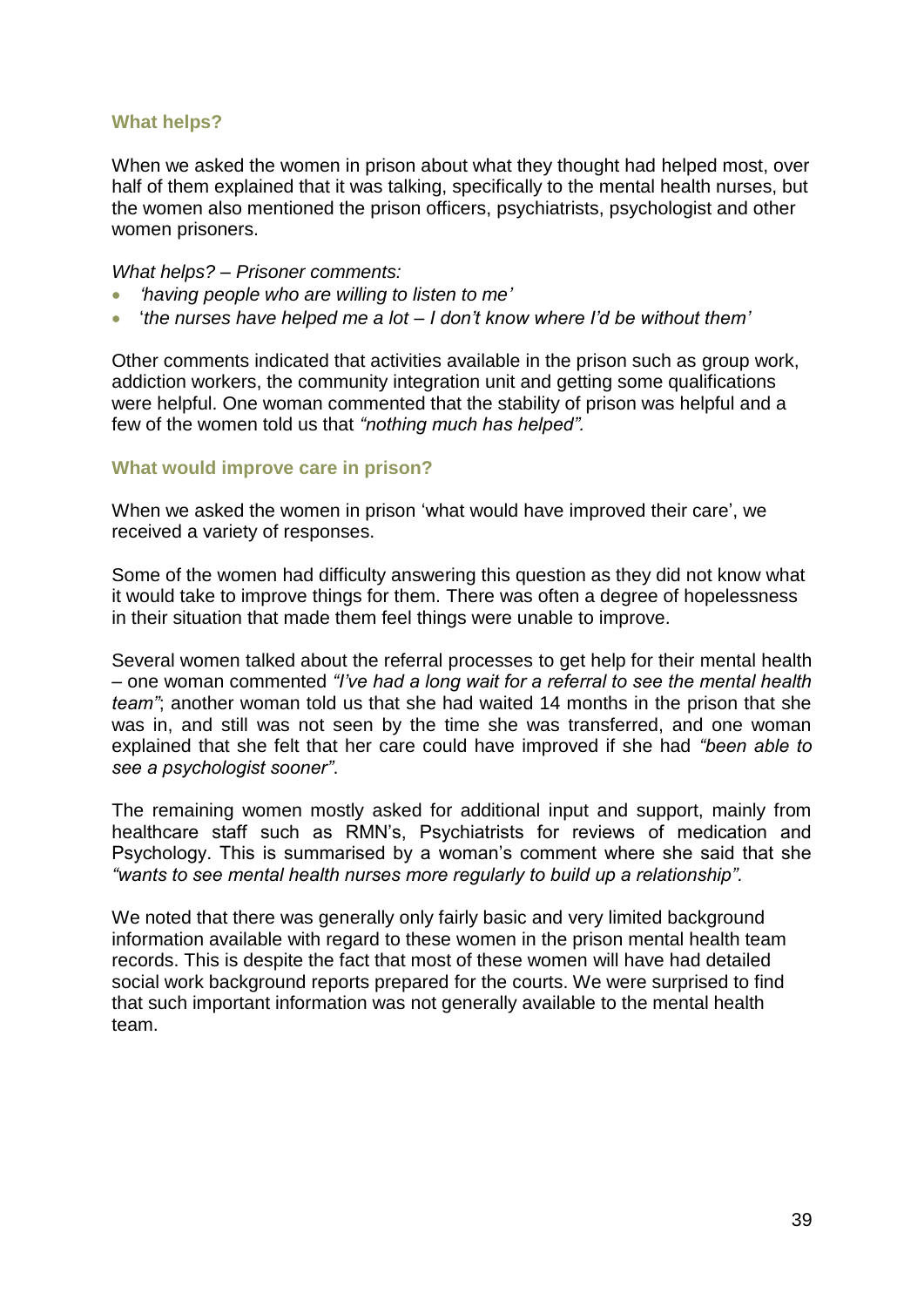### **Hospital Interventions**

Interventions in hospital were more focused on the mental health needs of the women and on recovery from illness which is not surprising in a hospital setting. There was more emphasis on getting out into the community (subject to risk assessment and approval) which is a very different situation in the prison setting. Some of the comments were about the activities on offer; one woman said *"It's great to get out and about in the community"* and another told us that she enjoys *"Going to Wisewell, to the cafe, 'Sowing the Seeds' and talking to people there".* 

Eight of the patients we saw in hospital (those on COs) were no longer restricted patients and had easier access to community facilities.

The women in hospital made more reference to their medication and about the input from other professional groups.

All the women we saw in hospital, from what they told us, had spent at least some time in prison, mainly on remand, and therefore had some insight as to life in prison as well life in hospital.

### **What helps?**

To the question about what had helped most, almost all of the women in hospital gave us an almost entirely positive response about their care in hospital. Patients were particularly complimentary about the staff and their availability; they also mentioned getting the medication they required and access to psychology, therapies and advocacy.

### *What helps? - Patient comments:*

- *'The staff have been so helpful, so kind and helped me join in'*
- *'Staff are very positive and there are always things on offer if you want to join in".*
- *'There are wonderful staff in this ward who are really interested in you'*

Several patients commented that by being in hospital they were getting the right medication

- *'Being in hospital and getting the medication right'.*
- *'Being on Clozapine has helped me"*

### **What would improve care in hospital?**

Again, when we asked the women about what would have improved their care in hospital the majority of the group had very similar comments:

- *"Nothing, really"*
- *" It has been very good"*
- *"I can't think of anything that would improve care here"*.

Two patients made comments about helpful treatment approaches, trauma counselling, anger management and reflexology that were no longer available due to lack of funds.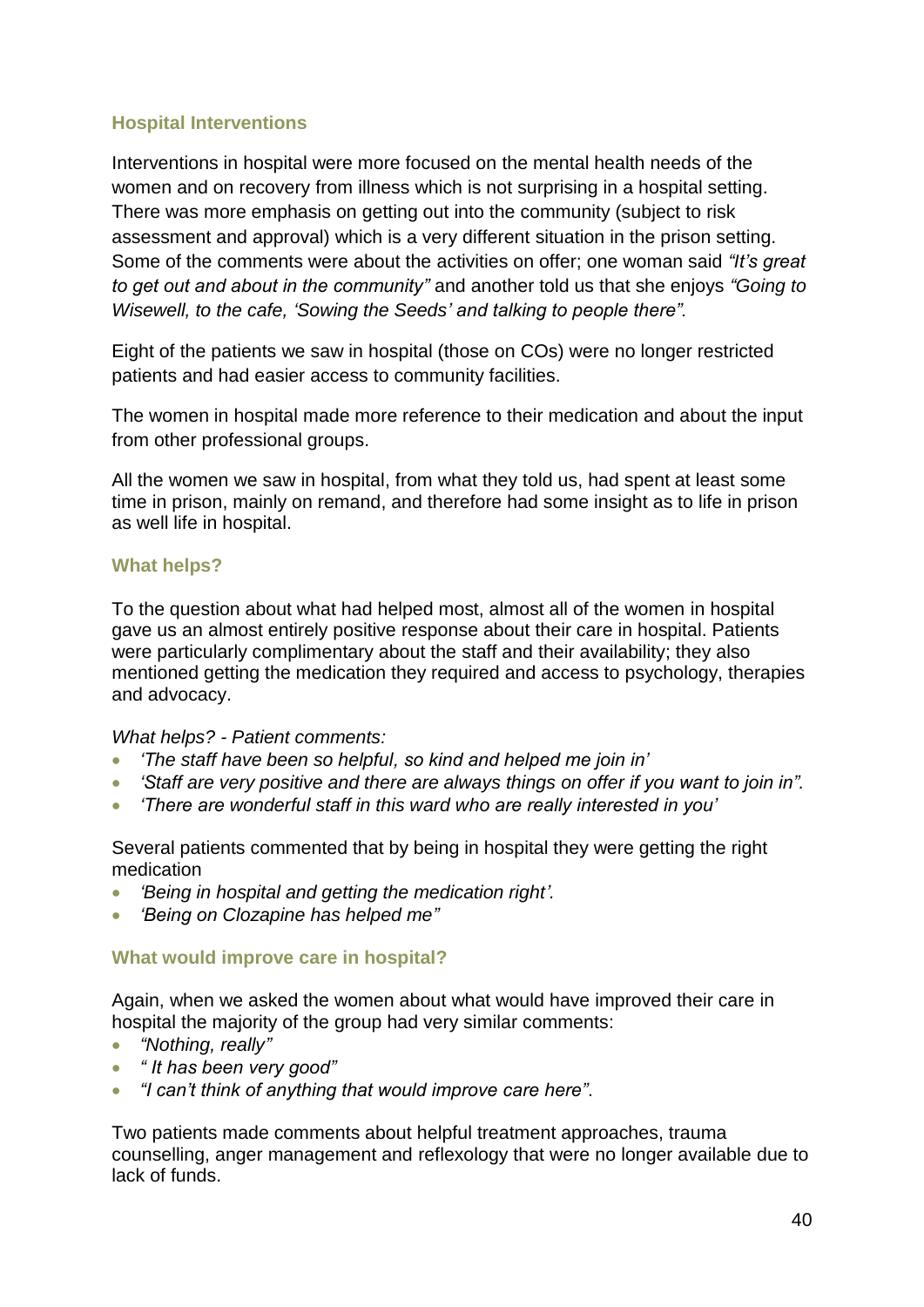Several women, who had experience of both prison and hospital settings, highlighted the issue about not being seen quickly in prison. These comments are summed up by the comment from one lady in hospital who told us:

*"Most of the nurses are nice in the hospital. In prison it could take days to see a mental health nurse. I was self-harming in prison and not allowed out of my cell. This made things worse. The atmosphere here is more relaxed"* 

#### **Mixed sex wards**

Many of the women we interviewed in hospital were patients in mixed sex wards. This is obviously a very different situation to that of the women only prisoner environment. In the hospital settings, every effort had been made to allow the women as much privacy, dignity and security as possible but the situation was that women were generally in the minority and sometimes could be the only female in the unit. In prison, women cited the support they found by being with other women and given their frequently abusive backgrounds a mixed environment could be threatening. We only received one comment from a woman in hospital about her concerns of being in a mixed sex unit but this issue was highlighted to us as a concern by service providers.

#### **High security hospital provision for women offenders in Scotland**

There is no longer a facility to provide high security hospital provision for women in Scotland and if such a facility is required it generally requires a transfer to a high security provision outside of Scotland. This is a difficult and complex process to achieve and can involve significant delays for the person with an assessed need to receive psychiatric care.

'I was in my cell hearing voices – I kept pressing the buzzer but no one came' *-Comment from women with schizophrenia now in hospital who had initially been remanded in prison*

We encountered one young woman in prison awaiting a transfer to a specialist high security provision which was taking a considerable time (many months) to implement.

All of the women we saw had spent some time, generally days or weeks in prison before being transferred, in the main, to hospitals providing medium security provision. They described this as being a very traumatic and distressing time. It would seem in many cases that these women who may have required a hospital provision were being sent to custody while a hospital bed was found. A particular concern arises for women with severe psychotic symptoms requiring high security provision; perhaps for example due to a terrorist offence.

It is important to look at any difficulties and delays that the lack of a high security provision is causing and keep this issue under review.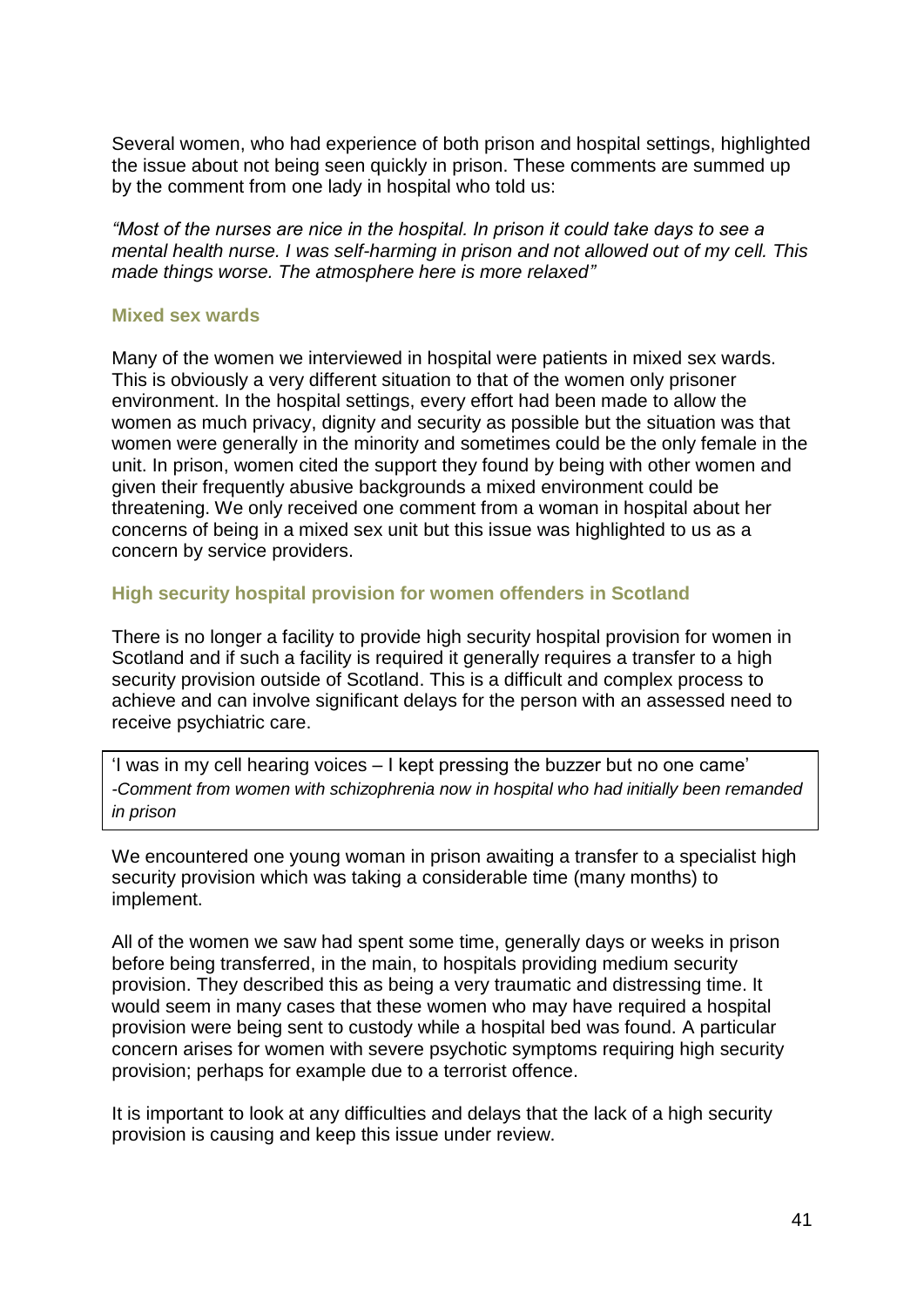## **Learning disability**

We asked to see women identified by the prison health team as having difficulties with regard to their mental health and women with a learning disability. We only saw one women in prison specifically referred to us with a learning disability, as she was subject to guardianship provisions under the Adults with Incapacity (Scotland) Act 2000. There were no issues with regard to her treatment and the short remand was primarily to allow time to find bail accommodation. We saw other female prisoners, however, who seemed to be unable to manage outside of prison and we suspected a learning disability may have been unrecognised.

We saw four women in hospital with a diagnosis of learning disability. They all reported being happy with their care and we found good care plans in place. All four of these patients had previously spent some time in prison; three had received sentences and one for remand only. They described prison as an upsetting experience.

## **Prescribed Medication**

We reviewed the prescribed mental health medication for all of the women we saw both in prison and in hospital. We were very aware however that these were different populations: with women with clear evidence of psychosis more likely to be in hospital. There were significant differences between what was prescribed to women in prison as opposed to those in hospital.

- Nearly a quarter of the women in prison (7) were on no medication where as only two women in hospital (10%) were getting no medication.
- Most of the women in hospital (81%) were on antipsychotic medication but only 47% of the women in prison were prescribed antipsychotics.
- In contrast, more than half of the women (60%) in prison were on antidepressants. Whereas only a quarter of the women in hospital were on this type of medication.
- Generally the women in hospital were on a higher number of medications (see below).



### **Number of medications:**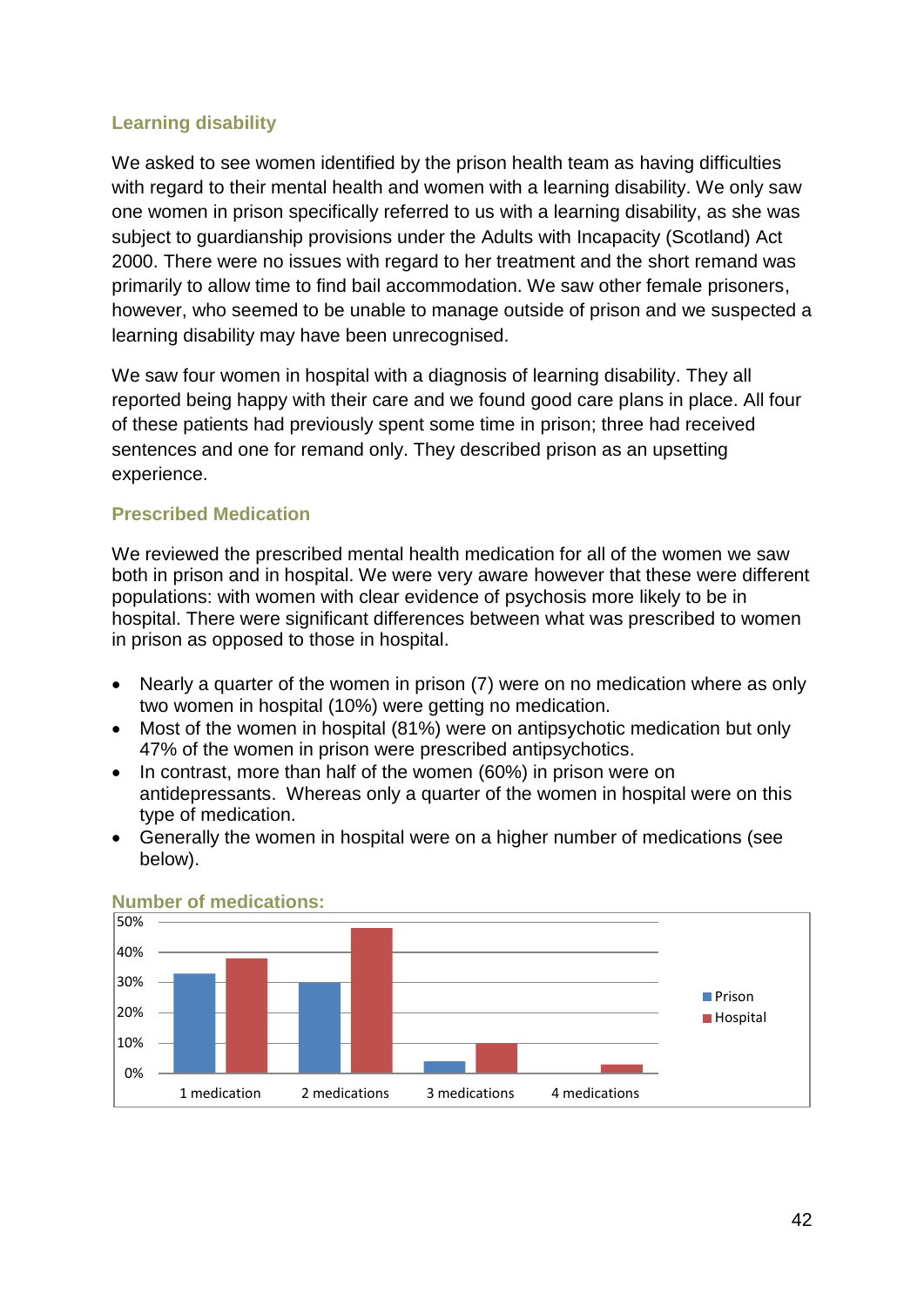## **Recommendations**

The SPS, NHS Boards and local authorities should:

- Ensure women with mental health difficulties in prison receive the support they require from a range of professionals with different areas of expertise.
- Improve case management and sharing of information among the multidisciplinary team to improve coordination of services.
- Ensure the availability of specialist assessments for learning disability in prison and improve links to local services to prevent re-admission.

NHS Boards should:

 Ensure the safety and dignity of women on CPSA orders in the hospital system giving consideration to the need for single sex provision.

Scottish Government should

 Examine any difficulties and delays caused by the lack of high security mental health provision for women in Scotland and keep this situation under review.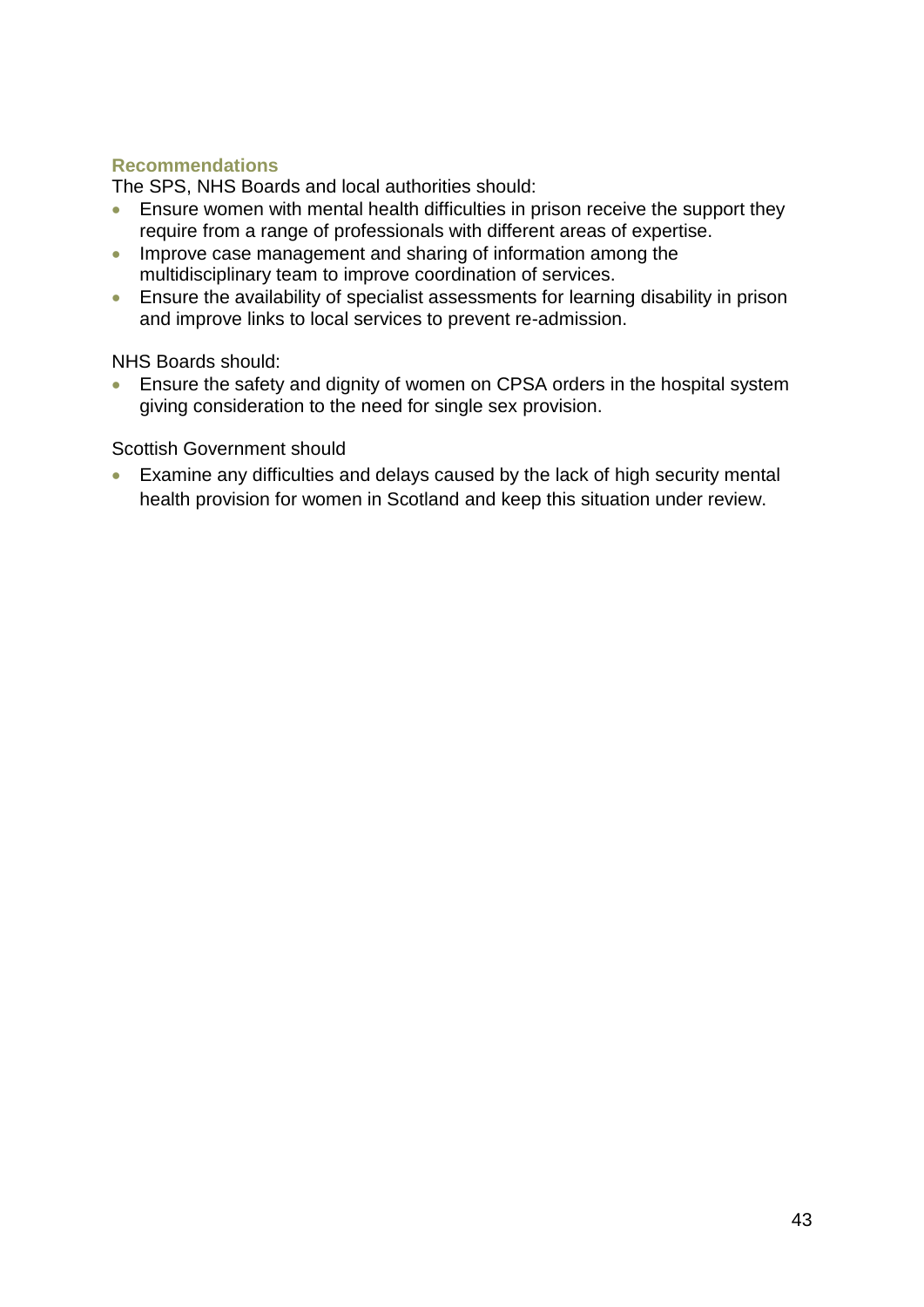### <span id="page-44-0"></span>**THE FUTURE – Leaving prison or hospital**

#### **Key message 9**

Most of the women detained by the criminal courts will return to their communities on release from prison or hospital. Proactive contact with community services can help to support women with mental health difficulties and potentially help reduce the risk of reoffending.

We asked both groups of women about their proposed date of release or discharge and if it was expected to be within the next three months.

We asked about follow up care in the woman's local community, if they had any worries about leaving and for any other comments.

What was very clear, and can be seen from the graph below is that nearly half of the women (47%) in prison were expecting to be back out to the community within three months where as only one only one woman in hospital expected to be discharged by then. An interesting finding is that nearly all the women soon to be released from prison were worried about going back into the community. Most of the women in hospital, by contrast, did not seem to have the same anxieties about a return to the community though this was a more distant prospect. Only a quarter of the group of women soon to be leaving prison had plans for their care in the community after leaving prison.



#### **Future Care**

Some of the comments that we received from the women in prison clearly explained their worries – some talked about *"not wanting to go back to the social circle"* that they previously had. Others were concerned that they would "*go back to drink*" or reoffend. Other concerns related to the lack of support, and difficulties securing housing and benefits

We had several comments from women in prison who *were "worried about coping on release and expecting to be back in prison again soon".* 

A few of the women in prison explained that they have plans in place.

 One woman said that "*The nurses and social work have identified housing, which I didn't expect. There's a care plan and package in place for getting out, with practical support for day-to-day tasks".*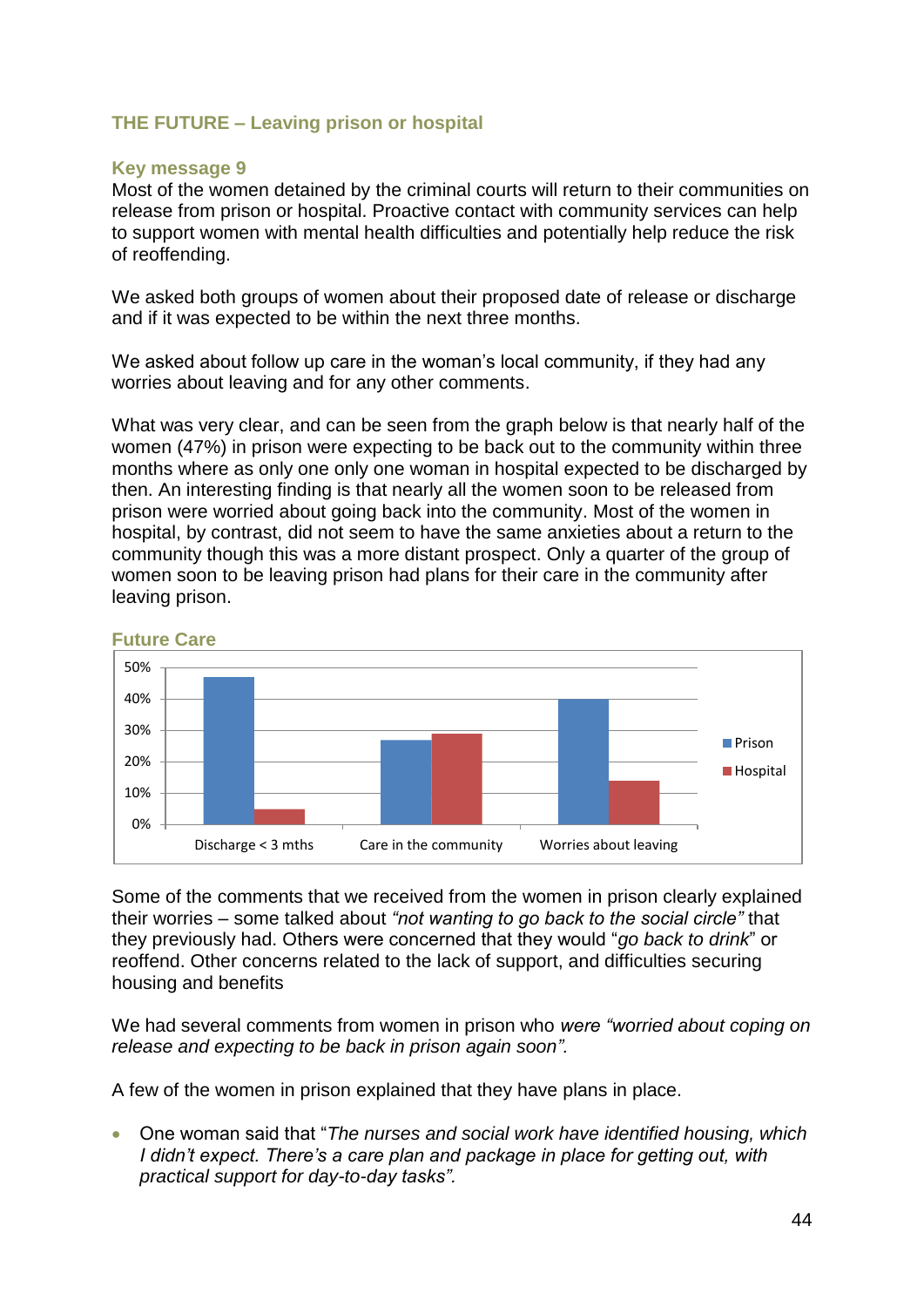Another woman told us that she was *"Working with Social Work and I have a care management meeting with my parole officer, who is trying to introduce me to workshops with other prisoners".*

As nearly all of the group of women in hospital were not going to be discharged for some time, most of their comments related to moving on to a less secure or more local service.

The woman who was being imminently discharged from a secure hospital provision was moving to an in-patient unit in her local health board, where input from a 3<sup>rd</sup> sector provider would be increased to help the woman move on to her own tenancy. Such planning and support for mental health care was only evident with the women hospital patients.

### **Recommendations:**

The SPS and NHS boards and local authorities should:

- Ensure protocols are in place for the exchange of information on patients and prisoners to enable good communication and liaison between prisons, hospitals and community services.
- Ensure information is available to women leaving prison about support available to them on release. This should include information about how to get help with benefits, employment support, housing and other difficulties that they may be facing.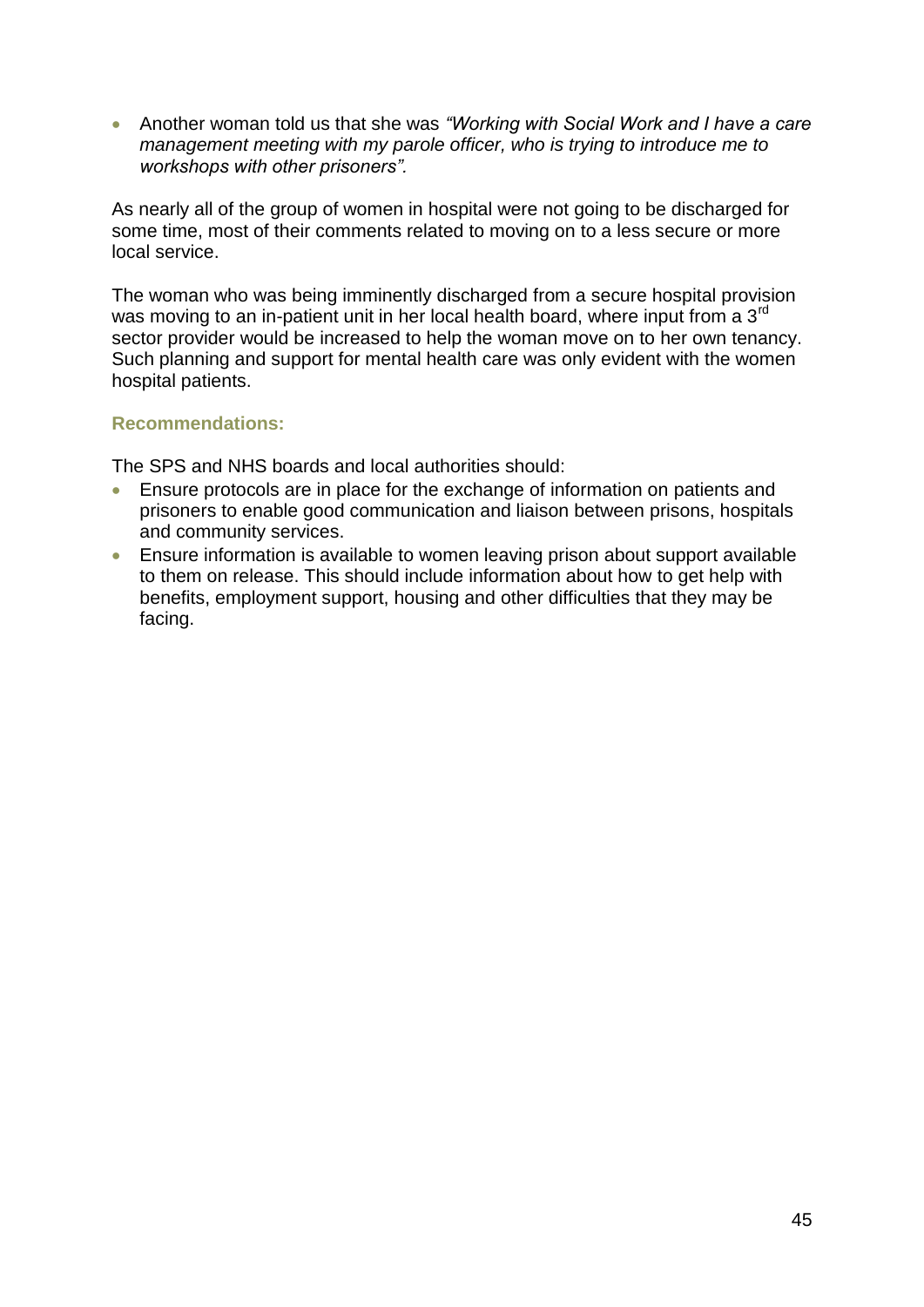### <span id="page-46-0"></span>**CONCLUSIONS AND FURTHER ACTION**

Speaking to the women detained by the criminal courts, in prison and in the various hospitals in Scotland, gives a valuable insight into their mental health experiences in prison, hospital and also in the community.

This report, like many before it, highlights the complex difficulties faced by these women and also staff trying to support them. It also highlights the importance of early interventions in the community. The extent of substance misuse, traumatic life experiences, abuse, poor mental health and hopelessness is almost impossible to support in a prison setting. However these women continue to come to prison in ever increasing numbers and resources to tackle these issues in prison are therefore required.

This report comes at a time of great change in women's prison service provision. We hope that our key messages and recommendations will help inform this change.

Listening and acting on what the women detained by the criminal courts have shared with us will not only help them but will benefit communities as a whole; we would like to thank all of the women who shared their experiences with us.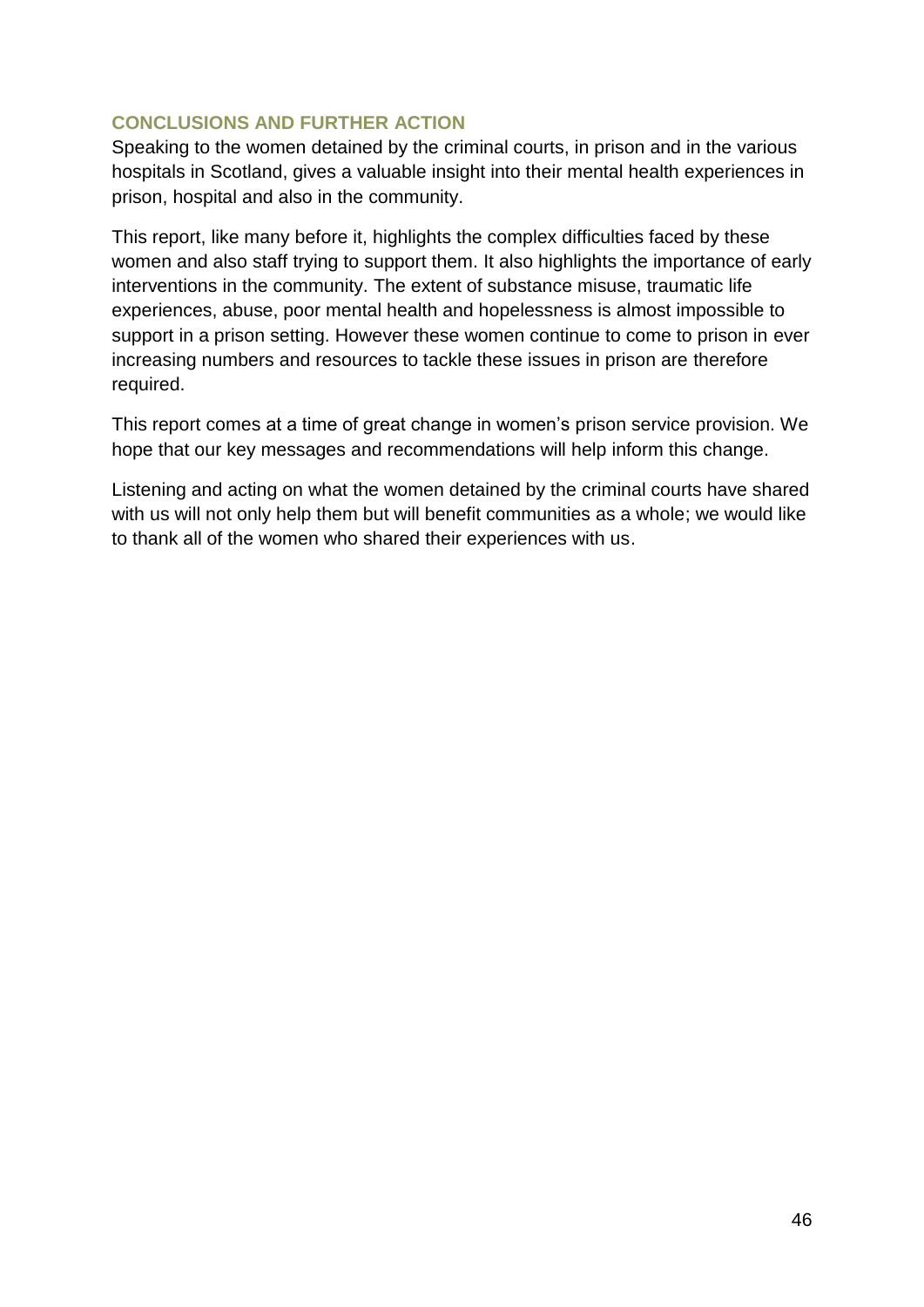## <span id="page-47-0"></span>**Appendix 1**

### **Tables**

#### **Table 1: Number of women visited, by age group in prison and hospital**

|                 | $18 - 21$ | $22 - 25$ | 26-30 | $31 - 40$ | 40-50 | 50-60 | 60-65 | All |
|-----------------|-----------|-----------|-------|-----------|-------|-------|-------|-----|
| <b>Prisons</b>  |           |           |       |           |       |       |       | 30  |
| <b>Hospital</b> |           |           |       |           |       |       |       | ີ   |

#### **Table 2: Number of women visited, by time in prison or hospital (this episode)**

|                 | <b>Month</b> | to $3$<br><b>Months</b> | $3$ to $6$<br><b>Months</b> | $6 - 12$<br><b>Months</b> | $1 - 2$<br>vears | $2 - 3$<br>vears | $3 - 5$<br>vears | $5 - 10$<br>vears | $10+$<br>vears | All    |
|-----------------|--------------|-------------------------|-----------------------------|---------------------------|------------------|------------------|------------------|-------------------|----------------|--------|
| <b>Prison</b>   |              |                         |                             |                           | ີ                | -                |                  |                   |                | 30     |
| <b>Hospital</b> |              |                         |                             |                           | ີ                |                  |                  |                   |                | $\sim$ |

#### **Table 3: Number of women reporting drug and alcohol use**

|                 | <b>Drugs</b> | <b>Alcohol</b> | <b>Both</b> | <b>No</b> | <b>Not</b><br>recorded | All |
|-----------------|--------------|----------------|-------------|-----------|------------------------|-----|
| <b>Prison</b>   |              |                | 14          |           |                        | 30  |
| <b>Hospital</b> |              |                |             |           |                        |     |

#### **Table 4: Nature of offences**

| <b>Offence</b>  | <b>Serious</b><br>injury/<br><b>Murder</b> | Assault /<br><b>Breach of</b><br>Peace | Wilful<br>Fire-<br>raising | <b>Drug</b><br>offences | Theft /<br><b>House</b><br>breaking | <b>Breach of</b><br><b>Community</b><br>Order |
|-----------------|--------------------------------------------|----------------------------------------|----------------------------|-------------------------|-------------------------------------|-----------------------------------------------|
| <b>Prison</b>   | 14                                         |                                        |                            |                         |                                     |                                               |
| <b>Hospital</b> |                                            |                                        |                            |                         |                                     |                                               |

### **Categories:**

*Serious injury* - includes situations of murder, culpable homicide and serious acts of violence (mainly stabbing).

**Assault / Breach of the peace** - includes more minor assaults, general disturbances and police assault (incidents such as spitting).

*Wilful fire-raising* – Offences relating to fire-raising, this was frequently an attempt at suicide

*Drug offences* - Offences in relation to supplying drugs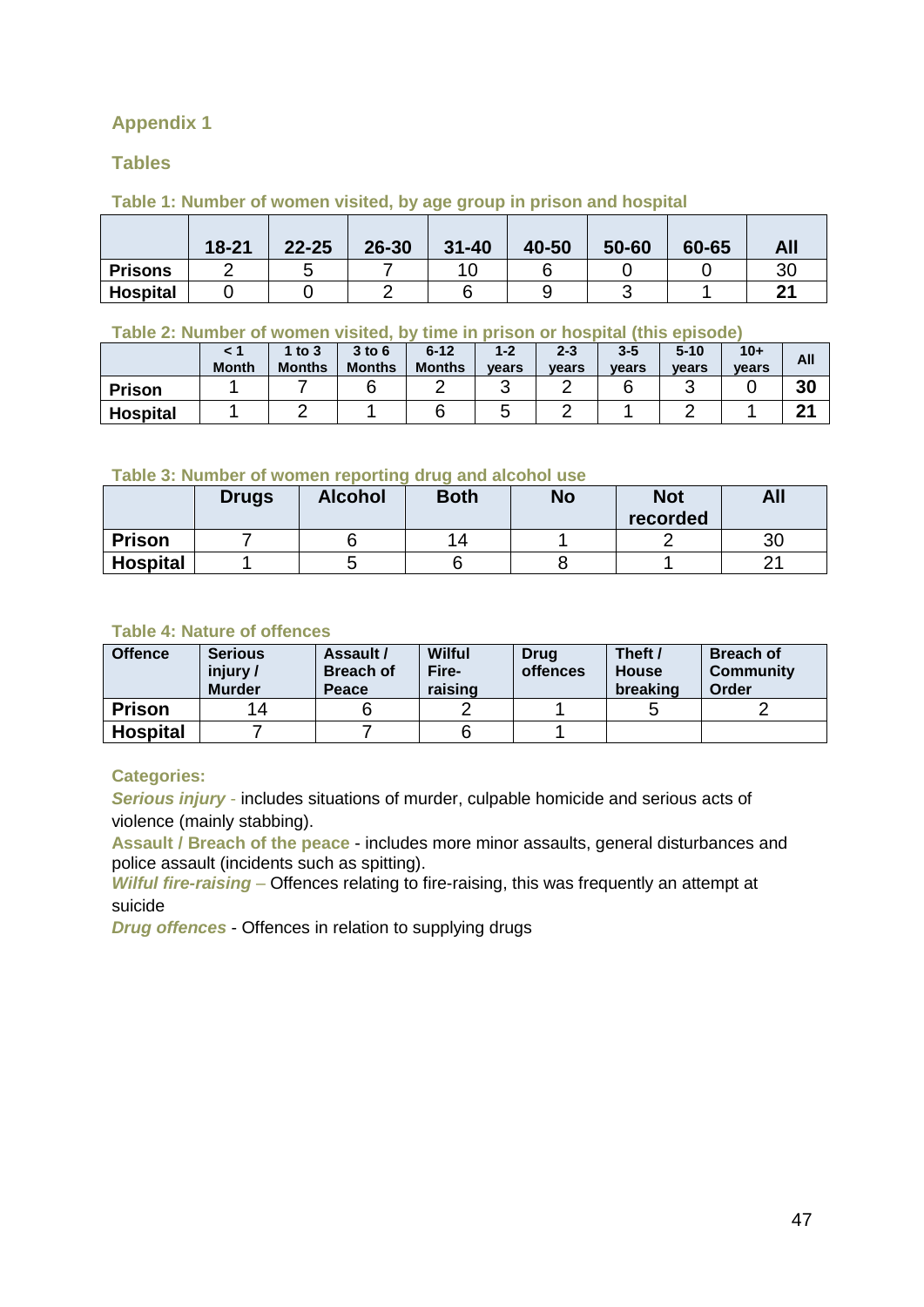## <span id="page-48-0"></span>**Appendix 2**

## **Detention in hospital by criminal courts**

### [From the Commission's CPSA 1995 monitoring – First contact with services]

Where there is no evidence of mental disorder, the court process is fairly straightforward. An individual is charged with an offence, there may be a number of preliminary hearings held and then a trial date is fixed. The trial takes place and, if convicted, the person is sentenced. There are rules governing the maximum length of time between a first court appearance and the start of the trial.

The process can be more complex where there is a suggestion or evidence of mental disorder. However, it is still governed by the timescales which are in place to ensure that there is no undue delay to the justice process. At any point before conviction, the Procurator Fiscal or Scottish Ministers can request that the court impose an **assessment order** (AO), or the court can take this decision without such a request but based on the evidence before it. An AO provides for the admission of an individual to hospital for assessment of their mental health. The order can last for up to 28 days, with a single extension period of 7 days if necessary. Following this, the individual has to return to court and the process continues, with the additional information gained from the period of assessment now available. Unless the psychiatrist who has been assessing the individual provides a report which recommends a period of treatment, or indicates that the mental disorder is sufficiently serious such that the individual is unfit to plead, then the individual continues through the usual justice process and no further mental health input is required.

If the psychiatrist is of the view that a mental disorder is present and treatment is required, or that the individual is unfit to plead, there are a number of options open to the court. The court may grant a **treatment order** (TO). This allows an individual to be compulsorily admitted to hospital for treatment where the recommending psychiatrist indicates that further assessment and treatment is required. This order, which can only be used prior to conviction, is not a disposal order. There is, however, no time limit other than that laid down for the justice process generally. In other words, any time spent on a TO is counted towards the maximum period of custody on remand.

If, however, the reporting psychiatrist indicates that the individual is unfit to plead, the court may impose a **temporary compulsion order** (TCO) and then hold an "examination of the facts". Alternatively, if they are acquitted on the grounds of insanity, the court can impose an **interim compulsion order** (ICO) pending an appropriate disposal.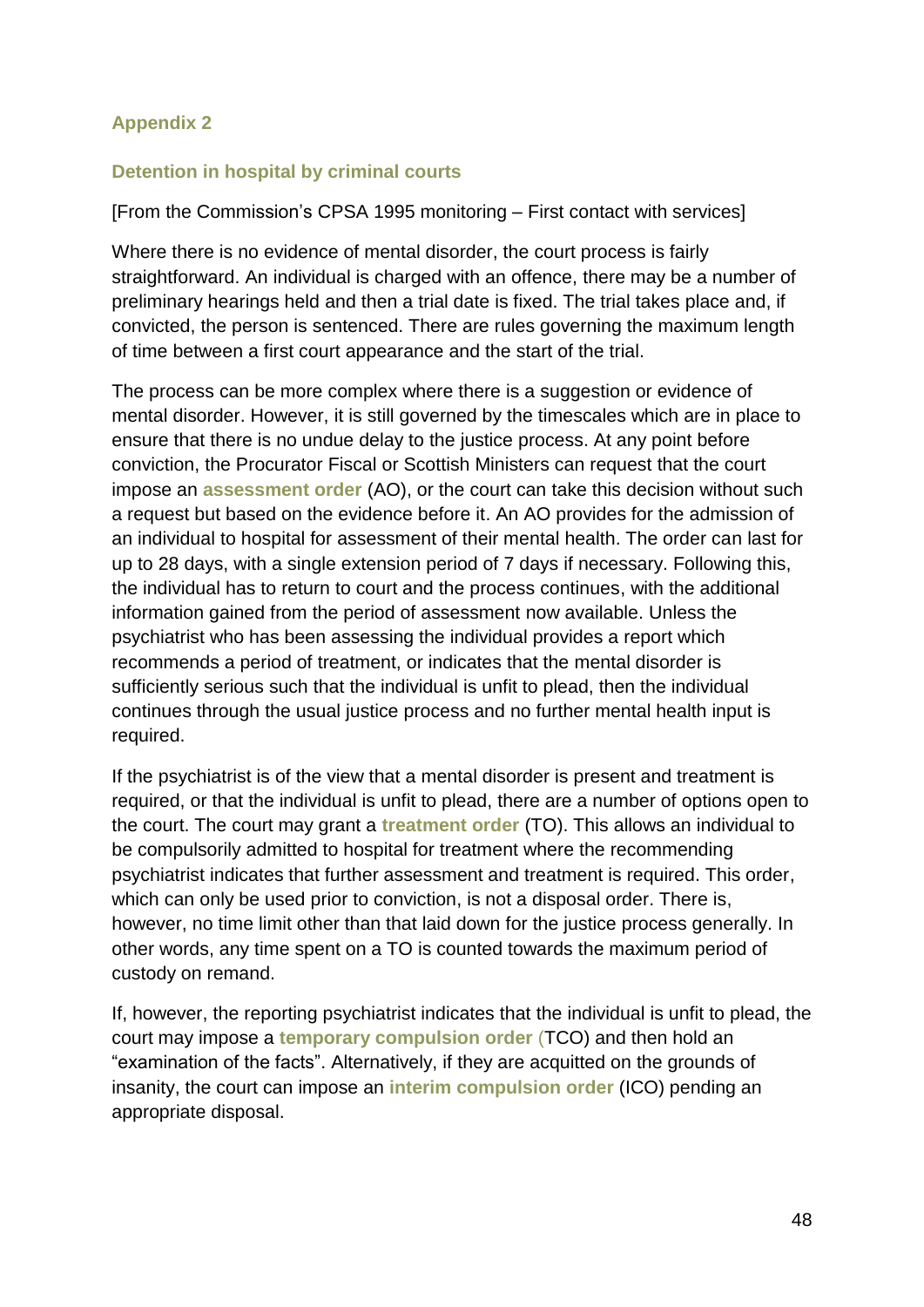Final disposal of the case may result in an order being imposed, or not. Where an order is imposed, this can only be a **compulsion order** (CO), **compulsion order with restrictions** on discharge (CORO) or a **hospital direction** (HD). The HD is rarely used and only in those circumstances where an individual has a mental disorder which requires treatment, but that does not appear to be related in any way to the offences for which they have been convicted.

### **People on a transfer for treatment direction (TTD)**

Individuals subject to a **transfer for treatment direction** (TTD) are sentenced prisoners who have developed or had a recurrence of a mental disorder to the extent that they cannot be safely treated in a prison setting. The approval of Scottish Ministers is required before the transfer can be authorised and has to be supported by two medical opinions, one of whom must be a Section 22 approved doctor. A prisoner on a TTD may be returned to prison following a period of treatment if his/her condition no longer justifies treatment in hospital. If the individual is still in hospital and receiving treatment at the point when his/her sentence reaches the "earliest date of liberation", arrangements for further treatment under the civil proceedings of the MHA have to be made in most circumstances.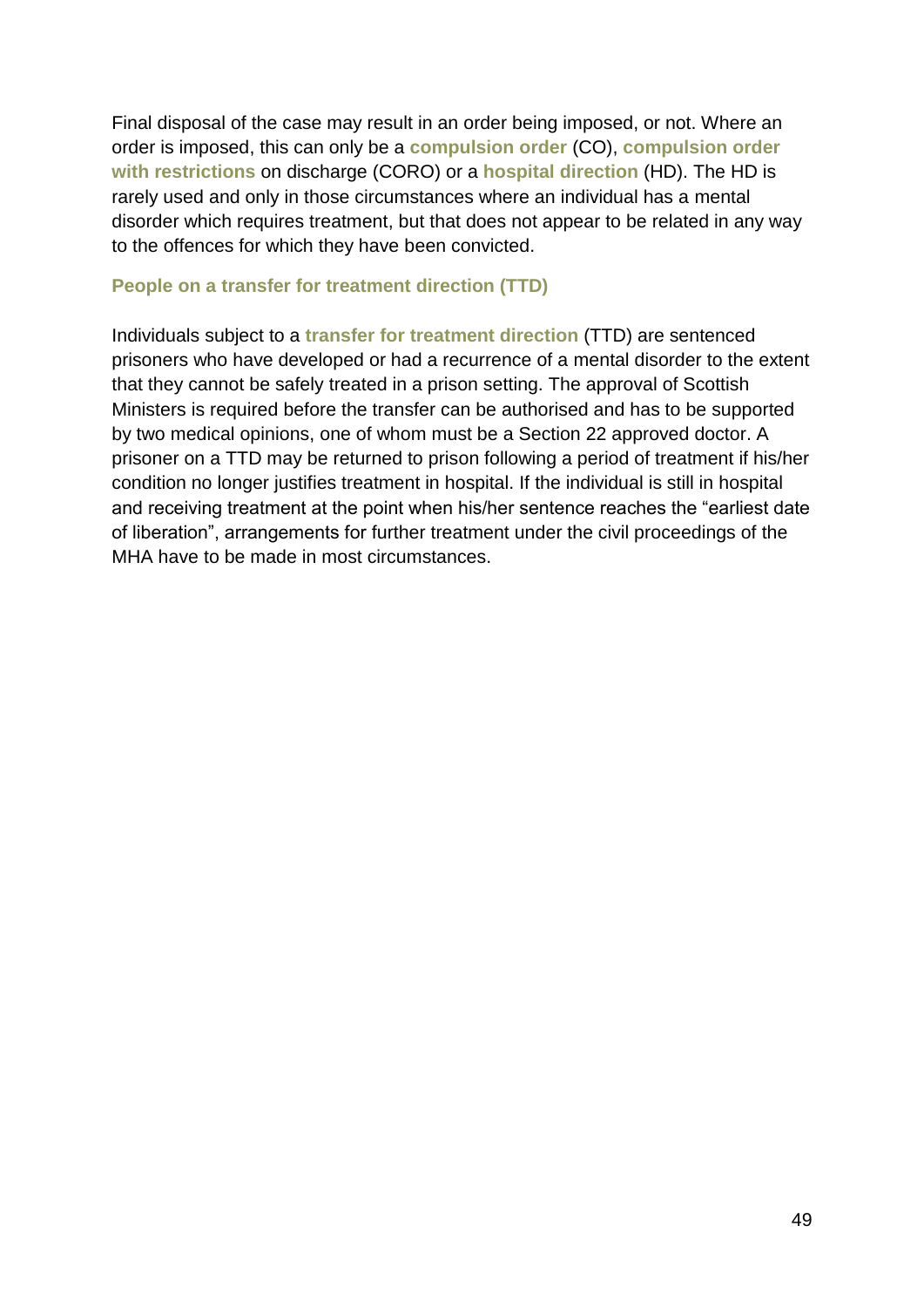